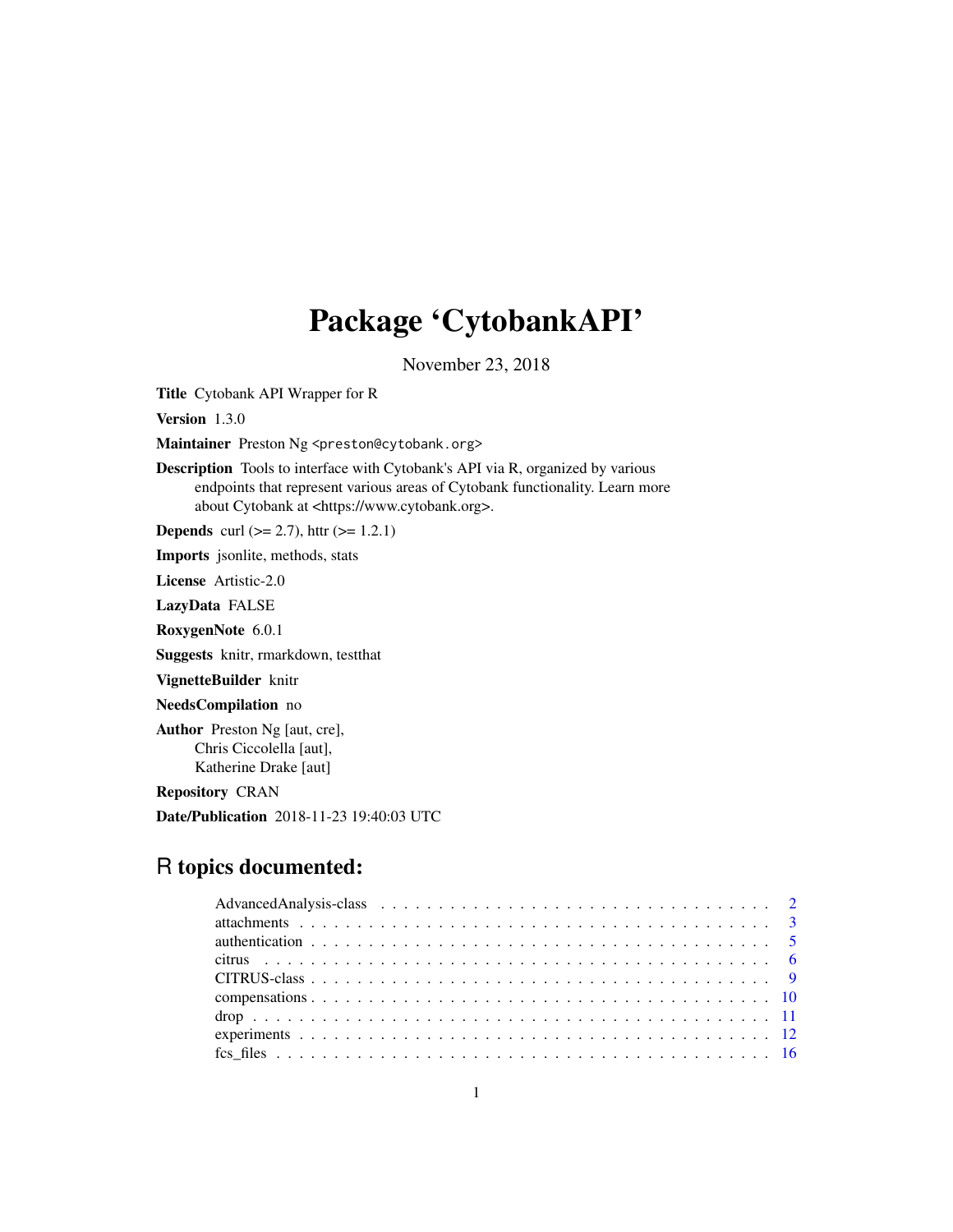<span id="page-1-0"></span>

| Index | 44 |
|-------|----|
|       |    |
|       |    |
|       |    |
|       |    |
|       |    |
|       |    |
|       |    |
|       |    |
|       |    |
|       |    |
|       |    |
|       |    |
|       |    |
|       |    |
|       |    |
|       |    |

AdvancedAnalysis-class

*S4 Advanced Analysis Class*

### Description

An Advanced Analysis object that is a parent class to all advanced analysis algorithms. This class should never be called explicitly. Its purpose is to act as a parent class for advanced analyses.

### Value

An Advanced Analysis object

#### Slots

- channels the channels selected for the advanced analysis, this can be either a list of short channel IDs (integer) OR long channel names (character)
- compensation\_id the compensation ID selected for the advanced analysis

name the name of the advanced analysis

source\_experiment the source experiment ID the advanced analysis is associated with

status character representing the status of the advanced analysis

.available\_channels the list of available channels based off the [panels.list](#page-25-1) function

.available\_files the list of available files based off the [fcs\\_files.list](#page-15-1) function

.available\_populations the list of available populations based off the [populations.list](#page-26-1) function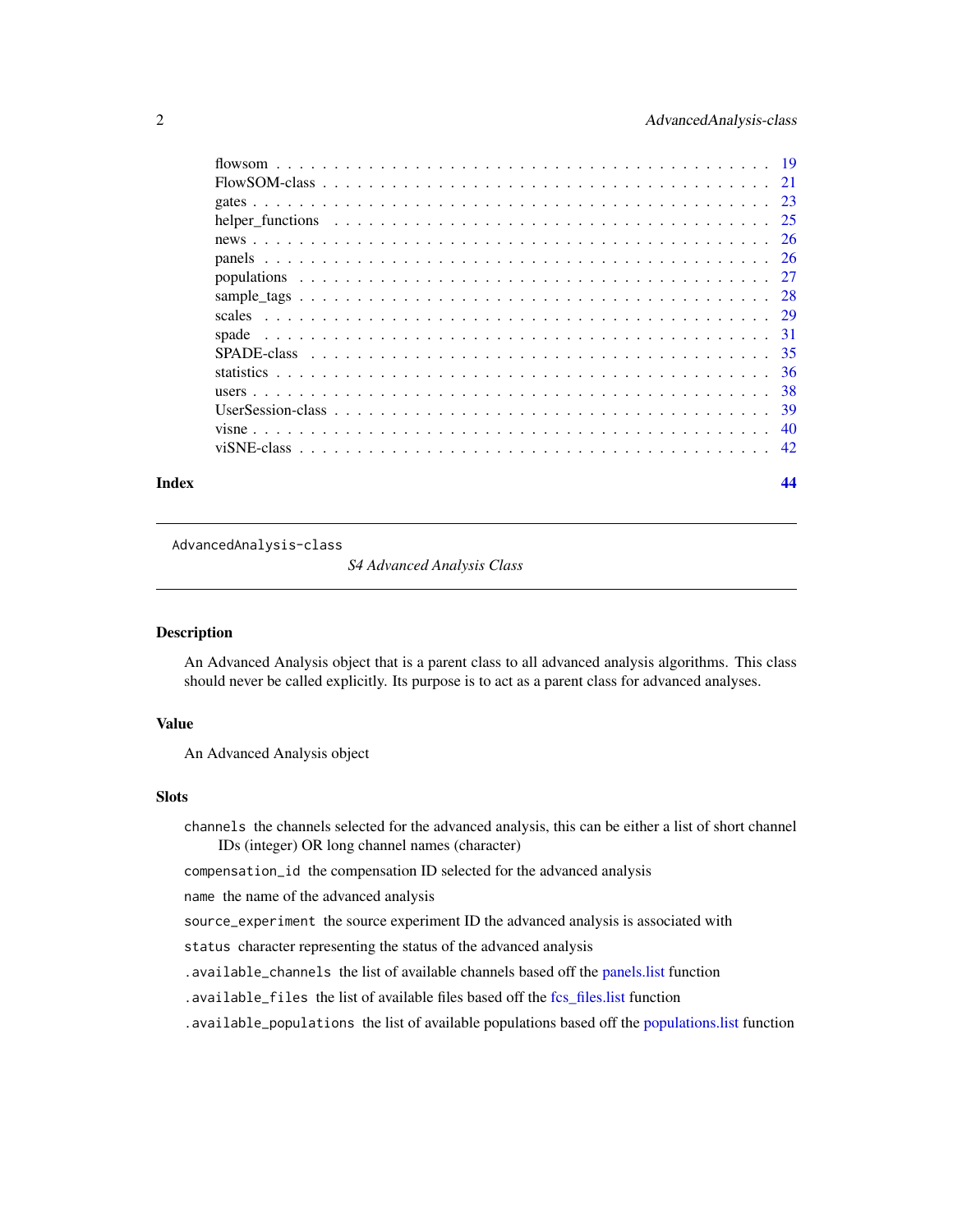<span id="page-2-1"></span><span id="page-2-0"></span>

#### Description

Interact with attachments using these endpoints. Only FCS files can be analyzed in Cytobank, but any file can be uploaded as an attachment. Exported PDFs, statistics, and files also automatically attach themselves to the Experiment they are exported from. [Learn more about attachments in](https://support.cytobank.org/hc/en-us/articles/206145297-Any-type-of-data-can-be-uploaded-and-stored-in-Cytobank) [Cytobank.](https://support.cytobank.org/hc/en-us/articles/206145297-Any-type-of-data-can-be-uploaded-and-stored-in-Cytobank)

#### Usage

```
## S4 method for signature 'UserSession'
attachments.delete(UserSession, experiment_id,
  attachment_id, timeout = UserSession@short_timeout)
## S4 method for signature 'UserSession'
attachments.download(UserSession, experiment_id,
  attachment_id, directory = getwd(), timeout = UserSession@long_timeout)
## S4 method for signature 'UserSession'
attachments.download_zip(UserSession, experiment_id,
 directory = getwd(), timeout = UserSession@long_timeout)
## S4 method for signature 'UserSession'
attachments.list(UserSession, experiment_id,
  output = "default", timeout = UserSession@short_timeout)
## S4 method for signature 'UserSession'
attachments.show(UserSession, experiment_id,
  attachment_id, output = "default", timeout = UserSession@short_timeout)
## S4 method for signature 'UserSession'
attachments.update(UserSession, attachment,
  timeout = UserSession@short_timeout)
## S4 method for signature 'UserSession'
attachments.upload(UserSession, experiment_id,
  file_path, output = "default", timeout = UserSession@long_timeout)
```
#### Arguments

| UserSession | Cytobank UserSession object                                          |
|-------------|----------------------------------------------------------------------|
|             | experiment_id integer representing an experiment ID                  |
|             | attachment_id integer representing an attachment ID                  |
| timeout     | integer representing the request time out time in seconds [optional] |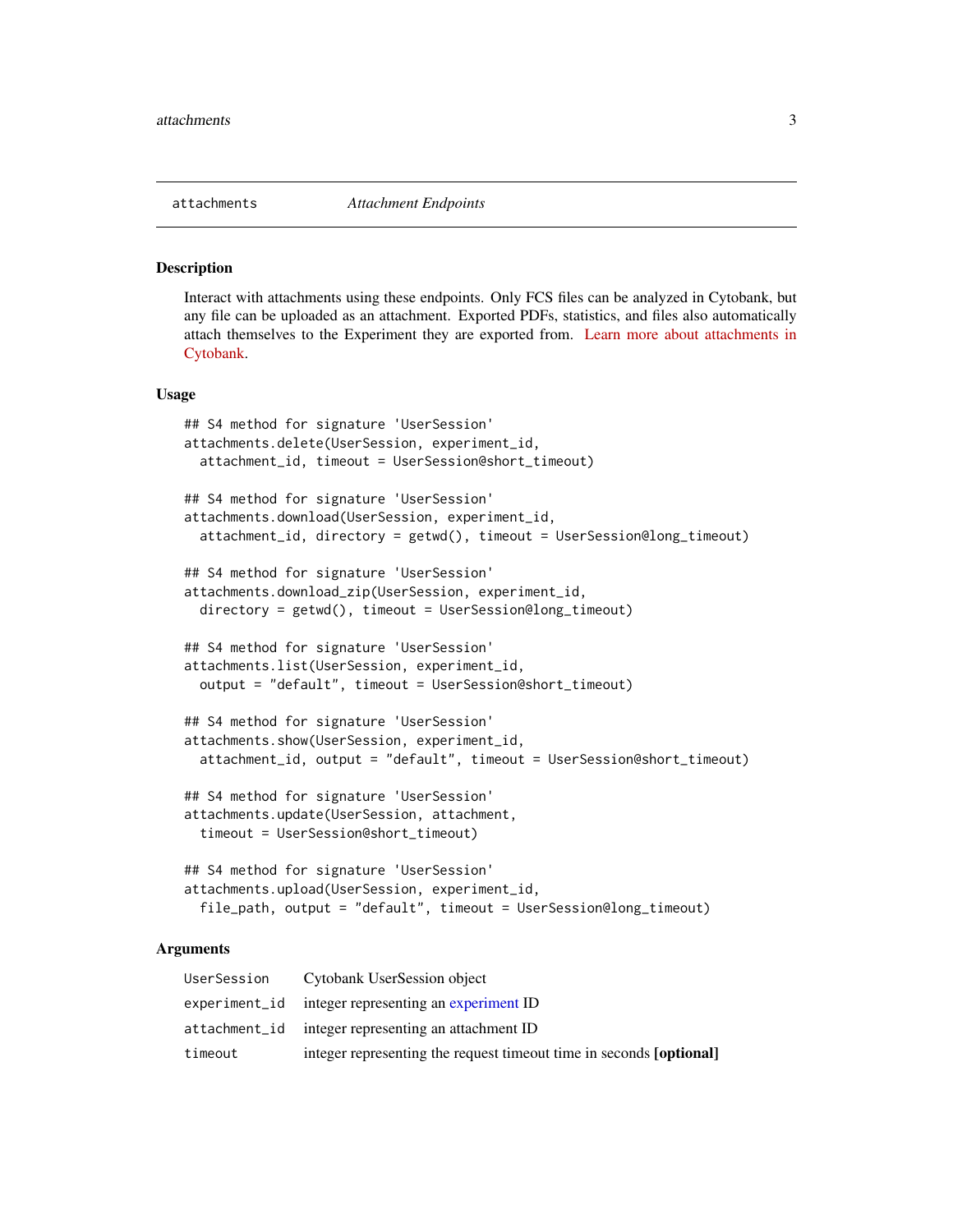| directory  | character representing a specific directory to which the file will be downloaded<br>(optional ending directory slash), if left empty, the default will be the current<br>working directory <b>[optional]</b> |
|------------|--------------------------------------------------------------------------------------------------------------------------------------------------------------------------------------------------------------|
| output     | character representing the output format [optional]<br>- attachments.list, attachments.show, attachments.update: ("default", "raw")                                                                          |
| attachment | dataframe representing an attachment (can retrieve via the attachments.show<br>endpoint)                                                                                                                     |
| file_path  | character representing a file path                                                                                                                                                                           |

#### Details

attachments.delete Permenantly delete an attachment.

attachments.download Download an attachment from an experiment.

attachments.download\_zip Download all attachments as a zip file from an experiment.

attachments.list List all attachments from an experiment. Outputs a dataframe [default] or raw list with all fields present.

*- Optional output parameter, specify one of the following:* ("default", "raw")

attachments.show Show attachment details from an experiment.

*- Optional output parameter, specify one of the following:* ("default", "raw")

attachments.update Update an attachment description from an experiment.

attachments.upload Upload an attachment to an experiment.

*- Optional output parameter, specify one of the following:* ("default", "raw")

#### Examples

```
# Authenticate via username/password
cyto_session <- authenticate(site="premium", username="cyril_cytometry", password="cytobank_rocks!")
# Authenticate via auth_token
cyto_session <- authenticate(site="premium", auth_token="my_secret_auth_token")
attachments.delete(cyto_session, 22, attachment_id=2)
# Download an attachment to the current working directory
attachments.download(cyto_session, 22, attachment_id=2)
# Download an attachment to a new directory
attachments.download(cyto_session, 22, attachment_id=2, directory="/my/new/download/directory/")
# Download the attachment zip to the current working directory
attachments.download_zip(cyto_session, 22, attachment_id=2)
# Download the attachment zip to a new directory
attachments.download_zip(cyto_session, 22, attachment_id=2, directory="/my/new/download/directory/")
# Dataframe of all attachments with all fields present
attachments.list(cyto_session, 22)
# Raw list of all attachments with all fields present
```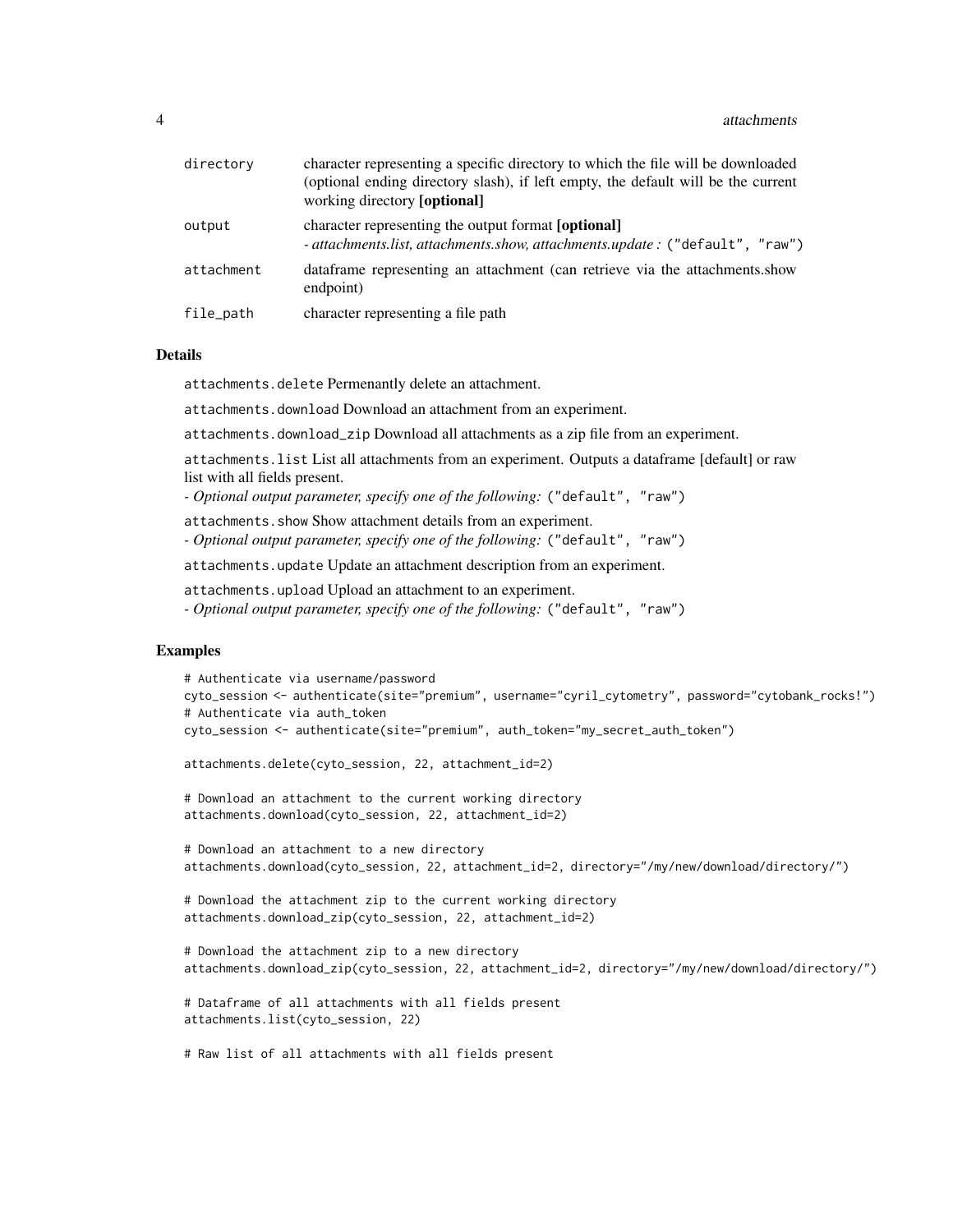#### <span id="page-4-0"></span>authentication 5

```
attachments.list(cyto_session, 22, output="raw")
attachments.show(cyto_session, 22, attachment_id=2)
attachments.update(cyto_session, attachment=cyto_attachment)
attachments.upload(cyto_session, 22, file_path="/path/to/my_attachment.txt")
```
authentication *Authentication Endpoints*

#### <span id="page-4-1"></span>Description

Interact with authentication endpoints. Every call to the Cytobank API must be accompanied by an authentication token. Tokens should be kept secure as they confer access to the data and analyses of an account. Tokens expire after 8 hours by default but this figure my change depending on custom configurations of an Enterprise Cytobank. Use the authentication.logout / authentication.revoke API endpoints to invalidate one or all tokens for a user account.

#### Usage

```
authenticate(site, username = NA, password = NA, auth_token = NA,
  short_timeout = 30, long_timeout = 60, timeout = 30)
## S4 method for signature 'UserSession'
authentication.logout(UserSession,
  timeout = UserSession@short_timeout)
## S4 method for signature 'UserSession'
authentication.revoke_all_tokens(UserSession,
  timeout = UserSession@short_timeout)
```

```
## S4 method for signature 'UserSession'
authentication.revoke_all_tokens_user(UserSession,
 user_id, timeout = UserSession@short_timeout)
```
#### Arguments

| site          | character representing Cytobank user's site                                                   |
|---------------|-----------------------------------------------------------------------------------------------|
| username      | character representing Cytobank user's username or email                                      |
| password      | character representing Cytobank user's password                                               |
| auth_token    | character representing Cytobank user's authentication token (expires in 8 hours)              |
| short_timeout | numeric representing short request timeout times ( $\text{default} = 60\text{s}$ ) [optional] |
| long_timeout  | numeric representing long request timeout times ( $\text{default} = 30\text{s}$ ) [optional]  |
| timeout       | integer representing the request timeout time in seconds [optional]                           |
| UserSession   | Cytobank UserSession object                                                                   |
| user_id       | integer representing a Cytobank user's ID                                                     |
|               |                                                                                               |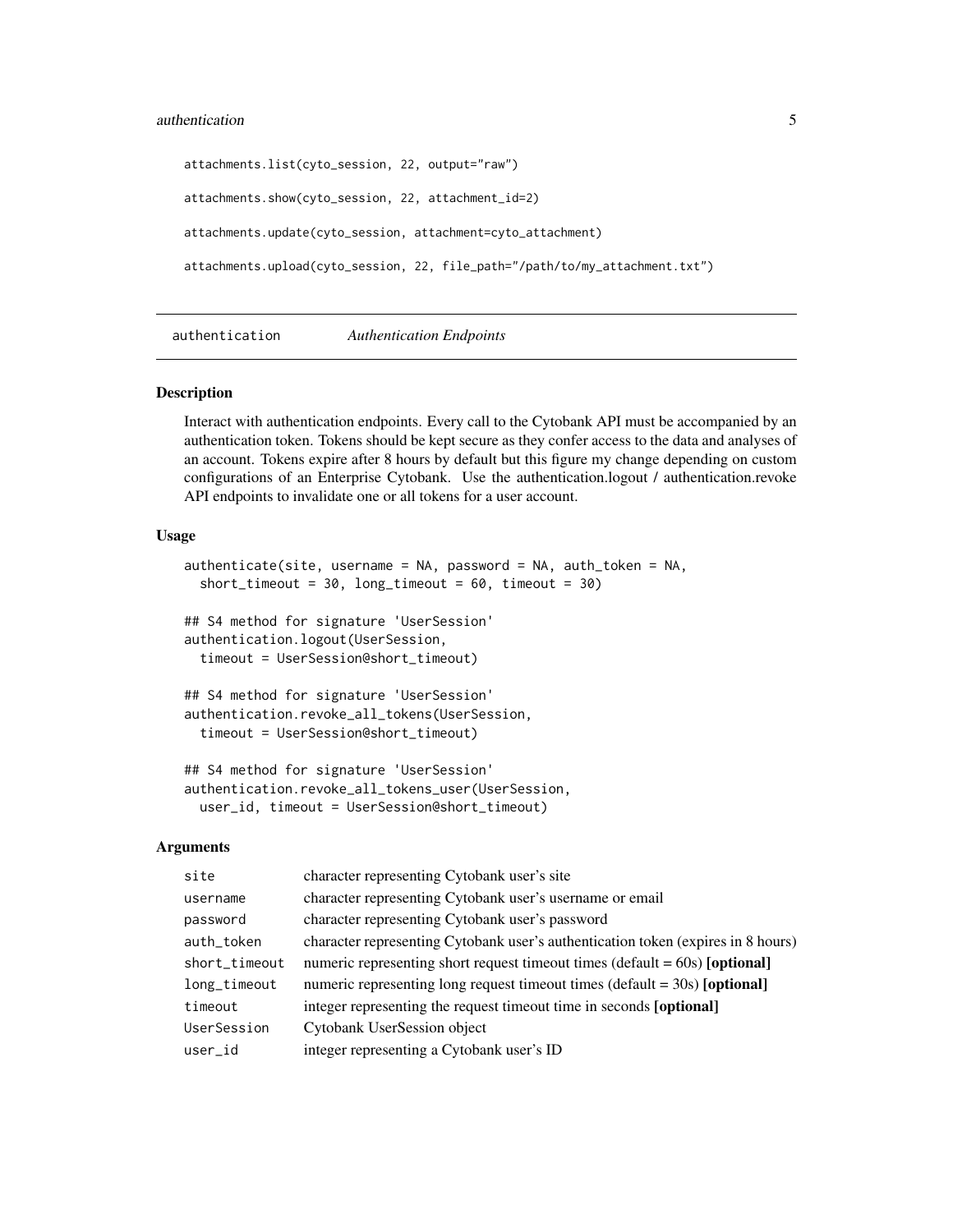#### Details

authenticate Authenticate a Cytobank user and returns a Cytobank UserSession object that is passed to all other Cytobank API endpoints.

authentication.logout Logout a Cytobank user.

authentication.revoke\_all\_tokens Invalidate all existing tokens for the user making this call.

authentication.revoke\_all\_tokens\_user Revoke all tokens for a given user. This endpoint only works for admins of the Cytobank site being accessed.

#### Examples

```
# Authenticate via username/password
cyto_session <- authenticate(site="premium", username="cyril_cytometry", password="cytobank_rocks!")
# Authenticate via auth_token
cyto_session <- authenticate(site="premium", auth_token="my_secret_auth_token")
authentication.logout(cyto_session)
authentication.revoke_all_tokens(cyto_session)
authentication.revoke_all_tokens_user(cyto_session)
```
<span id="page-5-2"></span>citrus *CITRUS Endpoints*

#### <span id="page-5-1"></span>Description

Interact with CITRUS advanced analyses using these endpoints.

#### Usage

```
## S4 method for signature 'UserSession,CITRUS'
citrus.copy_settings(UserSession, citrus,
  output = "default", timeout = UserSession@short_timeout)
## S4 method for signature 'UserSession,CITRUS'
citrus.delete(UserSession, citrus,
  timeout = UserSession@short_timeout)
## S4 method for signature 'UserSession,CITRUS'
citrus.download(UserSession, citrus,
  directory = getwd(), timeout = UserSession@long_timeout)
## S4 method for signature 'UserSession'
citrus.list(UserSession, experiment_id,
 output = "default", timeout = UserSession@short_timeout)
```
<span id="page-5-0"></span>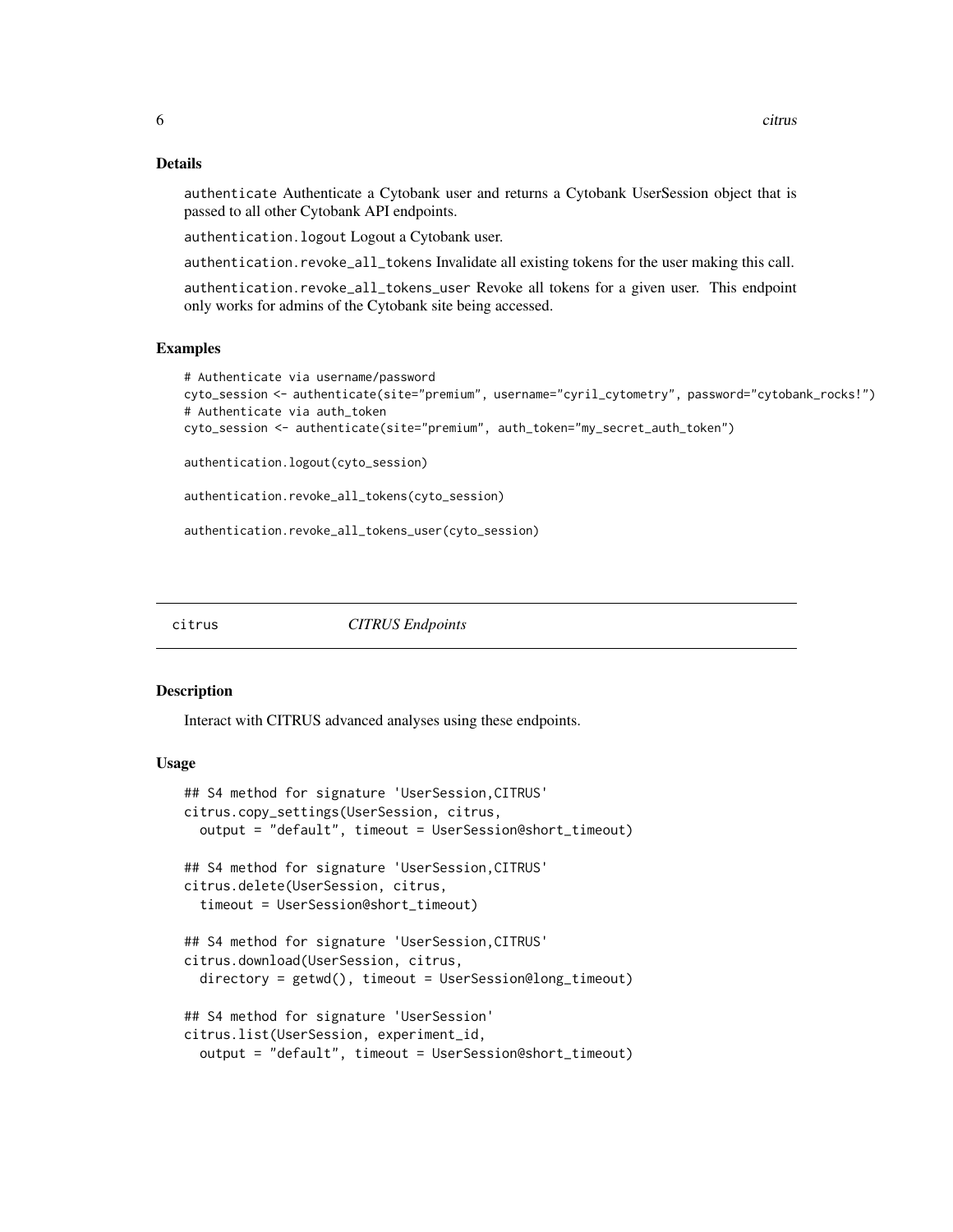```
## S4 method for signature 'UserSession'
citrus.new(UserSession, experiment_id, citrus_name,
  timeout = UserSession@long_timeout)
## S4 method for signature 'UserSession,CITRUS'
citrus.rename(UserSession, citrus, citrus_name,
  timeout = UserSession@short_timeout)
## S4 method for signature 'UserSession,CITRUS'
citrus.run(UserSession, citrus,
  output = "default", timeout = UserSession@long_timeout)
## S4 method for signature 'UserSession'
citrus.show(UserSession, experiment_id, citrus_id,
  timeout = UserSession@short_timeout)
## S4 method for signature 'UserSession,CITRUS'
citrus.status(UserSession, citrus,
  output = "default", timeout = UserSession@long_timeout)
## S4 method for signature 'UserSession,CITRUS'
citrus.update(UserSession, citrus,
  timeout = UserSession@long_timeout)
```
#### Arguments

| UserSession   | Cytobank UserSession object                                                                                                                                                                           |
|---------------|-------------------------------------------------------------------------------------------------------------------------------------------------------------------------------------------------------|
| citrus        | Cytobank CITRUS object                                                                                                                                                                                |
| output        | character representing the output format [optional]<br>- citrus.list, citrus.run, citrus.status : ("default", "raw")                                                                                  |
| timeout       | integer representing the request time out time in seconds [optional]                                                                                                                                  |
| directory     | character representing a specific directory to which the file will be downloaded<br>(optional ending directory slash), if left empty, the default will be the current<br>working directory [optional] |
| experiment_id | integer representing an experiment ID                                                                                                                                                                 |
| citrus_name   | character representing a new CITRUS name                                                                                                                                                              |
| citrus_id     | integer representing a CITRUS ID                                                                                                                                                                      |

#### Details

citrus.copy\_settings Copy CITRUS advanced analysis settings from an experiment and returns a CITRUS object.

citrus.delete Delete a CITRUS advanced analysis from an experiment.

citrus.download Download a CITRUS analysis from an experiment.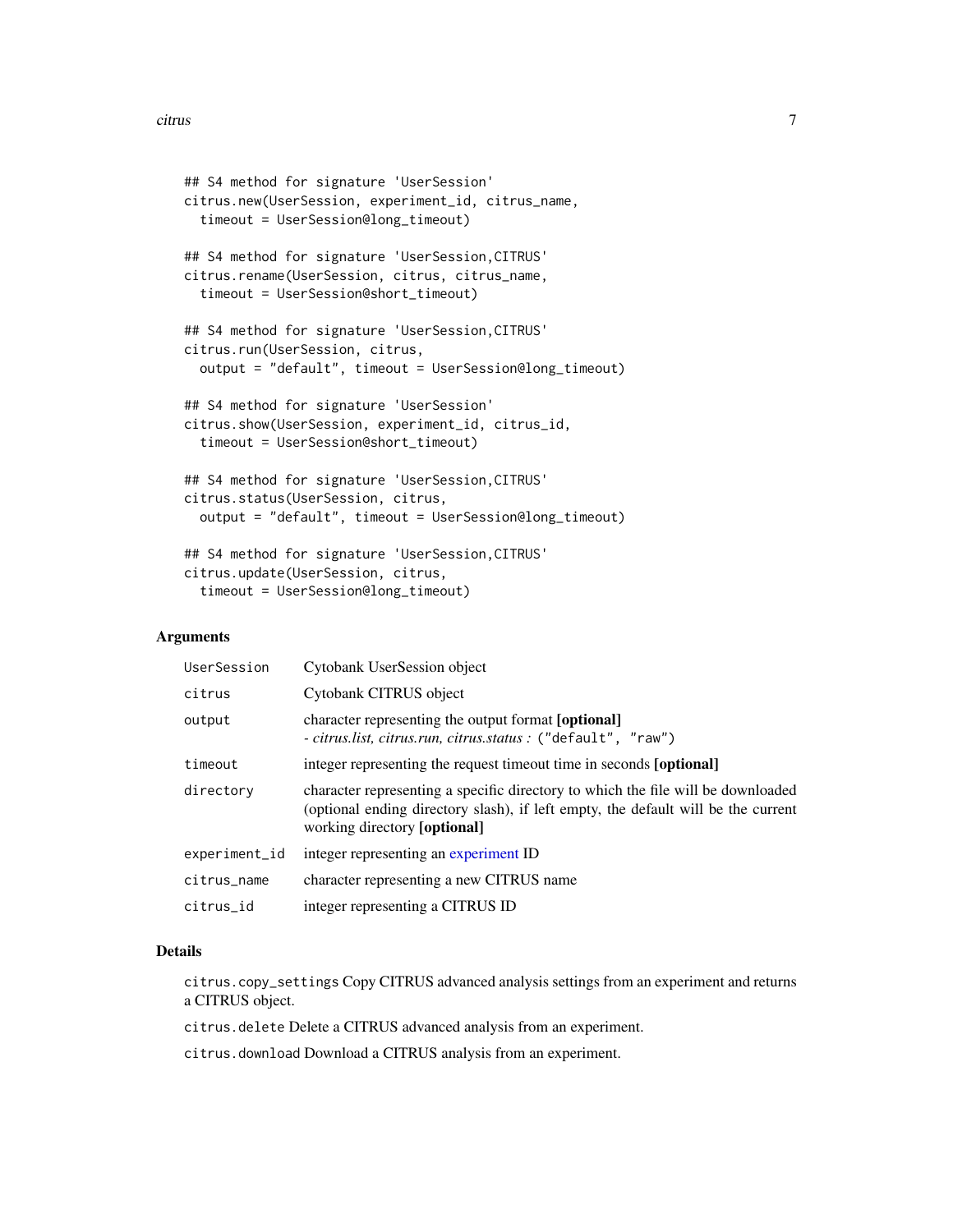citrus.list List all CITRUS advanced analyses from an experiment. Outputs a dataframe [default] or list with all fields present.

*- Optional output parameter, specify one of the following:* ("default", "raw")

citrus.new Create a new CITRUS advanced analysis from an experiment and returns a CITRUS object.

citrus.rename Rename a CITRUS advanced analysis from an experiment and returns a CITRUS object.

citrus.run Run a CITRUS advanced analysis from an experiment.

citrus.show Show CITRUS advanced analysis details from an experiment and returns a CITRUS object.

citrus.status Show the status of a CITRUS advanced analysis from an experiment.

citrus.update Update a CITRUS advanced analysis from an experiment and returns the new CITRUS object.

#### Examples

```
# Authenticate via username/password
cyto_session <- authenticate(site="premium", username="cyril_cytometry", password="cytobank_rocks!")
# Authenticate via auth_token
cyto_session <- authenticate(site="premium", auth_token="my_secret_auth_token")
# cyto_citrus refers to a CITRUS object that is created from CITRUS endpoints
# examples: citrus.new, citrus.show (see details section for more)
citrus.copy_settings(cyto_session, citrus=cyto_citrus)
citrus.delete(cyto_session, citrus=cyto_citrus)
# Download a CITRUS analysis to the current working directory
citrus.download(cyto_session, citrus)
# Download a CITRUS analysis to a new directory
citrus.download(cyto_session, citrus, directory="/my/new/download/directory/")
# Dataframe of all CITRUS advanced analyses with all fields present
citrus.list(cyto_session, 22)
# Raw list of all CITRUS advanced analyses with all fields present
citrus.list(cyto_session, 22, output="raw")
citrus.new(cyto_session, 22, citrus_name="My new CITRUS analysis")
citrus.rename(cyto_session, citrus=cyto_citrus, citrus_name="My updated CITRUS name")
citrus.run(cyto_session, citrus=cyto_citrus)
citrus.show(cyto_session, 22, citrus_id=2)
citrus.status(cyto_session, citrus=cyto_citrus)
```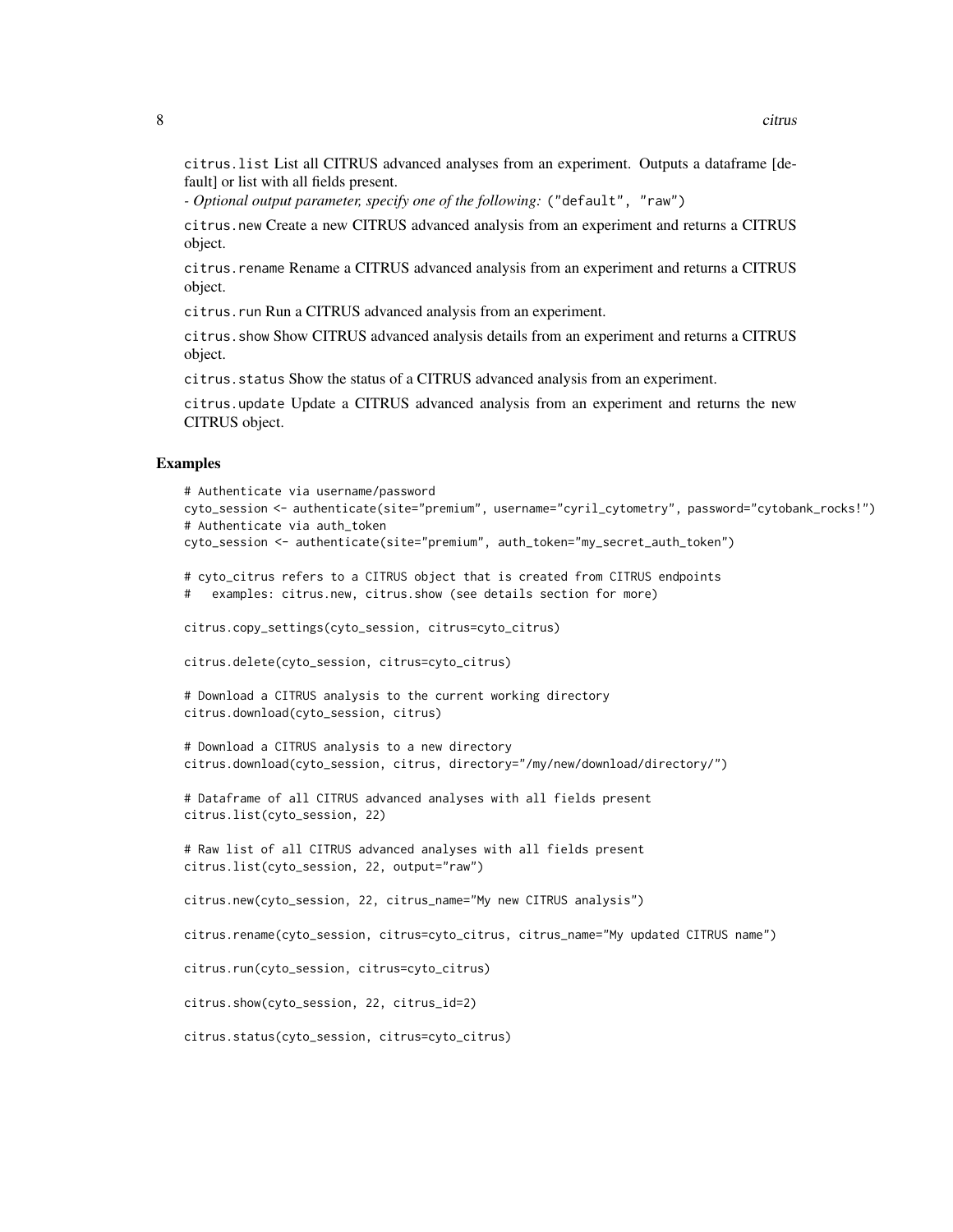#### <span id="page-8-0"></span>CITRUS-class 9

citrus.update(cyto\_session, citrus=cyto\_citrus)

CITRUS-class *S4 CITRUS Class*

#### Description

A CITRUS object that holds pertinent CITRUS advanced analysis run information, [learn more about](https://support.cytobank.org/hc/en-us/articles/226940667-Overview-of-CITRUS) [CITRUS.](https://support.cytobank.org/hc/en-us/articles/226940667-Overview-of-CITRUS) This class should never be called explicitly. If a user would like to create a new Cytobank CITRUS object, utilize the [citrus.new](#page-5-1) function, or any other [CITRUS endpoints that return CITRUS](#page-5-2) [objects documented in the 'Details' section.](#page-5-2)

#### Value

A CITRUS advanced analysis object

#### **Slots**

associated\_models list representing statistical methods used to discover stratifying signatures from clustered data features that explain differences between sample groups, [learn more about](https://support.cytobank.org/hc/en-us/articles/226678087-How-to-Configure-and-Run-a-CITRUS-Analysis#Association_Models) [CITRUS association models](https://support.cytobank.org/hc/en-us/articles/226678087-How-to-Configure-and-Run-a-CITRUS-Analysis#Association_Models)

*- choose from the following :* ("sam", "pamr" [default], "glmnet")

- attachment\_id numeric representing the CITRUS attachment ID
- cross\_validation\_folds numeric representing the regulation threshold, controlling the number of features in the model (only applies to PAM, LASSO), [learn more about CITRUS cross](https://support.cytobank.org/hc/en-us/articles/226678087-How-to-Configure-and-Run-a-CITRUS-Analysis#cross_validation_fold) [validation folds](https://support.cytobank.org/hc/en-us/articles/226678087-How-to-Configure-and-Run-a-CITRUS-Analysis#cross_validation_fold)
- citrus\_id numeric representing the CITRUS analysis ID
- cluster\_characterization character representing the principle for analyzing and quantifying individual samples, [learn more about CITRUS cluster characterization](https://support.cytobank.org/hc/en-us/articles/226678087-How-to-Configure-and-Run-a-CITRUS-Analysis#Cluster_Characterization)
	- *choose one of the following :* ("abundance" [default], "medians")
- event\_sampling\_method character representing the sampling method, [learn more about CITRUS](https://support.cytobank.org/hc/en-us/articles/226678087-How-to-Configure-and-Run-a-CITRUS-Analysis#Event_Sampling) [event sampling methods](https://support.cytobank.org/hc/en-us/articles/226678087-How-to-Configure-and-Run-a-CITRUS-Analysis#Event_Sampling)
	- *choose one of the following :* ("equal" [default], "max-per-file")
- events\_per\_file numeric representing the number of events taken from each sample
- false\_discovery\_rate numeric representing the false discovery rate (only applies to PAM, SAM), [learn more about CITRUS false discovery rate](https://support.cytobank.org/hc/en-us/articles/226678087-How-to-Configure-and-Run-a-CITRUS-Analysis#False_Discovery_Rate_(FDR))
- file\_grouping numeric dataframe representing which group samples belong to, [learn more about](https://support.cytobank.org/hc/en-us/articles/226678087-How-to-Configure-and-Run-a-CITRUS-Analysis#Assigning_Sample_Groups) [CITRUS file grouping, the core functionality of CITRUS](https://support.cytobank.org/hc/en-us/articles/226678087-How-to-Configure-and-Run-a-CITRUS-Analysis#Assigning_Sample_Groups)
- minimum\_cluster\_size numeric representing the number of nodes, [learn more about CITRUS](https://support.cytobank.org/hc/en-us/articles/226678087-How-to-Configure-and-Run-a-CITRUS-Analysis#Minimum_Cluster_Size) [minimum cluster size](https://support.cytobank.org/hc/en-us/articles/226678087-How-to-Configure-and-Run-a-CITRUS-Analysis#Minimum_Cluster_Size)
- normalize\_scales logical representing whether or not to normalize channels, [learn more about](https://support.cytobank.org/hc/en-us/articles/226678087-How-to-Configure-and-Run-a-CITRUS-Analysis#Normalize_Scales) [normalizing CITRUS scales](https://support.cytobank.org/hc/en-us/articles/226678087-How-to-Configure-and-Run-a-CITRUS-Analysis#Normalize_Scales)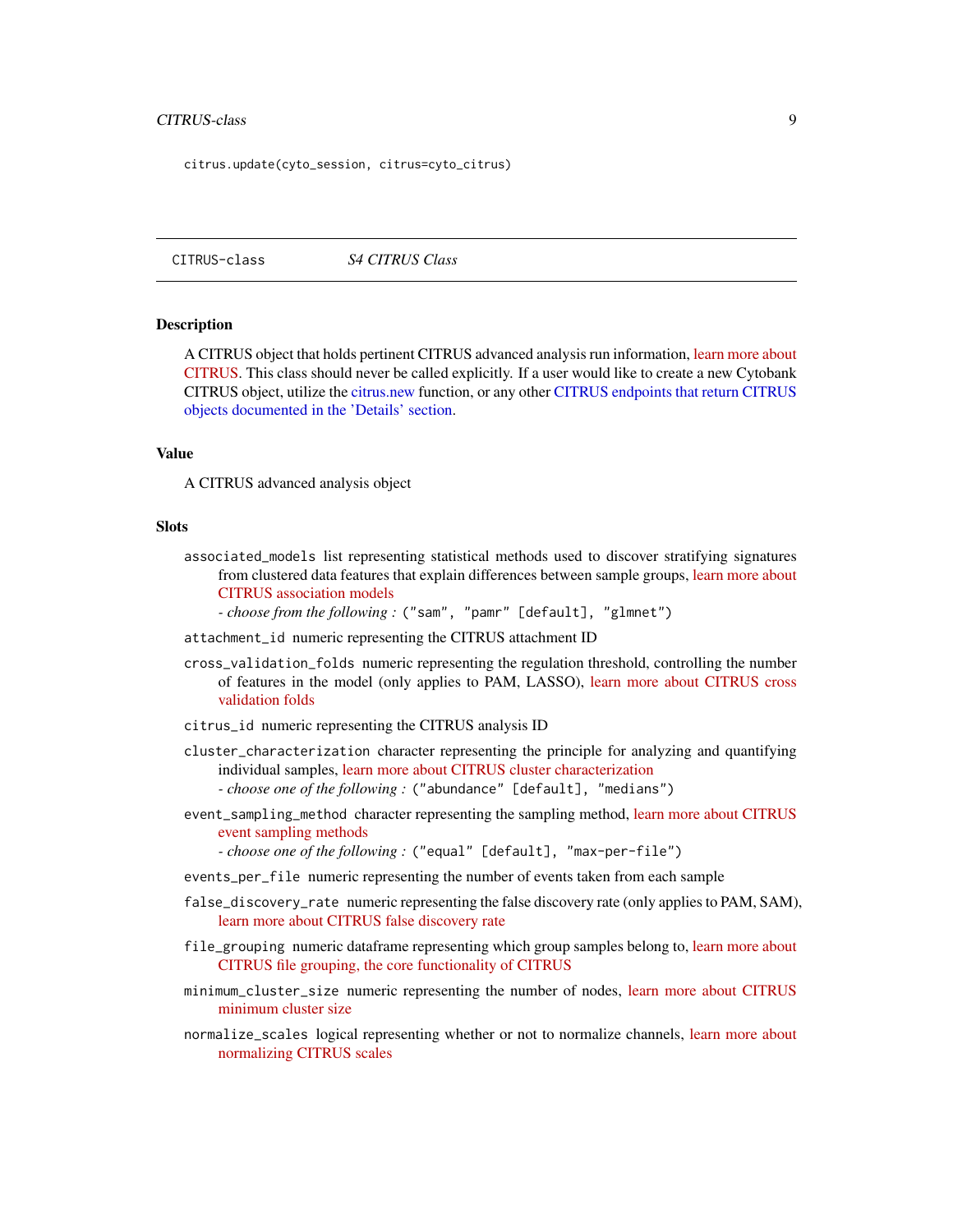<span id="page-9-0"></span>plot\_theme character representing the background color of images and figures within the CITRUS results

*- choose one of the following :* ("white" [default], "black")

population\_id dataframe representing a population gate set ID

statistics\_channels list representing the statistics channels used for the 'median' cluster characterization, these channels should not be selected for clustering

<span id="page-9-1"></span>compensations *Compensation Endpoints*

#### Description

Interact with compensation endpoints. Get information about compensations stored in Cytobank. For information about file-internal compensation for an individual FCS file, consult the [FCS files](#page-15-2) endpoints. [Learn more about compensation in Cytobank.](https://support.cytobank.org/hc/en-us/sections/200867447-Articles-on-Compensation)

#### Usage

```
## S4 method for signature 'UserSession'
compensations.upload_csv(UserSession, experiment_id,
  file_path, timeout = UserSession@long_timeout)
## S4 method for signature 'UserSession'
compensations.list(UserSession, experiment_id,
 output = "default", timeout = UserSession@short_timeout)
## S4 method for signature 'UserSession'
compensations.show(UserSession, experiment_id,
  compensation_id, output = "default", timeout = UserSession@short_timeout)
```
#### Arguments

| UserSession   | Cytobank UserSession object                                                                                                                                                                                                     |
|---------------|---------------------------------------------------------------------------------------------------------------------------------------------------------------------------------------------------------------------------------|
| experiment_id | integer representing an experiment ID                                                                                                                                                                                           |
| file_path     | character representing a file path                                                                                                                                                                                              |
| timeout       | integer representing the request time out time in seconds [optional]                                                                                                                                                            |
| output        | character representing the output format [optional]<br>- compensations.list: ("default", "raw") - compensations.show: ("default",<br>"dataframe", "raw") - dataframe: converts the compensation matrix output<br>to a dataframe |

compensation\_id

integer representing a compensation ID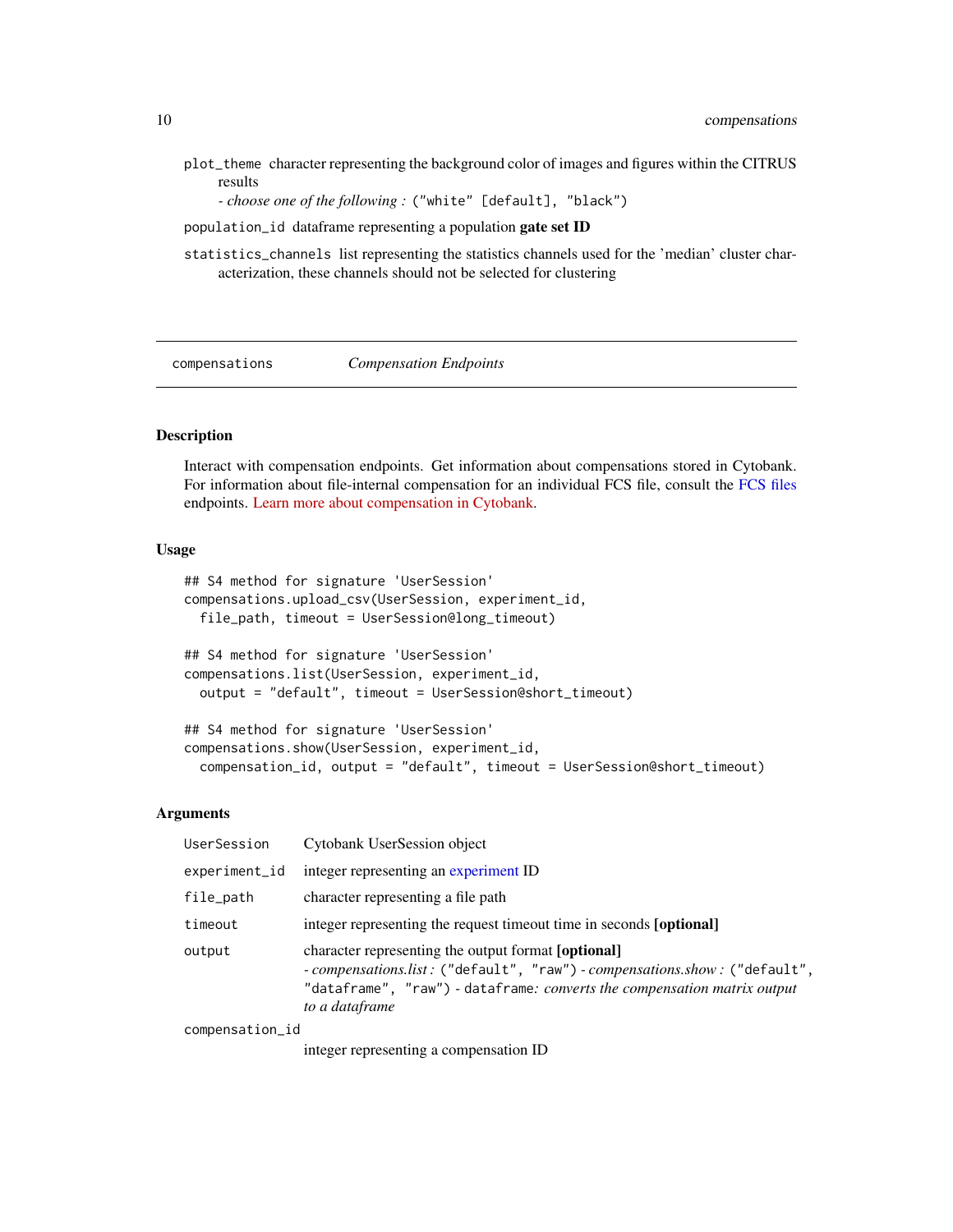<span id="page-10-0"></span>drop the contract of the contract of the contract of the contract of the contract of the contract of the contract of the contract of the contract of the contract of the contract of the contract of the contract of the contr

#### Details

compensations.upload\_csv Upload a compensation CSV to an experiment.

compensations.list List all compensations from an experiment. Outputs a formatted list [default] or raw list with all fields present.

*- Optional output parameter, specify one of the following:* ("default", "raw")

compensations.show Show compensation details from an experiment.

*- Optional output parameter, specify one of the following:* ("default", "dataframe", "raw")

*-* dataframe*: converts the compensation matrix output to a dataframe*

#### Examples

```
# Authenticate via username/password
cyto_session <- authenticate(site="premium", username="cyril_cytometry", password="cytobank_rocks!")
# Authenticate via auth_token
cyto_session <- authenticate(site="premium", auth_token="my_secret_auth_token")
compensations.upload_csv(cyto_session, 22, file_path="/path/to/my_compensation.csv")
# List of all compensations with all fields present, with a compensation matrix dataframe list item
compensations.list(cyto_session, 22)
# Raw list of all compensations with all fields present
compensations.list(cyto_session, 22, output="raw")
# List form of a compensation
compensations.show(cyto_session, 22, compensation_id=2)
# Compensation dataframe only
compensations.show(cyto_session, 22, compensation_id=2, output="dataframe")
```
drop *DROP File Endpoints*

#### **Description**

Upload DROP file(s) into Cytobank. A DROP file consists of any CSV, TSV, TXT, or FCS file. If the DROP file is of the type CSV, TSV, or TXT, the file will be converted to an FCS file to be used within Cytobank. [Learn more about DROP.](https://support.cytobank.org/hc/en-us/articles/206252468-How-to-analyze-gene-expression-or-imaging-data-in-Cytobank-CSV-to-FCS-)

#### Usage

```
## S4 method for signature 'UserSession'
drop.upload(UserSession, experiment_id, file_path,
  data_matrix_start_row = 2, data_matrix_start_column = 1,
  skipped_columns = c(), output = "default",
  timeout = UserSession@long_timeout)
```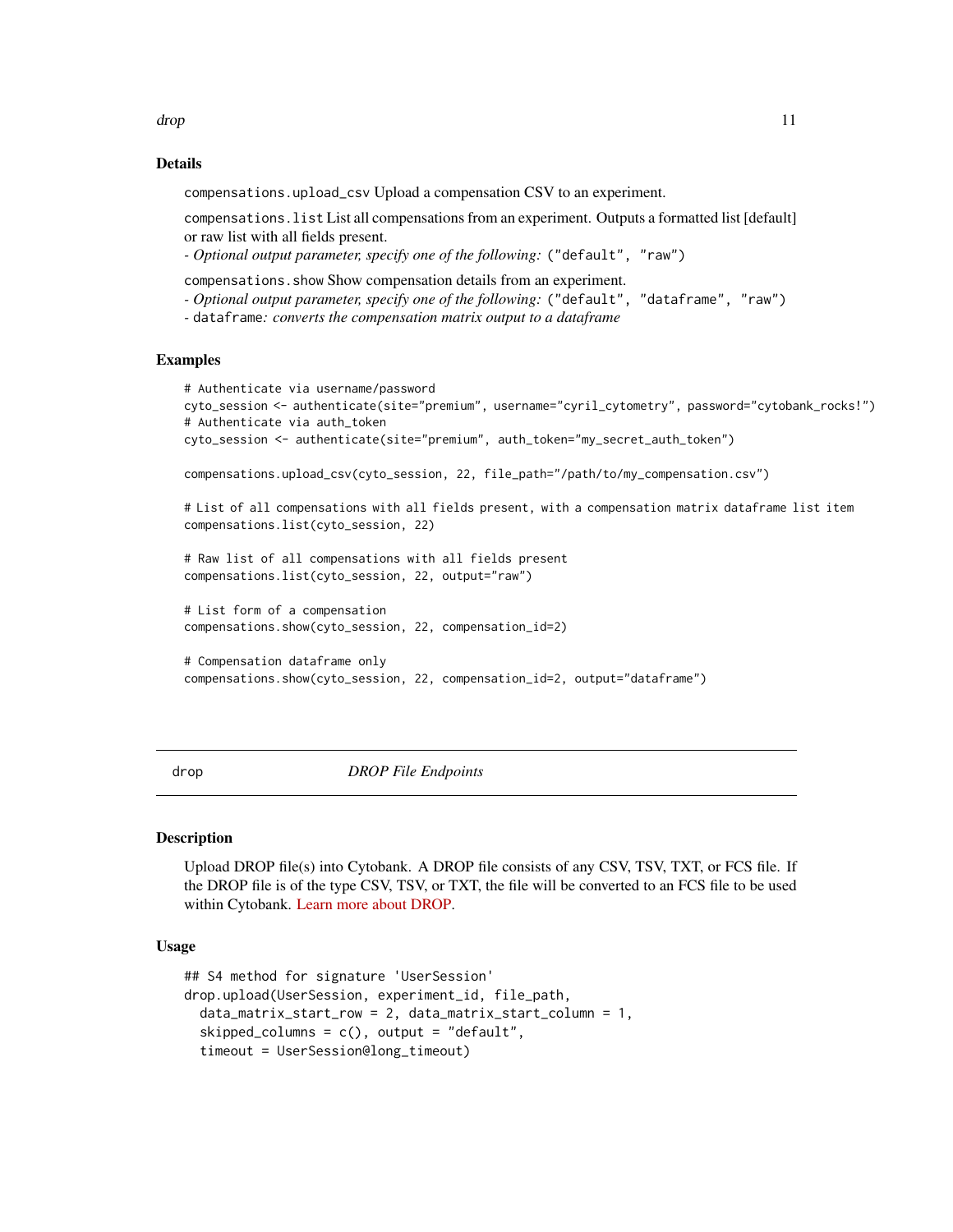#### **Arguments**

| UserSession              | Cytobank UserSession object                                                                                                                                                           |
|--------------------------|---------------------------------------------------------------------------------------------------------------------------------------------------------------------------------------|
| experiment_id            | integer representing an experiment ID                                                                                                                                                 |
| file_path                | character representing a file path                                                                                                                                                    |
| data_matrix_start_row    |                                                                                                                                                                                       |
|                          | integer representing the start row of the DROP file(s)                                                                                                                                |
| data_matrix_start_column |                                                                                                                                                                                       |
|                          | integer representing the start column of the DROP file(s)                                                                                                                             |
| skipped_columns          |                                                                                                                                                                                       |
|                          | integer vector representing the channels to skip within the DROP file(s)                                                                                                              |
| output                   | character representing the output format [optional]<br>- <i>drop.upload</i> : ("default", "raw")<br>- dataframe: converts the file internal compensation matrix output to a dataframe |
| timeout                  | integer representing the request time out time in seconds [optional]                                                                                                                  |

#### Details

drop.upload Upload a DROP file (CSV, TSV, TXT, FCS) to an experiment. *- Optional output parameter, specify one of the following:* ("default", "raw")

#### Examples

```
# Authenticate via username/password
cyto_session <- authenticate(site="premium", username="cyril_cytometry", password="cytobank_rocks!")
# Authenticate via auth_token
cyto_session <- authenticate(site="premium", auth_token="my_secret_auth_token")
drop.upload(cyto_session, 22, file_path="/path/to/my_drop_file.type",
  data_matrix_start_row=2, data_matrix_start_column=1, skipped_columns=c(4,8))
```
<span id="page-11-1"></span>

experiments *Experiment Endpoints*

#### **Description**

Interact with experiment endpoints. An Experiment is a container for data and analyses in Cytobank. If data are on Cytobank, they must be within an Experiment. Configurations such as [gates,](#page-22-1) [compensations,](#page-9-1) [scales,](#page-28-1) Sample Tags, and illustrations are also linked to an individual Experiment. Within the Cytobank interface, the [Experiment Summary Page](https://support.cytobank.org/hc/en-us/articles/206946617-The-Experiment-Summary-page) is a useful integration point for information about an Experiment.

<span id="page-11-0"></span>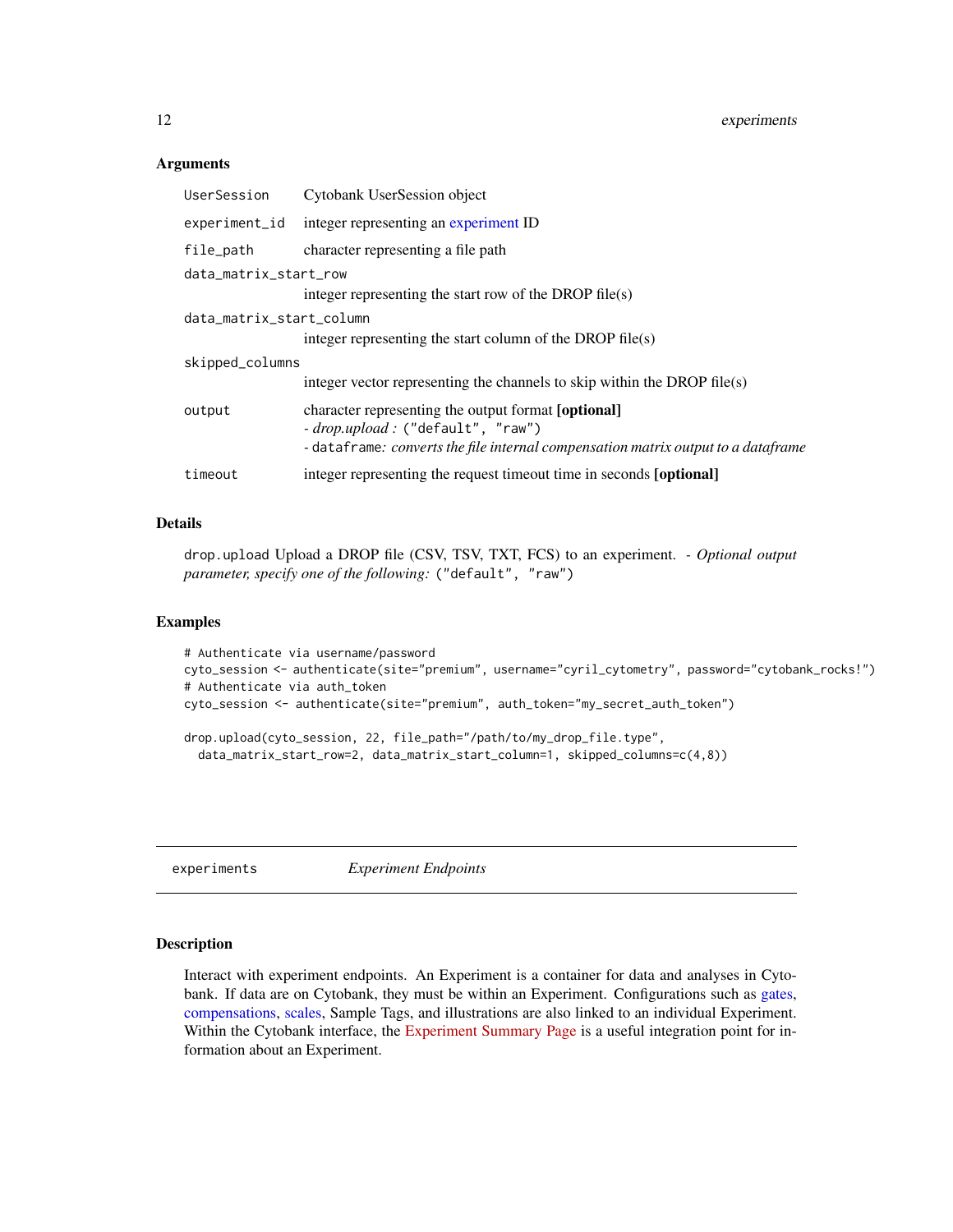#### experiments 13

#### Usage

```
## S4 method for signature 'UserSession'
experiments.clone_full(UserSession, experiment_id,
 output = "default", timeout = UserSession@long_timeout)
## S4 method for signature 'UserSession'
experiments.clone_selective(UserSession, experiment_id,
  experiment_name, fcs_files = c(-1), primary_researcher = NA,
  principal_investigator = NA, clone_gates = FALSE,
  clone_annotations = FALSE, clone_attachments = FALSE,
  clone_reagents = FALSE, clone_compensations = FALSE,
  clone_panels = FALSE, clone_illustrations = FALSE,
  clone_project = FALSE, clone_user_access = FALSE,
  allow_full_access_pi = FALSE, output = "default",
  timeout = UserSession@long_timeout)
## S4 method for signature 'UserSession'
experiments.delete(UserSession, experiment_id,
  timeout = UserSession@short_timeout)
## S4 method for signature 'UserSession'
experiments.full_access_users_list(UserSession,
  experiment_id, output = "default", timeout = UserSession@short_timeout)
## S4 method for signature 'UserSession'
experiments.full_access_users_add(UserSession,
  experiment_id, user_id = NA, user_email = NA, username = NA,
  timeout = UserSession@short_timeout)
## S4 method for signature 'UserSession'
experiments.full_access_users_remove(UserSession,
  experiment_id, user_id = NA, user_email = NA, username = NA,
  timeout = UserSession@short_timeout)
## S4 method for signature 'UserSession'
experiments.list(UserSession, output = "default",
  timeout = UserSession@short_timeout)
## S4 method for signature 'UserSession'
experiments.new(UserSession, experiment_name, purpose,
  comments = NA, primary_researcher = NA, principal_investigator = NA,
  output = "default", timeout = UserSession@short_timeout)
## S4 method for signature 'UserSession'
experiments.show(UserSession, experiment_id,
 output = "default", timeout = UserSession@short_timeout)
## S4 method for signature 'UserSession'
```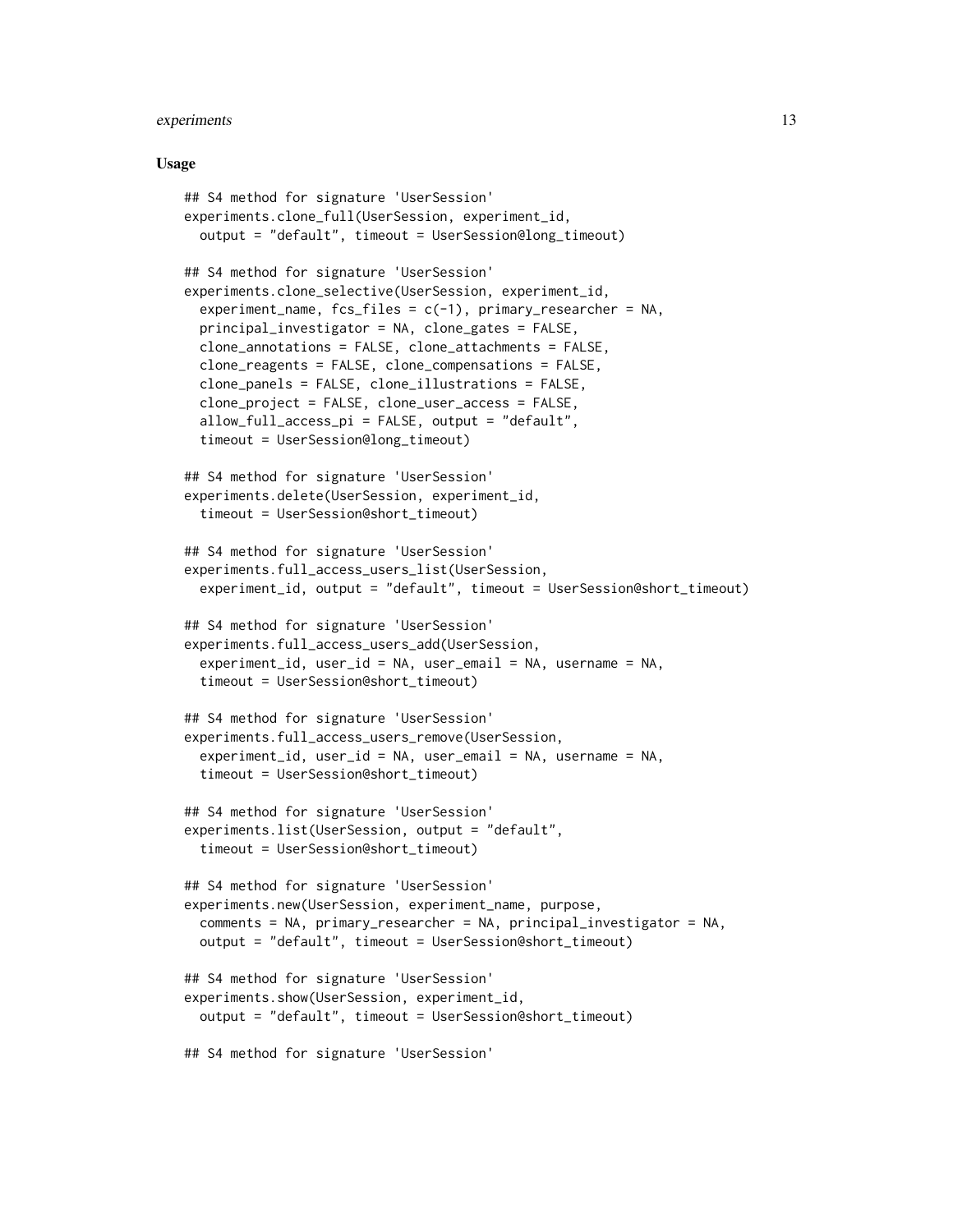```
14 experiments
```

```
experiments.trash(UserSession, experiment_id,
 output = "default", timeout = UserSession@short_timeout)
## S4 method for signature 'UserSession'
experiments.update(UserSession, experiment,
 output = "default", timeout = UserSession@short_timeout)
```
### Arguments

| UserSession            | Cytobank UserSession object                                                                                                                                                                                                                                              |
|------------------------|--------------------------------------------------------------------------------------------------------------------------------------------------------------------------------------------------------------------------------------------------------------------------|
| experiment_id          | integer representing an experiment ID                                                                                                                                                                                                                                    |
| output                 | character representing the output format [optional]<br>- experiments.clone_full, experiments.clone_selective, experiments.full_access_users_list,<br>experiments.list, experiments.new, experiments.show, experiments.trash, experi-<br>ments.update: ("default", "raw") |
| timeout                | integer representing the request timeout time in seconds [optional]                                                                                                                                                                                                      |
| experiment_name        |                                                                                                                                                                                                                                                                          |
|                        | character representing an experiment name                                                                                                                                                                                                                                |
| fcs_files              | vector/list of integers representing a list of FCS file IDs [optional]                                                                                                                                                                                                   |
| primary_researcher     |                                                                                                                                                                                                                                                                          |
|                        | integer representing a primary researcher ID [optional]                                                                                                                                                                                                                  |
| principal_investigator |                                                                                                                                                                                                                                                                          |
|                        | integer representing a principal investigator ID [optional]                                                                                                                                                                                                              |
| clone_gates            | boolean denoting cloning gates option [optional]                                                                                                                                                                                                                         |
| clone_annotations      |                                                                                                                                                                                                                                                                          |
| clone_attachments      | boolean denoting cloning annotations option [optional]                                                                                                                                                                                                                   |
|                        | boolean denoting cloning attachments option [optional]                                                                                                                                                                                                                   |
|                        | clone_reagents boolean denoting cloning reagents option [optional]                                                                                                                                                                                                       |
| clone_compensations    |                                                                                                                                                                                                                                                                          |
|                        | boolean denoting cloning compensations option [optional]                                                                                                                                                                                                                 |
| clone_panels           | boolean denoting cloning panels option [optional]                                                                                                                                                                                                                        |
| clone_illustrations    |                                                                                                                                                                                                                                                                          |
|                        | boolean denoting cloning illustrations option [optional]                                                                                                                                                                                                                 |
| clone_project          | boolean denoting cloning project option [optional]                                                                                                                                                                                                                       |
| clone_user_access      |                                                                                                                                                                                                                                                                          |
|                        | boolean denoting cloning user access option [optional]                                                                                                                                                                                                                   |
| allow_full_access_pi   |                                                                                                                                                                                                                                                                          |
|                        | boolean denoting to allow full access to PI option [optional]                                                                                                                                                                                                            |
| user_id                | integer representing a user's ID                                                                                                                                                                                                                                         |
| user_email             | character representing a user's email                                                                                                                                                                                                                                    |
| username               | character representing a username                                                                                                                                                                                                                                        |
| purpose                | character representing an experiment purpose                                                                                                                                                                                                                             |
| comments               | character representing an experiment comment [optional]                                                                                                                                                                                                                  |
| experiment             | dataframe representing an experiment                                                                                                                                                                                                                                     |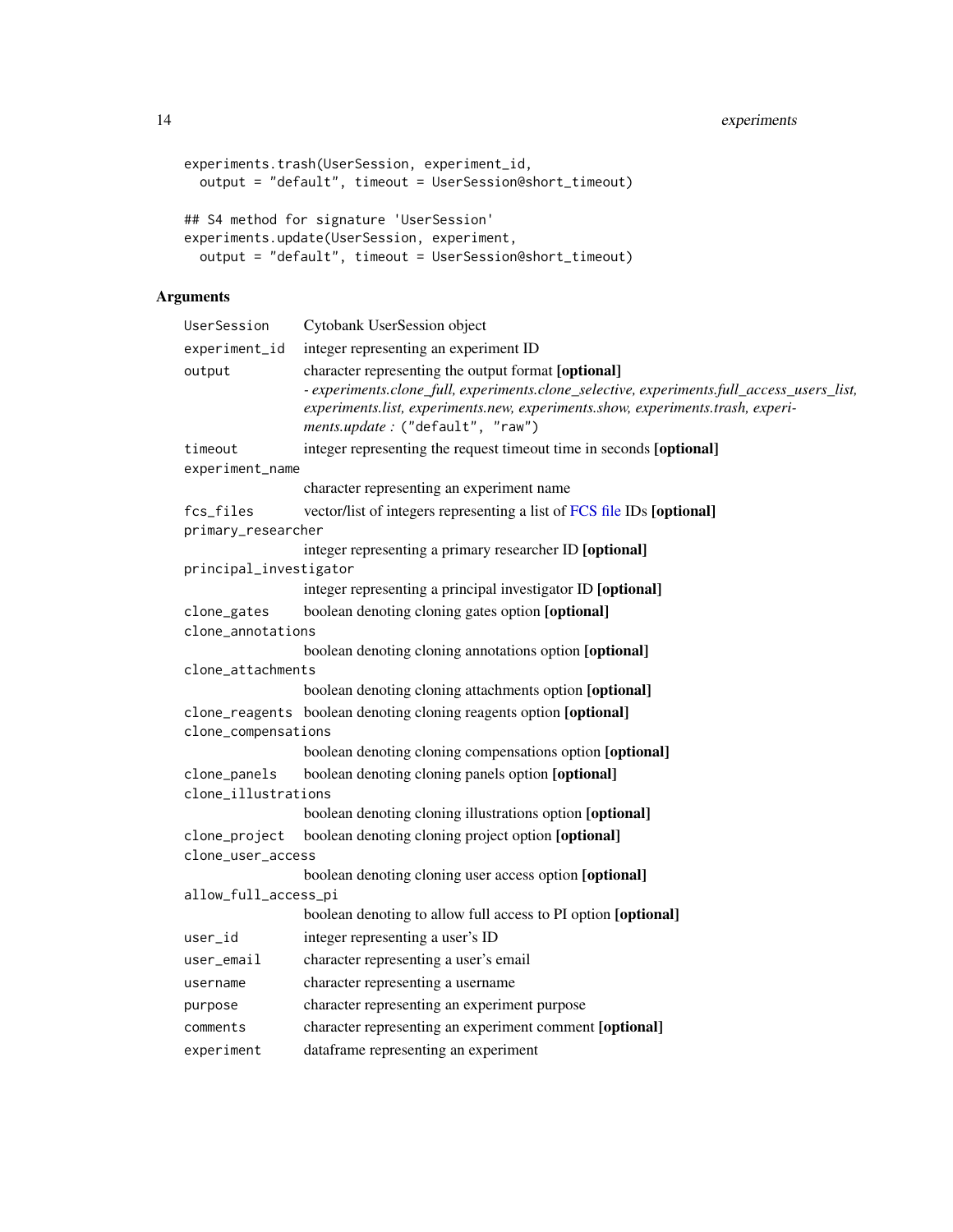#### experiments and the set of the set of the set of the set of the set of the set of the set of the set of the set of the set of the set of the set of the set of the set of the set of the set of the set of the set of the set

#### Details

experiments.clone\_full Full clone an experiment. [Learn more about the full clone functionality.](https://support.cytobank.org/hc/en-us/articles/205337847-Clone-an-experiment-to-make-a-copy-for-your-own-use#full_clone) *- Optional output parameter, specify one of the following:* ("default", "raw")

experiments.clone\_selective Selectively clone an experiment. [Learn more about the selective](https://support.cytobank.org/hc/en-us/articles/205337847-Clone-an-experiment-to-make-a-copy-for-your-own-use#selective_clone) [clone functionality](https://support.cytobank.org/hc/en-us/articles/205337847-Clone-an-experiment-to-make-a-copy-for-your-own-use#selective_clone)

*- Optional output parameter, specify one of the following:* ("default", "raw")

experiments.delete Permenantly delete an experiment and all analyses (including SPADE, viSNE, etc.) permanently. This is not reversible.

experiments.list List all full access users from an experiment.

*- Optional output parameter, specify one of the following:* ("default", "raw")

experiments.list Add a full access user to an experiment. A full access user can be added by a user ID, email, or username.

experiments.list Remove a full access user from an experiment. A full access user can be removed by a user ID, email, or username.

experiments.list List all inbox experiments. Outputs a datframe [default] or raw list with all fields present.

*- Optional output parameter, specify one of the following:* ("default", "raw")

experiments.new Create a new experiment.

*- Optional output parameter, specify one of the following:* ("default", "raw")

experiments.show Show experiment details.

*- Optional output parameter, specify one of the following:* ("default", "raw")

experiments. trash Trash an experiment. This is reversible and not to be confused with permanent deletion.

experiments.update Update an experiment. (all parameters are optional, except for experiment\_id) *- Optional output parameter, specify one of the following:* ("default", "raw")

#### Examples

```
# Authenticate via username/password
cyto_session <- authenticate(site="premium", username="cyril_cytometry", password="cytobank_rocks!")
# Authenticate via auth_token
cyto_session <- authenticate(site="premium", auth_token="my_secret_auth_token")
experiments.clone_full(cyto_session, 22)
experiments.clone_selective(cyto_session, 22,
 experiment_name="My New Experiment Name", fcs_files=c(12, 13, 14, 15, 16))
experiments.delete(cyto_session, 22)
# Dataframe of all full access users
experiments.full_access_users_list(cyto_session, 22)
# List of all full access users
experiments.full_access_users_list(cyto_session, 22, output="raw")
# Add a user as a full access user by user's ID
```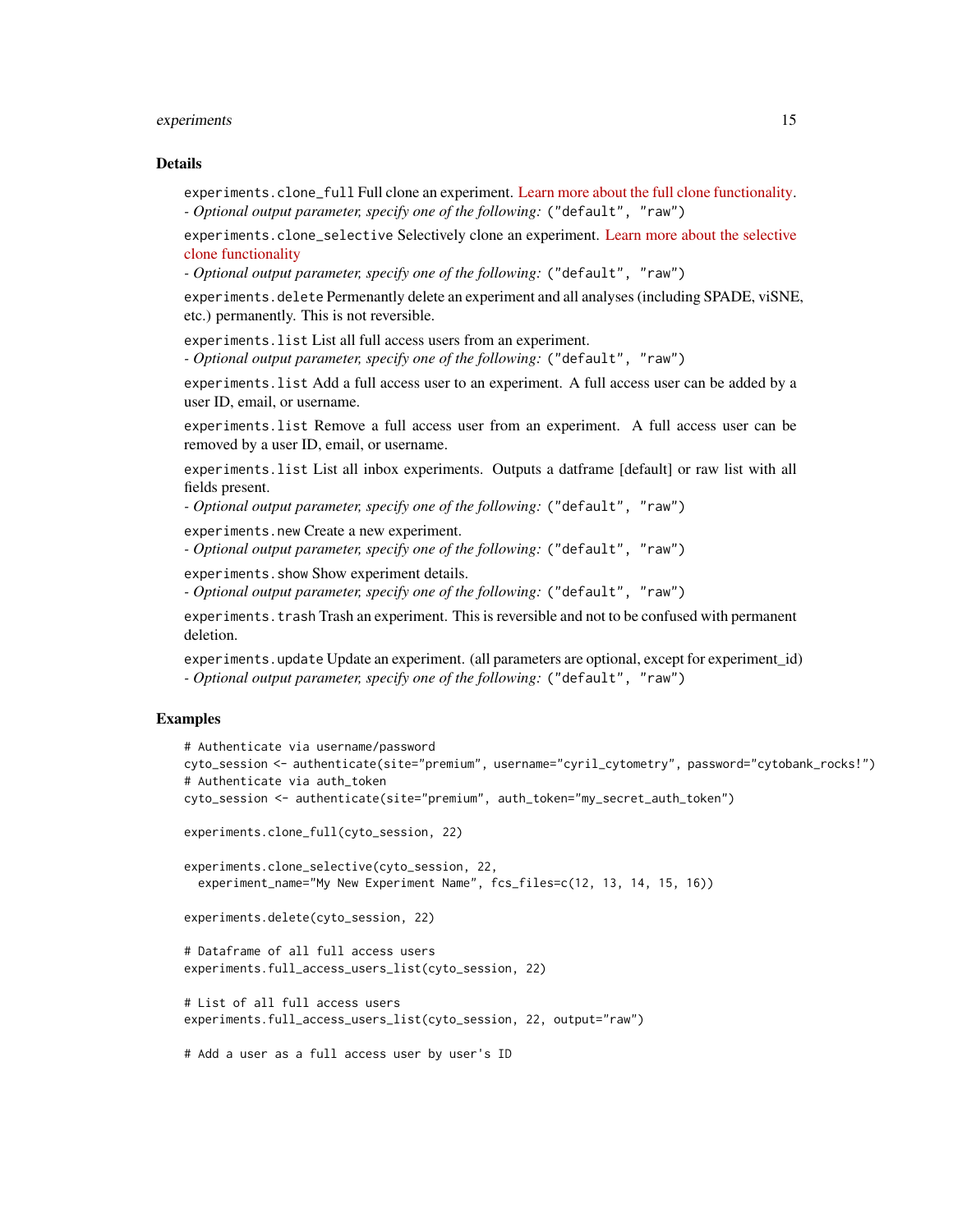```
experiments.full_access_users_add(cyto_session, 22, user_id=2)
# Add a user as a full access user by user's email
experiments.full_access_users_add(cyto_session, 22, user_email="sammy_cytometry@cytobank.org")
# Add a user as a full access user by user's username
experiments.full_access_users_add(cyto_session, 22, username="sammy_cytometry")
# Remove a user as a full access user by user's ID
experiments.full_access_users_remove(cyto_session, 22, user_id=2)
# Remove a user as a full access user by user's email
experiments.full_access_users_remove(cyto_session, 22, user_email="sammy_cytometry@cytobank.org")
# Remove a user as a full access user by user's username
experiments.full_access_users_remove(cyto_session, 22, username="sammy_cytometry")
# Dataframe of all inbox experiments with all fields present
experiments.list(cyto_session)
# Raw list of all inbox experiments with all fields present
experiments.list(cyto_session, output="raw")
experiments.new(cyto_session, "My New Experiment Name", "My experiment purpose",
  "An optional comment")
experiments.show(cyto_session, 22)
experiments.trash(cyto_session, 22)
experiments.update(cyto_session, experiment=cyto_experiment)
```
<span id="page-15-2"></span>fcs\_files *FCS File Endpoints*

#### <span id="page-15-1"></span>**Description**

Interact with FCS file endpoints.

#### Usage

```
## S4 method for signature 'UserSession'
fcs_files.download(UserSession, experiment_id,
  fcs_file_id, directory = getwd(), timeout = UserSession@long_timeout)
## S4 method for signature 'UserSession'
fcs_files.download_zip(UserSession, experiment_id,
 fcs_files, directory = getwd(), timeout = UserSession@long_timeout)
```
<span id="page-15-0"></span>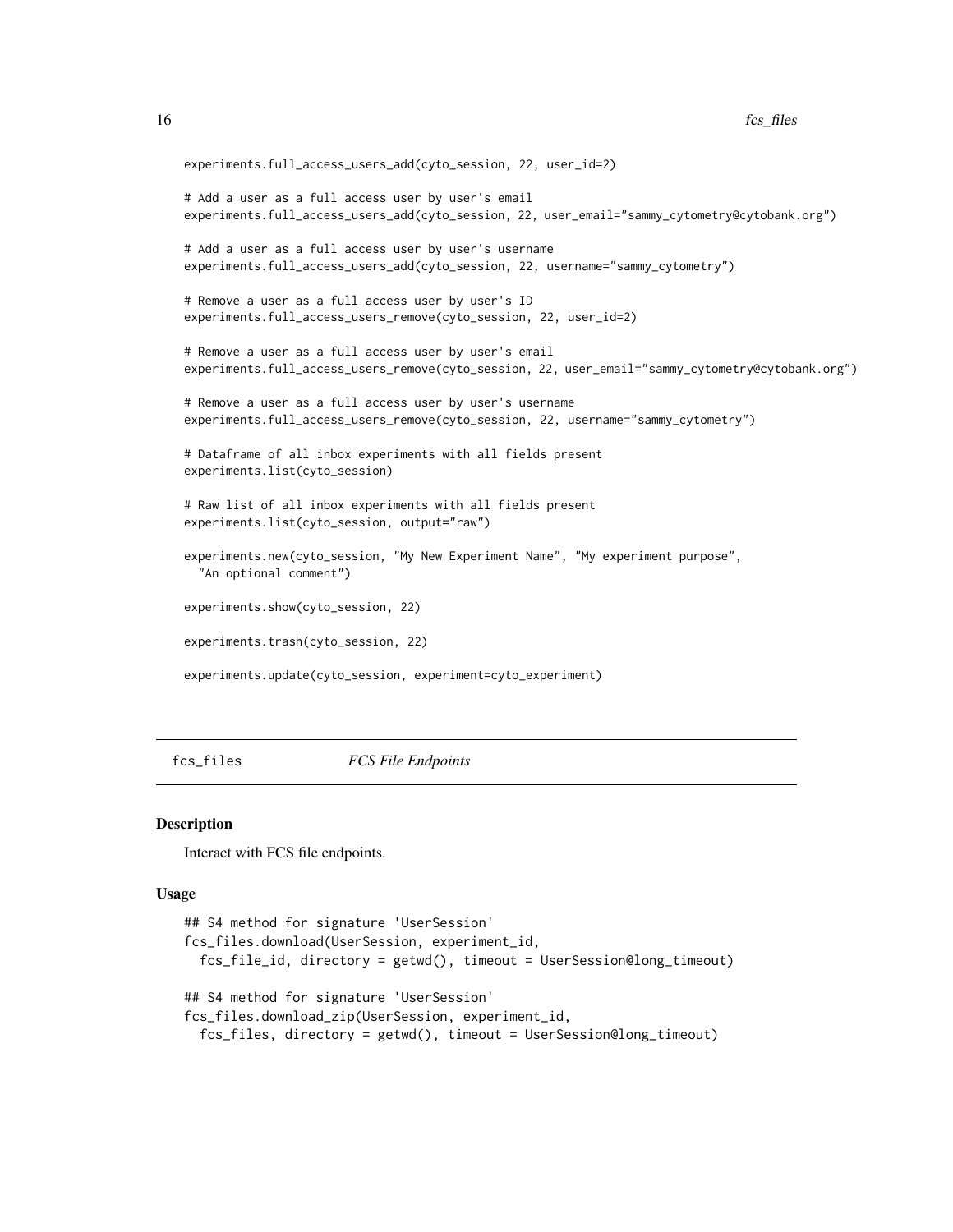#### <span id="page-16-0"></span>fcs\_files 17

```
## S4 method for signature 'UserSession'
fcs_files.file_internal_comp_show(UserSession,
 experiment_id, fcs_file_id, output = "default",
 timeout = UserSession@short_timeout)
## S4 method for signature 'UserSession'
fcs_files.list(UserSession, experiment_id,
  output = "default", timeout = UserSession@short_timeout)
## S4 method for signature 'UserSession'
fcs_files.show(UserSession, experiment_id, fcs_file_id,
  output = "default", timeout = UserSession@short_timeout)
## S4 method for signature 'UserSession'
fcs_files.upload(UserSession, experiment_id, file_path,
 output = "default", timeout = UserSession@long_timeout)
## S4 method for signature 'UserSession'
fcs_files.upload_zip(UserSession, experiment_id,
  file_path, output = "default", timeout = UserSession@long_timeout)
```
#### **Arguments**

| UserSession   | Cytobank UserSession object                                                                                                                                                                                                                                                                                         |
|---------------|---------------------------------------------------------------------------------------------------------------------------------------------------------------------------------------------------------------------------------------------------------------------------------------------------------------------|
| experiment_id | integer representing an experiment ID                                                                                                                                                                                                                                                                               |
| fcs_file_id   | integer representing an FCS file ID                                                                                                                                                                                                                                                                                 |
| directory     | character representing a specific directory to which the file will be downloaded<br>(optional ending directory slash), if left empty, the default will be the current<br>working directory [optional]                                                                                                               |
| timeout       | integer representing the request time out time in seconds [optional]                                                                                                                                                                                                                                                |
| fcs_files     | vector/list of integers representing a list of FCS file IDs                                                                                                                                                                                                                                                         |
| output        | character representing the output format [optional]<br>- fcs_files.file_internal_comp_show: ("default", "dataframe", "raw")<br>- fcs_files.list, fcs_files.show, fcs_files.upload, fcs_files.upload_zip: ("default",<br>"raw")<br>- dataframe: converts the file internal compensation matrix output to a dataframe |
| file_path     | character representing a file path                                                                                                                                                                                                                                                                                  |

#### Details

fcs\_files.download Download an FCS file from an experiment.

fcs\_files.download\_zip Download all or a select set of FCS files as a zip file from an experiment.

fcs\_files.file\_internal\_comp\_show Show FCS file internal compensation (aka spillover matrix, spill matrix, spill string) details from an experiment.

*- Optional output parameter, specify one of the following:* ("default", "dataframe", "raw")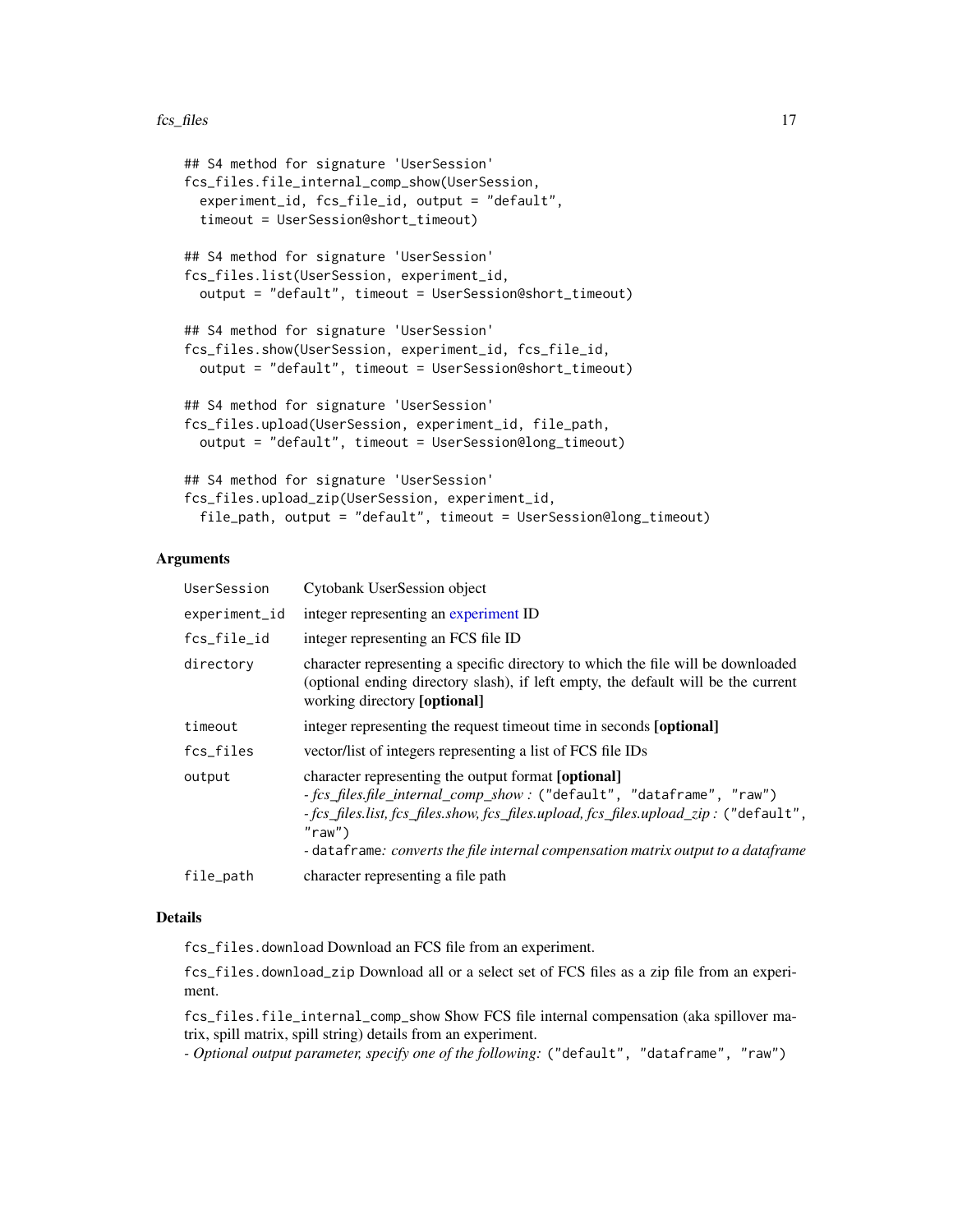fcs\_files.list List all FCS files from an experiment. Outputs a dataframe [default] or raw full list with all fields present.

*- Optional output parameter, specify one of the following:* ("default", "raw")

fcs\_files.show Show FCS file details from an experiment. *- Optional output parameter, specify one of the following:* ("default", "raw")

fcs\_files.upload Upload an FCS file to an experiment. *- Optional output parameter, specify one of the following:* ("default", "raw")

fcs\_files.upload\_zip Upload a zip of FCS file(s) to an experiment. *- Optional output parameter, specify one of the following:* ("default", "raw")

#### Examples

```
# Authenticate via username/password
cyto_session <- authenticate(site="premium", username="cyril_cytometry", password="cytobank_rocks!")
# Authenticate via auth_token
cyto_session <- authenticate(site="premium", auth_token="my_secret_auth_token")
# Download an FCS file to the current working directory
fcs_files.download(cyto_session, 22, fcs_file_id=2)
```
# Download an FCS file to a new directory fcs\_files.download(cyto\_session, 22, fcs\_file\_id=2, directory="/my/new/download/directory/")

```
# Download all files, to the current directory
fcs_files.download_zip(cyto_session, 22)
```

```
# Download specific files, to a new directory
fcs_files.download_zip(cyto_session, 22, fcs_files=c(22, 23, 24, 25),
 directory="/my/new/download/directory/")
```
# List of a file internal compensation, containing a file internal compensation matrix fcs\_files.file\_internal\_comp\_show(cyto\_session, 22, fcs\_file\_id=2)

```
# Dataframe only of a file internal compensation
fcs_files.file_internal_comp_show(cyto_session, 22, fcs_file_id=2, output="dataframe")
```
# Raw list of a file internal compensation fcs\_files.file\_internal\_comp\_show(cyto\_session, 22, fcs\_file\_id=2, output="raw")

# Dataframe of all FCS files with all fields present fcs\_files.list(cyto\_session, 22)

# Raw list of all FCS files with all fields present fcs\_files.list(cyto\_session, 22, output="raw")

fcs\_files.show(cyto\_session, 22, fcs\_file\_id=2)

fcs\_files.upload(cyto\_session, 22, file\_path="/path/to/my\_fcs\_file.fcs")

fcs\_files.upload\_zip(cyto\_session, 22, file\_path="/path/to/my\_fcs\_files.zip")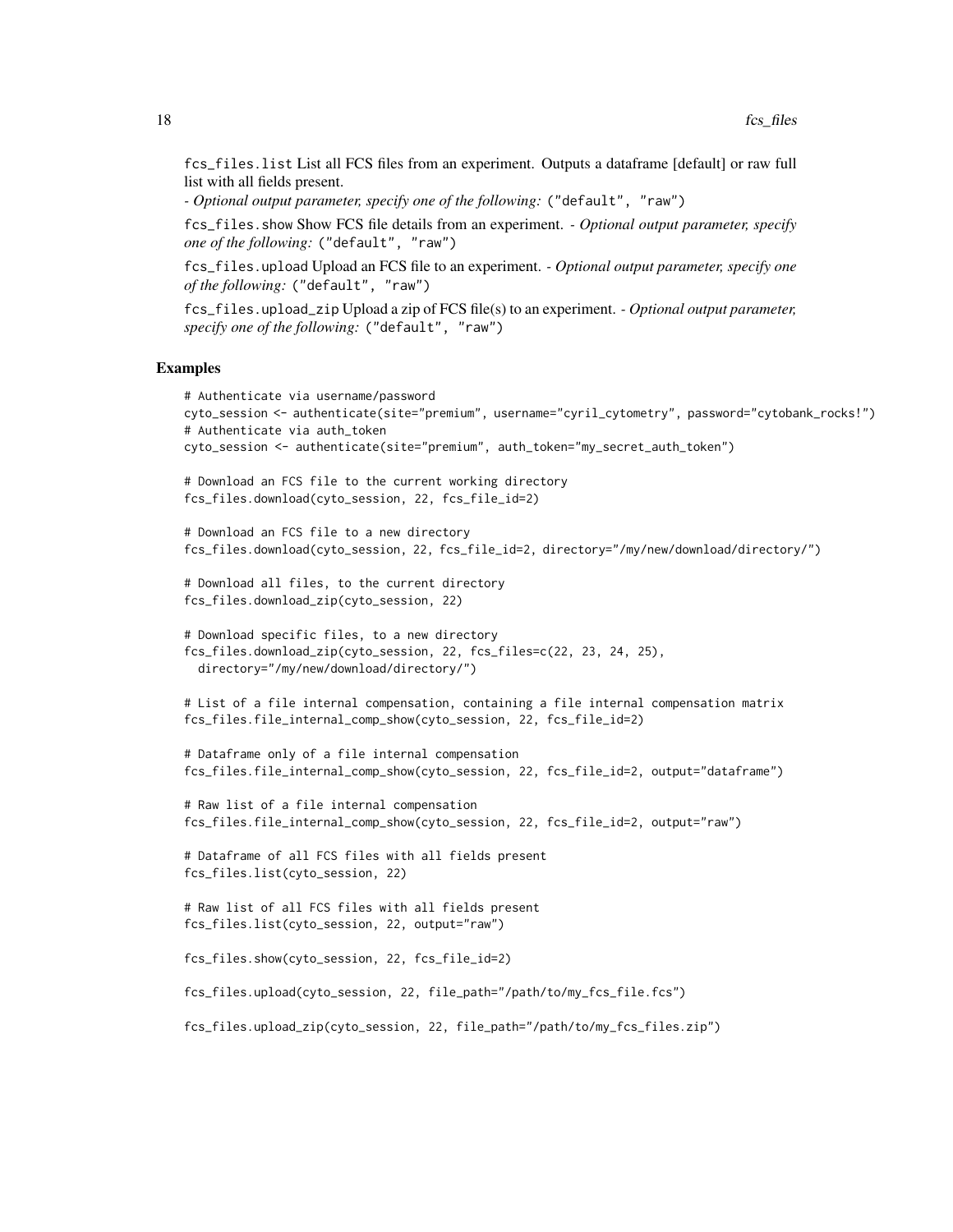<span id="page-18-2"></span><span id="page-18-0"></span>

#### <span id="page-18-1"></span>Description

Interact with FlowSOM advanced analyses using these endpoints.

#### Usage

```
## S4 method for signature 'UserSession,FlowSOM'
flowsom.copy_settings(UserSession, flowsom,
  output = "default", timeout = UserSession@short_timeout)
## S4 method for signature 'UserSession,FlowSOM'
flowsom.delete(UserSession, flowsom,
  timeout = UserSession@short_timeout)
## S4 method for signature 'UserSession,FlowSOM'
flowsom.download(UserSession, flowsom,
  directory = getwd(), timeout = UserSession@long_timeout)
## S4 method for signature 'UserSession'
flowsom.list(UserSession, experiment_id,
 output = "default", timeout = UserSession@short_timeout)
## S4 method for signature 'UserSession'
flowsom.new(UserSession, experiment_id, flowsom_name,
  timeout = UserSession@long_timeout)
## S4 method for signature 'UserSession,FlowSOM'
flowsom.rename(UserSession, flowsom,
  flowsom_name, timeout = UserSession@short_timeout)
## S4 method for signature 'UserSession,FlowSOM'
flowsom.run(UserSession, flowsom,
  output = "default", timeout = UserSession@long_timeout)
## S4 method for signature 'UserSession'
flowsom.show(UserSession, experiment_id, flowsom_id,
  timeout = UserSession@short_timeout)
## S4 method for signature 'UserSession,FlowSOM'
flowsom.status(UserSession, flowsom,
  output = "default", timeout = UserSession@long_timeout)
## S4 method for signature 'UserSession,FlowSOM'
flowsom.update(UserSession, flowsom,
```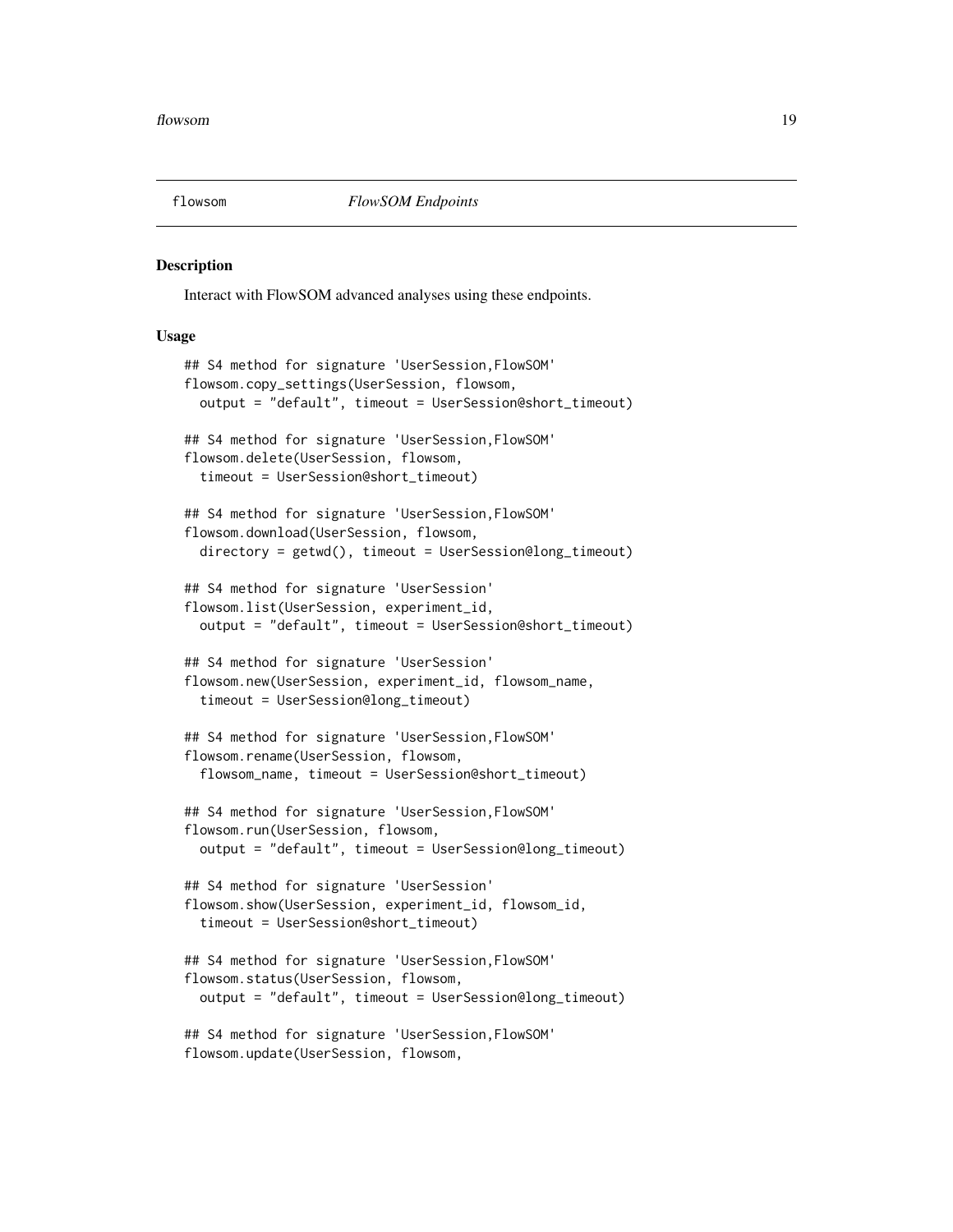#### <span id="page-19-0"></span>20 flowsom and the state of the state of the state of the state of the state of the state of the state of the state of the state of the state of the state of the state of the state of the state of the state of the state of

timeout = UserSession@long\_timeout)

#### Arguments

| UserSession   | Cytobank UserSession object                                                                                                                                                                           |
|---------------|-------------------------------------------------------------------------------------------------------------------------------------------------------------------------------------------------------|
| flowsom       | Cytobank FlowSOM object                                                                                                                                                                               |
| output        | character representing the output format [optional]<br>- flowsom.list, flowsom.run, flowsom.status : ("default", "raw")                                                                               |
| timeout       | integer representing the request time out time in seconds [optional]                                                                                                                                  |
| directory     | character representing a specific directory to which the file will be downloaded<br>(optional ending directory slash), if left empty, the default will be the current<br>working directory [optional] |
| experiment_id | integer representing an experiment ID                                                                                                                                                                 |
| flowsom_name  | character representing a new FlowSOM name                                                                                                                                                             |
| flowsom_id    | integer representing a FlowSOM ID                                                                                                                                                                     |

#### Details

flowsom.copy\_settings Copy FlowSOM advanced analysis settings from an experiment and returns a FlowSOM object.

flowsom.delete Delete a FlowSOM advanced analysis from an experiment.

flowsom.download Download a FlowSOM analysis from an experiment.

flowsom.list List all FlowSOM advanced analyses from an experiment. Outputs a dataframe [default] or list with all fields present.

*- Optional output parameter, specify one of the following:* ("default", "raw")

flowsom.new Create a new FlowSOM advanced analysis from an experiment and returns a Flow-SOM object.

flowsom.rename Rename a FlowSOM advanced analysis from an experiment and returns a Flow-SOM object.

flowsom.run Run a FlowSOM advanced analysis from an experiment.

flowsom.show Show FlowSOM advanced analysis details from an experiment and returns a Flow-SOM object.

flowsom.status Show the status of a FlowSOM advanced analysis from an experiment.

flowsom.update Update a FlowSOM advanced analysis from an experiment and returns the new FlowSOM object.

#### Examples

```
# Authenticate via username/password
cyto_session <- authenticate(site="premium", username="cyril_cytometry", password="cytobank_rocks!")
# Authenticate via auth_token
cyto_session <- authenticate(site="premium", auth_token="my_secret_auth_token")
```
# cyto\_flowsom refers to a FlowSOM object that is created from FlowSOM endpoints

# examples: flowsom.new, flowsom.show (see details section for more)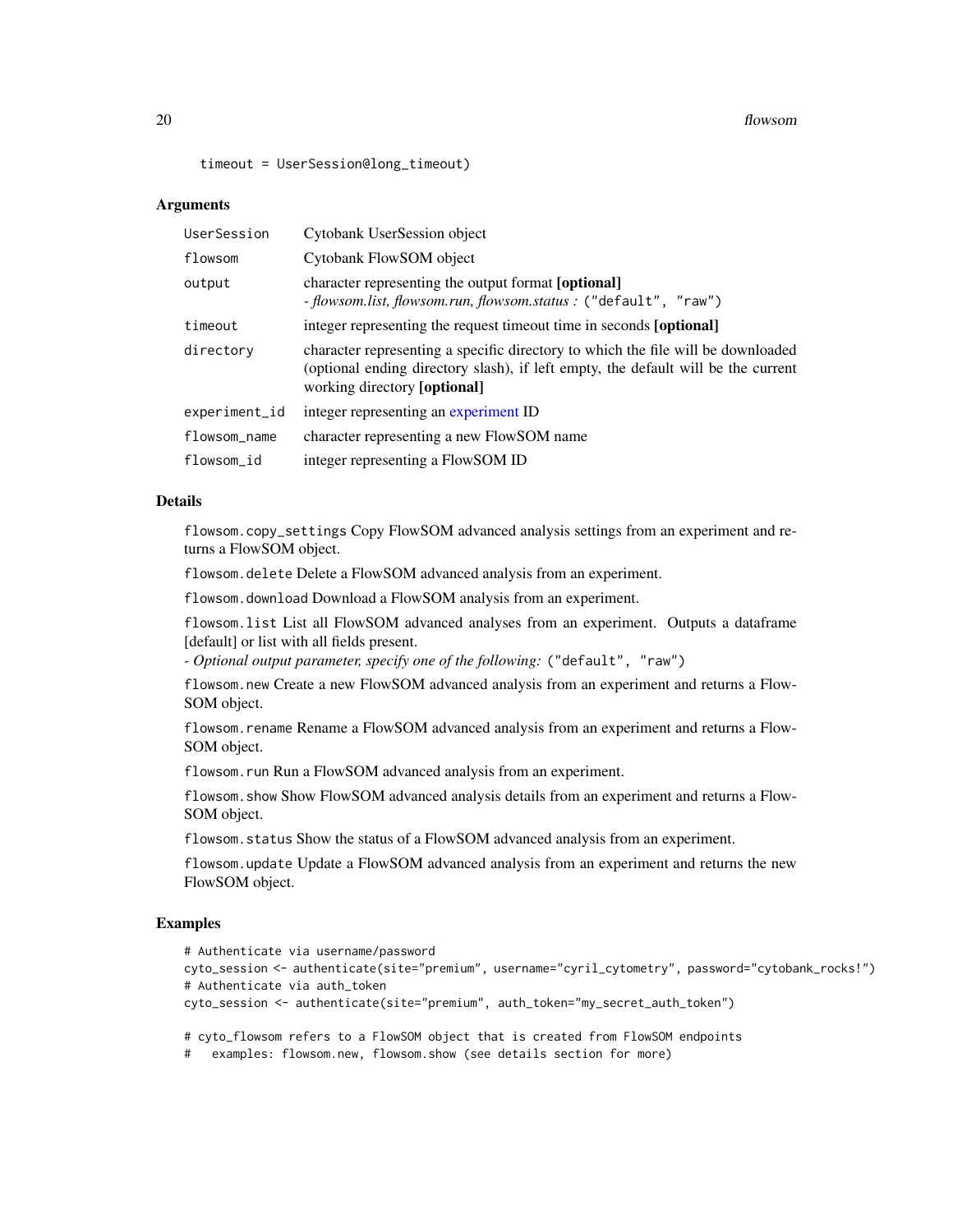#### <span id="page-20-0"></span>FlowSOM-class 21

flowsom.copy\_settings(cyto\_session, flowsom=cyto\_flowsom) flowsom.delete(cyto\_session, flowsom=cyto\_flowsom) # Download a FlowSOM analysis to the current working directory flowsom.download(cyto\_session, flowsom) # Download a FlowSOM analysis to a new directory flowsom.download(cyto\_session, flowsom, directory="/my/new/download/directory/") # Dataframe of all FlowSOM advanced analyses with all fields present flowsom.list(cyto\_session, 22) # Raw list of all FlowSOM advanced analyses with all fields present flowsom.list(cyto\_session, 22, output="raw") flowsom.new(cyto\_session, 22, flowsom\_name="My new FlowSOM analysis") flowsom.rename(cyto\_session, flowsom=cyto\_flowsom, flowsom\_name="My updated FlowSOM name") flowsom.run(cyto\_session, flowsom=cyto\_flowsom) flowsom.show(cyto\_session, 22, flowsom\_id=2) flowsom.status(cyto\_session, flowsom=cyto\_flowsom) flowsom.update(cyto\_session, flowsom=cyto\_flowsom)

FlowSOM-class *S4 FlowSOM Class*

#### Description

A FlowSOM object that holds pertinent FlowSOM advanced analysis run information, [learn more](https://support.cytobank.org/hc/en-us/articles/360018969712) [about FlowSOM.](https://support.cytobank.org/hc/en-us/articles/360018969712) This class should never be called explicitly. If a user would like to create a new Cytobank FlowSOM object, utilize the [flowsom.new](#page-18-1) function, or any other [FlowSOM endpoints](#page-18-2) [that return FlowSOM objects documented in the 'Details' section.](#page-18-2)

#### Value

A FlowSOM advanced analysis object

#### **Slots**

- attachment\_id numeric representing the FlowSOM attachment to the source experiment containing the FlowSOM results
- author character representing the author of the FlowSOM analysis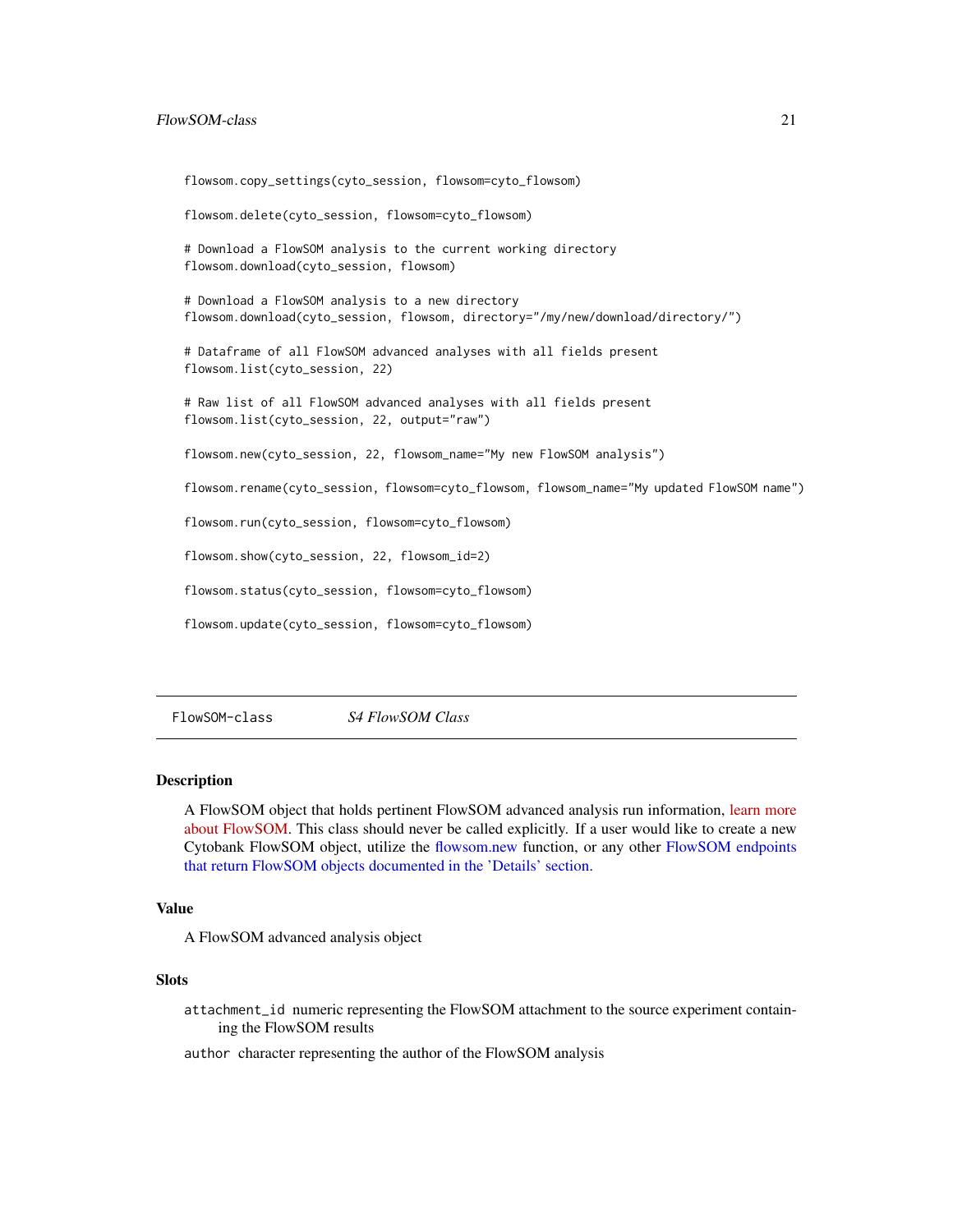auto\_seed logical representing whether to set an auto seed value or not

canceled logical representing whether or not the FlowSOM analysis is canceled

- channels\_to\_plot list representing short channel IDs corresponding to channels to output channelcolored MST plots, [learn more about FlowSOM PDF output](https://support.cytobank.org/hc/en-us/articles/360015918512#Channels-to-plot)
- clustering\_method character representing the clustering method *- choose from the following :* ("consensus" [default], "hierarchical", "kmeans")
- cluster\_size\_type character representing the cluster size type, [learn more about FlowSOM PDF](https://support.cytobank.org/hc/en-us/articles/360015918512#cluster-sizing) [output](https://support.cytobank.org/hc/en-us/articles/360015918512#cluster-sizing)

*- choose from the following :* ("both", "fixed", "relative" [default])

- completed logical representing whether or not the FlowSOM analysis is complete
- created\_experiment numeric representing the experiment that gets created from the FlowSOM analysis
- desired\_events\_per\_file numeric representing the number of desired events per file if event\_sampling\_method is set to equal, [learn more about FlowSOM event sampling methods](https://support.cytobank.org/hc/en-us/articles/360015918512#Event-Count-Sampling)
- desired\_total\_events numeric representing the total desired number of events to sample amongst all selected files if event\_sampling\_method is set to proportional, [learn more about Flow-](https://support.cytobank.org/hc/en-us/articles/360015918512#Event-Count-Sampling)[SOM event sampling methods](https://support.cytobank.org/hc/en-us/articles/360015918512#Event-Count-Sampling)
- event\_sampling\_method character representing the FlowSOM sampling method, [learn more about](https://support.cytobank.org/hc/en-us/articles/360015918512#Event-Count-Sampling) [FlowSOM event sampling methods](https://support.cytobank.org/hc/en-us/articles/360015918512#Event-Count-Sampling)

*- choose from the following :* ("all", "equal" [default], "proportional")

- expected\_clusters numeric representing the number of expected clusters, [learn more about choos](https://support.cytobank.org/hc/en-us/articles/360015918512#Choosing-a-Target-Number-of-Clusters)[ing target number of clusters for FlowSOM](https://support.cytobank.org/hc/en-us/articles/360015918512#Choosing-a-Target-Number-of-Clusters)
- expected\_metaclusters numeric representing the expected number of metaclusters [learn more](https://support.cytobank.org/hc/en-us/articles/360015918512#Choosing-a-Target-Number-of-Metaclusters) [about choosing target number of metaclusters for FlowSOM](https://support.cytobank.org/hc/en-us/articles/360015918512#Choosing-a-Target-Number-of-Metaclusters)
- external\_som\_analysis\_info character representing FlowSOM analysis information
- external\_som\_analysis\_id character representing the ID of a corresponding FlowSOM analysis ID if som\_creation\_method set to "import\_existing"
- external\_som\_attachment\_id character representing the ID of a corresponding completed Flow-SOM analysis if som\_creation\_method is set to import\_existing
- fcs\_files list of integers or character representing a list of FCS file IDs
- final\_result character representing whether or not the FlowSOM analysis is successful
- fixed\_cluster\_size integer representing fixed cluster size if cluster\_size\_type set to "fixed" or "both"[learn more about FlowSOM PDF output](https://support.cytobank.org/hc/en-us/articles/360015918512#cluster-sizing)
- flowsom\_id numeric representing the FlowSOM analysis ID
- gate\_set\_names\_to\_label list of character representing populations to label in the population pie plots, [learn more about FlowSOM PDF output](https://support.cytobank.org/hc/en-us/articles/360015918512#cluster-sizing)
- iterations numeric representing the number of times FlowSOM processes the dataset using its step-wise optimization algorithm, [learn more about iterations in FlowSOM](https://support.cytobank.org/hc/en-us/articles/360015918512#Configuring-Iterations)
- max\_relative\_cluster\_size numeric representing the max relative cluster size (only applicable if cluster\_size\_type set to "relative" or "both", [learn more about FlowSOM PDF output](https://support.cytobank.org/hc/en-us/articles/360015918512#cluster-sizing)
- normalize\_scales logical representing whether or not to normalize scales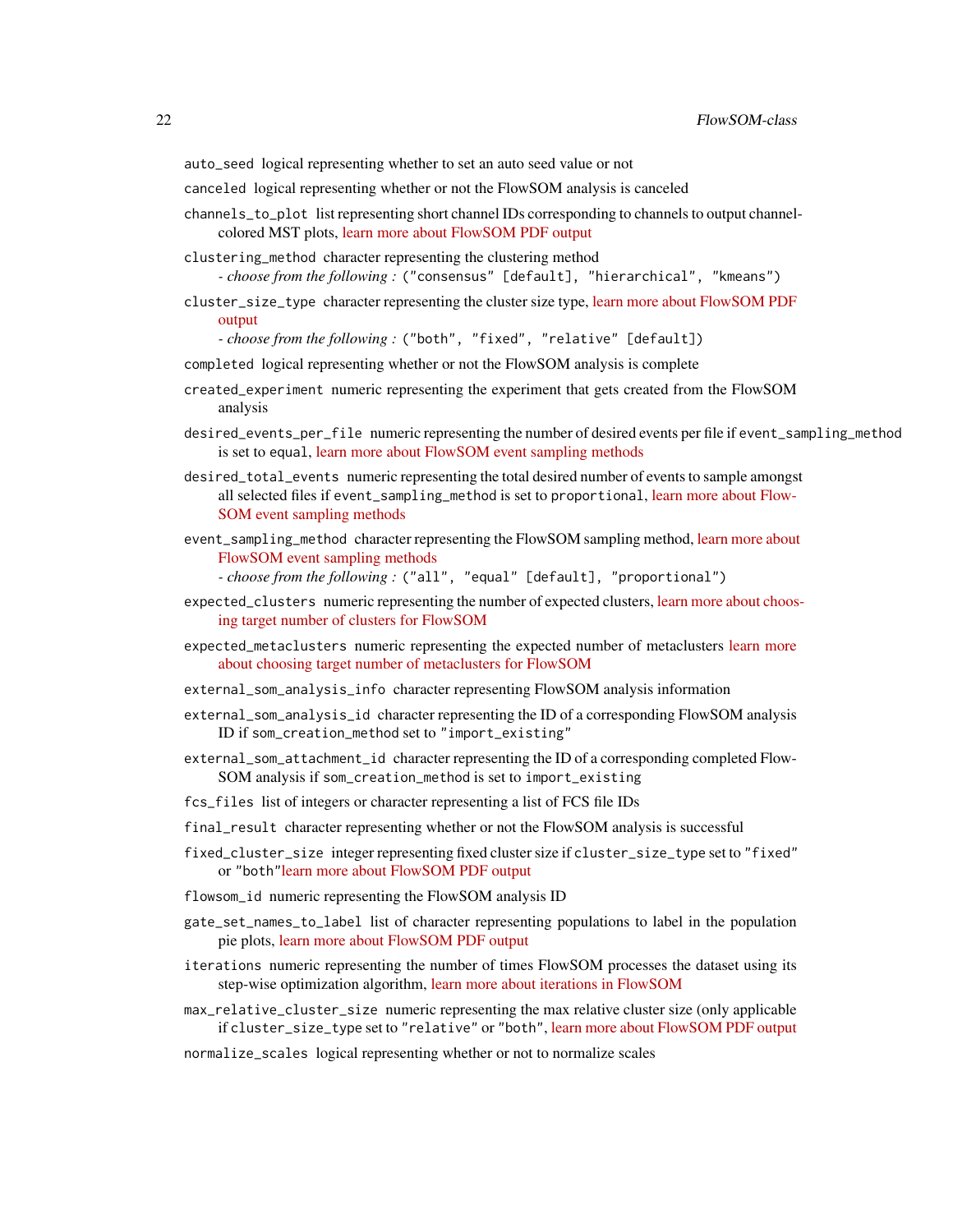<span id="page-22-0"></span>num\_events\_to\_actually\_sample numeric representing the events actually sampled

- num\_fcs\_files numeric representing the number of FCS files
- output\_file\_type character representing the output file type

*- choose from the following :* ("both", "pdf" [default], "png")

- population\_id integer representing a population gate set ID
- random\_seed numeric representing the seed value [learn more about setting the seed for FlowSOM](https://support.cytobank.org/hc/en-us/articles/360015918512#Setting-the-Seed)
- show\_background\_on\_legend logical representing whether or not to show background on legend, [learn more about FlowSOM PDF output](https://support.cytobank.org/hc/en-us/articles/360015918512#cluster-sizing)
- show\_background\_on\_channel\_colored\_msts logical representing whether or not to show background on channel colored MSTs, [learn more about FlowSOM PDF output](https://support.cytobank.org/hc/en-us/articles/360015918512#cluster-sizing)
- show\_background\_on\_population\_pies logical representing whether or not to show background on population pies, [learn more about FlowSOM PDF output](https://support.cytobank.org/hc/en-us/articles/360015918512#cluster-sizing)
- som\_creation\_method character representing the FlowSOM creationg method, [learn more about](https://support.cytobank.org/hc/en-us/articles/360015918512#SOM-Creation) [SOM creationg methods for FlowSOM](https://support.cytobank.org/hc/en-us/articles/360015918512#SOM-Creation)

```
- choose from the following : ("create_new" [default], "import_existing")
```

```
type character
```
<span id="page-22-1"></span>gates *Gate Endpoints*

#### Description

Interact with gate endpoints. In Cytobank there is a distinction between gates and populations. A gate is simply a shape drawn on a plot. A [population](#page-26-2) is a set of gates and can have parents and children. [Learn more about gates and populations.](https://support.cytobank.org/hc/en-us/articles/204765578-The-Difference-Between-a-Gate-and-a-Population-Using-the-Population-Manager-and-considerations-for-deleting-and-renaming-gates) Currently gate and population information can only be read and not written to Cytobank via the JSON API. To write gates and populations to Cytobank via the API, the gates.gatingML\_upload endpoint should be used.

#### Usage

```
## S4 method for signature 'UserSession'
gates.gatingML_download(UserSession, experiment_id,
  directory = getwd(), timeout = UserSession@long_timeout)
## S4 method for signature 'UserSession'
gates.gatingML_upload(UserSession, experiment_id,
  file_path, timeout = UserSession@long_timeout)
## S4 method for signature 'UserSession'
gates.list(UserSession, experiment_id,
  output = "default", timeout = UserSession@short_timeout)
## S4 method for signature 'UserSession'
gates.show(UserSession, experiment_id, gate_id,
  output = "default", timeout = UserSession@short_timeout)
```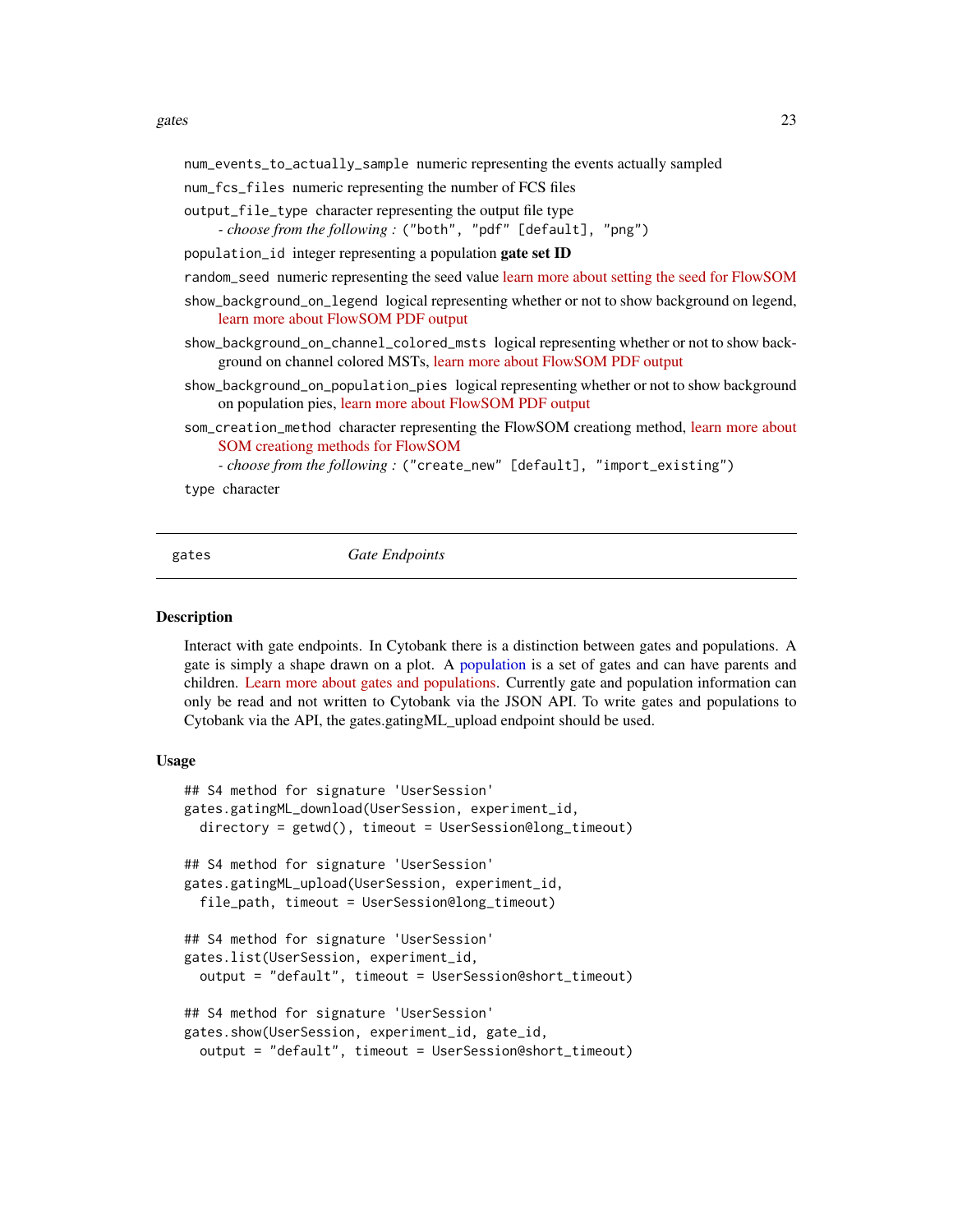#### <span id="page-23-0"></span>Arguments

| UserSession   | Cytobank UserSession object                                                                                                                                                                           |
|---------------|-------------------------------------------------------------------------------------------------------------------------------------------------------------------------------------------------------|
| experiment_id | integer representing an experiment ID                                                                                                                                                                 |
| directory     | character representing a specific directory to which the file will be downloaded<br>(optional ending directory slash), if left empty, the default will be the current<br>working directory [optional] |
| timeout       | integer representing the request time out time in seconds [optional]                                                                                                                                  |
| file_path     | character representing a file path                                                                                                                                                                    |
| output        | character representing the output format [optional]<br>- gates.list, gates.show: ("default", "raw")                                                                                                   |
| gate_id       | integer representing a gate ID                                                                                                                                                                        |

#### Details

gates.gatingML\_download Download the gatingML from an experiment. [Learn more about Gating](https://support.cytobank.org/hc/en-us/articles/204765618-Exporting-and-Importing-Gates-within-Cytobank-and-with-Gating-ML#gatingml)-[ML.](https://support.cytobank.org/hc/en-us/articles/204765618-Exporting-and-Importing-Gates-within-Cytobank-and-with-Gating-ML#gatingml)

gates.gatingML\_upload Upload a gatingML to an experiment. [Learn more about Gating-ML.](https://support.cytobank.org/hc/en-us/articles/204765618-Exporting-and-Importing-Gates-within-Cytobank-and-with-Gating-ML#gatingml)

gates.list List all gates from an experiment. Outputs a dataframe [default] or raw list with all fields present. Currently only the Scratch Gates from the gating interface are returned. These have a version of -1. This is to be contrasted with Experiment Gates, which will have a version number that is a positive integer equal to the number of times the version has been incremented in the gating interface. [Learn more about gate versioning in Cytobank.](https://support.cytobank.org/hc/en-us/articles/205399487-The-Apply-and-Apply-and-Return-buttons-and-gate-versioning)

*- Optional output parameter, specify one of the following:* ("default", "raw")

gates.show Show gate details from an experiment.

#### Examples

```
# Authenticate via username/password
cyto_session <- authenticate(site="premium", username="cyril_cytometry", password="cytobank_rocks!")
# Authenticate via auth_token
cyto_session <- authenticate(site="premium", auth_token="my_secret_auth_token")
gates.gatingML_download(cyto_session, 22, directory="/my/new/download/directory/")
gates.gatingML_upload(cyto_session, 22, file_path="/path/to/my_gatingML.xml")
# Dataframe of all gates with all fields present
gates.list(cyto_session, 22)
# Raw list of all gates with all fields present
gates.list(cyto_session, 22, output="raw")
gates.show(cyto_session, 22, gate_id=2)
```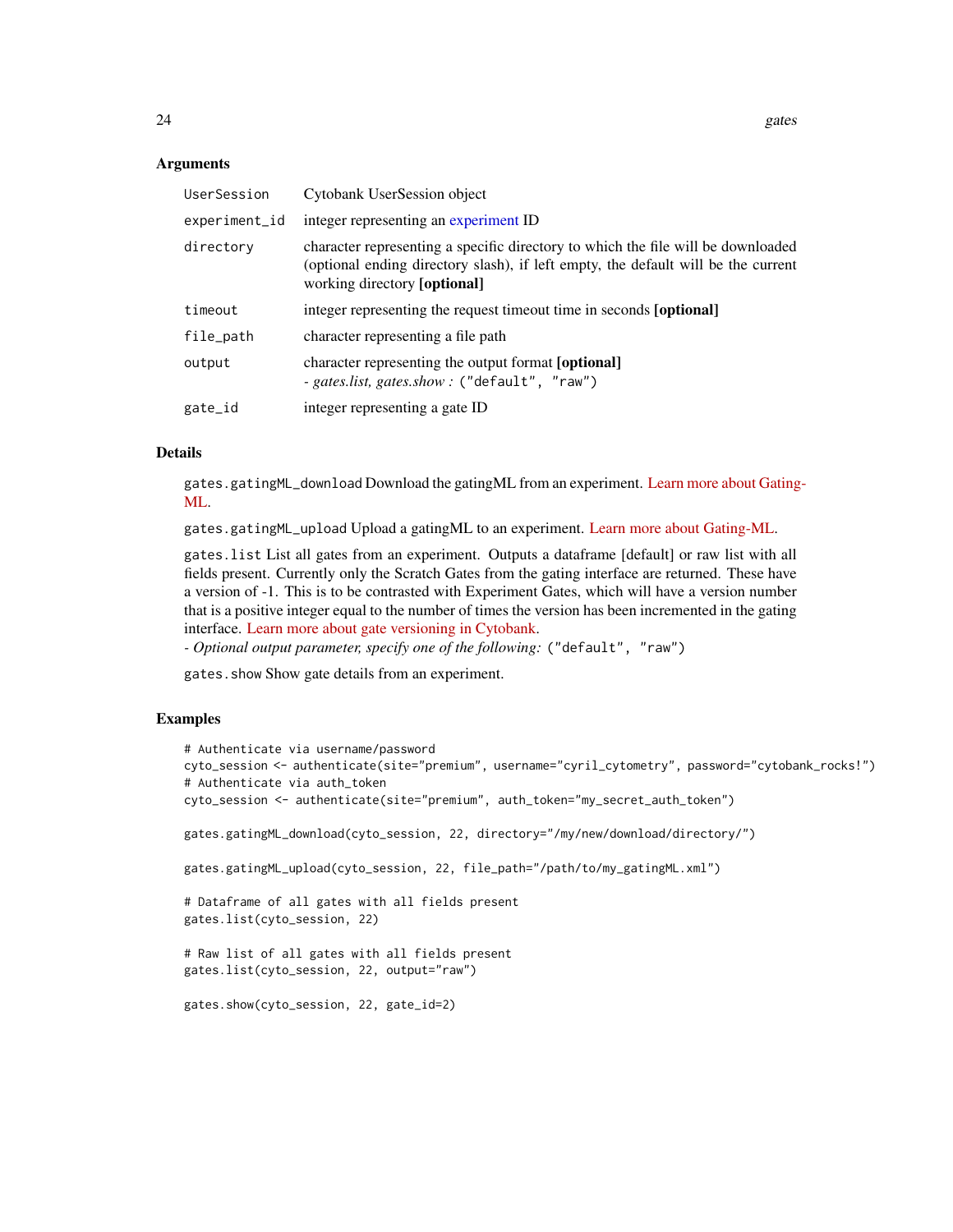#### <span id="page-24-0"></span>Description

Various helper functions to utilize within the Cytobank API.

#### Usage

```
helper.filter_names_to_ids_from_df(ids_names_df, names_array = c("*"))
```

```
helper.channel_ids_from_long_names(panels_list, long_channel_names,
 fcs_files = c()
```
#### Arguments

| ids_names_df       | dataframe containing both IDs and their associated names |
|--------------------|----------------------------------------------------------|
| names_array        | vector or list of character regular expressions to use   |
| panels_list        | list provided from the panels. list endpoint             |
| long_channel_names |                                                          |
|                    | vector of character representing long channel names      |
| fcs_files          | vector of integers representing a list of FCS file IDs   |

#### Details

helper.filter\_names\_to\_ids\_from\_df Compile a vector of IDs from an array of regular expressions.

helper.channel\_ids\_from\_long\_names Compile a vector of IDs based on long channel names for specific FCS files from an experiment. If no FCS files are provided, IDs will be retrieved based on unique short channel / long channel combinations across all FCS files.

#### Examples

helper.filter\_names\_to\_ids\_from\_df(id\_and\_names\_dataframe, names\_list=c("CD.\*", "Time", "pp38"))

```
helper.channel_ids_from_long_names(panels.list(cyto_session, 22),
 long_channel_names=c("long_channel1", "long_channel2"), fcs_files=c(1,2,3,4,5))
```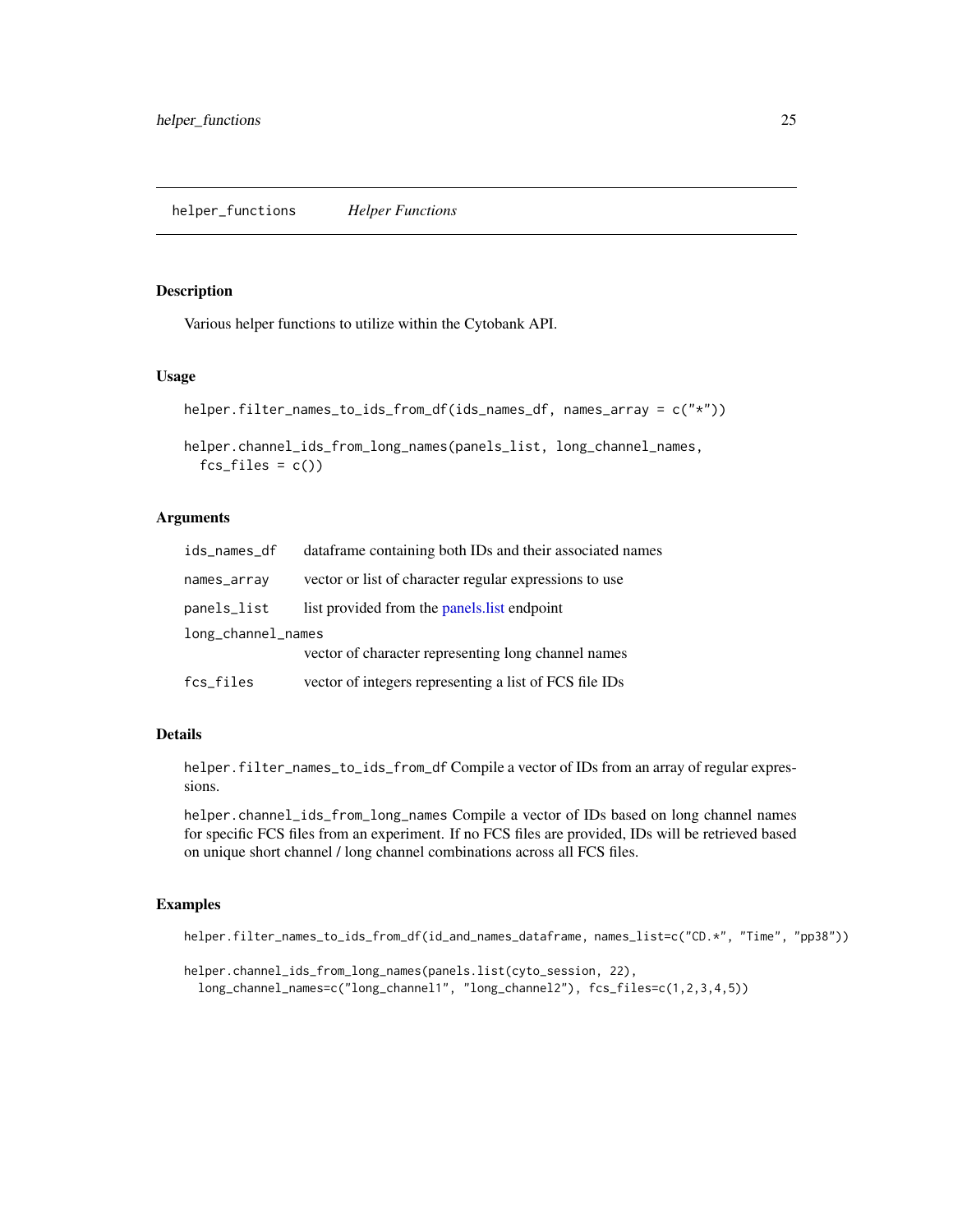<span id="page-25-0"></span>news *News*

#### Description

Get news on CytobankAPI updates

#### Usage

CytobankAPI\_news()

#### Details

CytobankAPI\_news View a log of CytobankAPI updates and release notes.

<span id="page-25-2"></span>

panels *Panel Endpoints*

#### <span id="page-25-1"></span>Description

Interact with panel endpoints. A collection of channels, the markers being studied on them, and the FCS files this applies to form a panel. [Learn more about panels in Cytobank.](https://support.cytobank.org/hc/en-us/articles/206148227-Overview-of-working-with-panels-and-channels)

#### Usage

```
## S4 method for signature 'UserSession'
panels.list(UserSession, experiment_id,
 output = "default", timeout = UserSession@short_timeout)
## S4 method for signature 'UserSession'
panels.show(UserSession, experiment_id, panel_id,
  output = "default", timeout = UserSession@short_timeout)
```
#### Arguments

| UserSession   | Cytobank UserSession object                                                                           |
|---------------|-------------------------------------------------------------------------------------------------------|
| experiment_id | integer representing an experiment ID                                                                 |
| output        | character representing the output format [optional]<br>- panels.list, panels.show: ("default", "raw") |
| timeout       | integer representing the request time out time in seconds [optional]                                  |
| panel_id      | integer representing a panel ID                                                                       |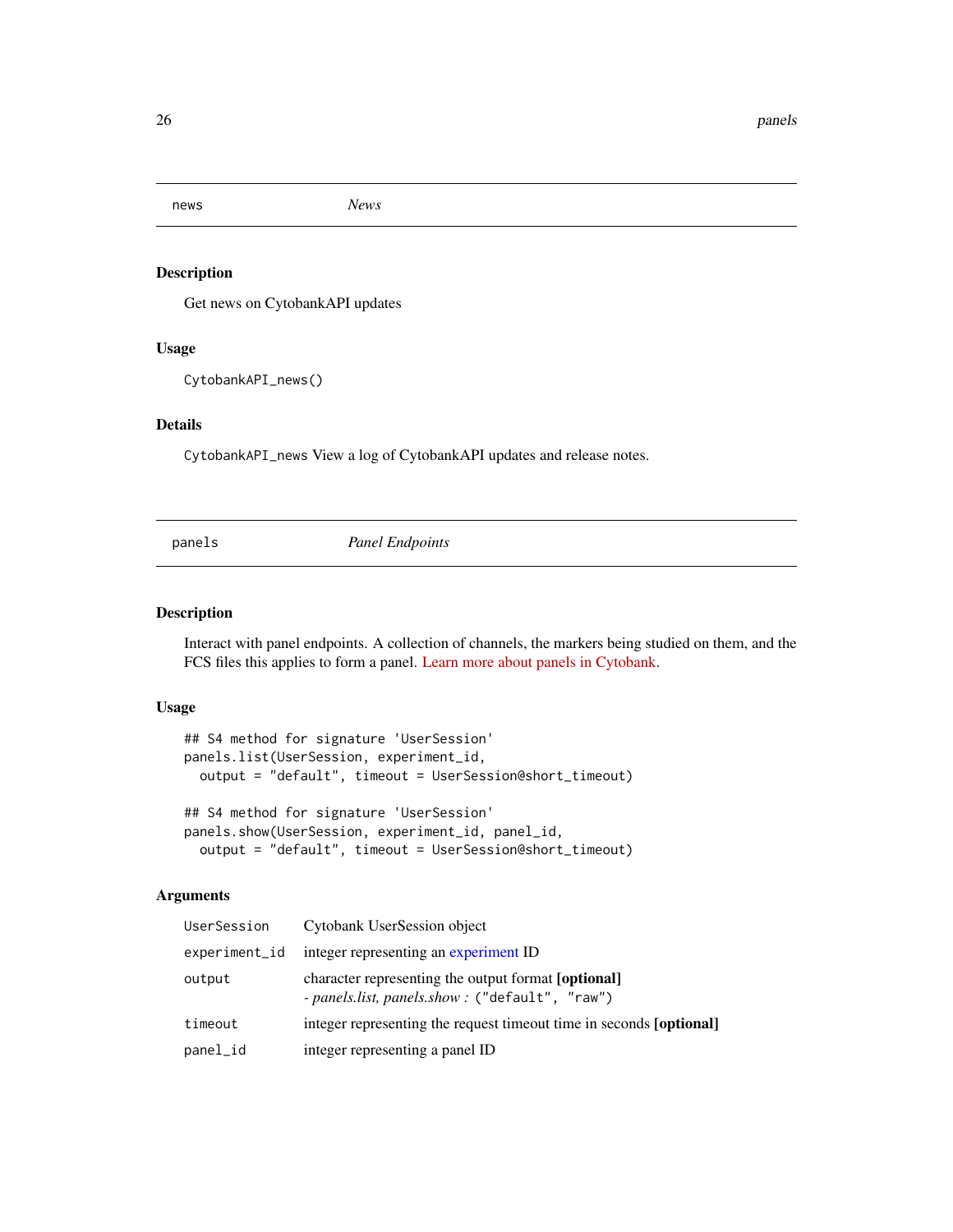#### <span id="page-26-0"></span>populations 27

#### Details

panels.list List all panels from an experiment. Outputs a formatted list [default] or raw list with all fields present.

*- Optional output parameter, specify one of the following:* ("default", "raw")

panels.show Show panel details from an experiment. Outputs a full list with all fields present, or an IDs/names list (See [attachments](#page-2-1) examples section for IDs/names list example).

```
- Optional output parameter, specify one of the following: ("default", "raw")
```
#### Examples

```
# Authenticate via username/password
cyto_session <- authenticate(site="premium", username="cyril_cytometry", password="cytobank_rocks!")
# Authenticate via auth_token
cyto_session <- authenticate(site="premium", auth_token="my_secret_auth_token")
# Full panel list with all fields present, with a dataframe of channels
panels.list(cyto_session, 22)
# Raw list of all panels with all fields present
panels.list(cyto_session, 22, output="raw")
# Full panel info with all fields present
panels.show(cyto_session, 22, panel_id=2)
```
<span id="page-26-2"></span>populations *Population Endpoints*

#### <span id="page-26-1"></span>Description

Interact with population (aka gate sets) endpoints. A population is a set of [gates](#page-22-1) and can have parents and children. [Learn more about gates and populations.](https://support.cytobank.org/hc/en-us/articles/204765578-The-Difference-Between-a-Gate-and-a-Population-Using-the-Population-Manager-and-considerations-for-deleting-and-renaming-gates)

#### Usage

```
## S4 method for signature 'UserSession'
populations.list(UserSession, experiment_id,
 output = "default", timeout = UserSession@short_timeout)
## S4 method for signature 'UserSession'
populations.show(UserSession, experiment_id,
 population_id, output = "default", timeout = UserSession@short_timeout)
```
#### Arguments

| UserSession | Cytobank UserSession object                         |
|-------------|-----------------------------------------------------|
|             | experiment_id integer representing an experiment ID |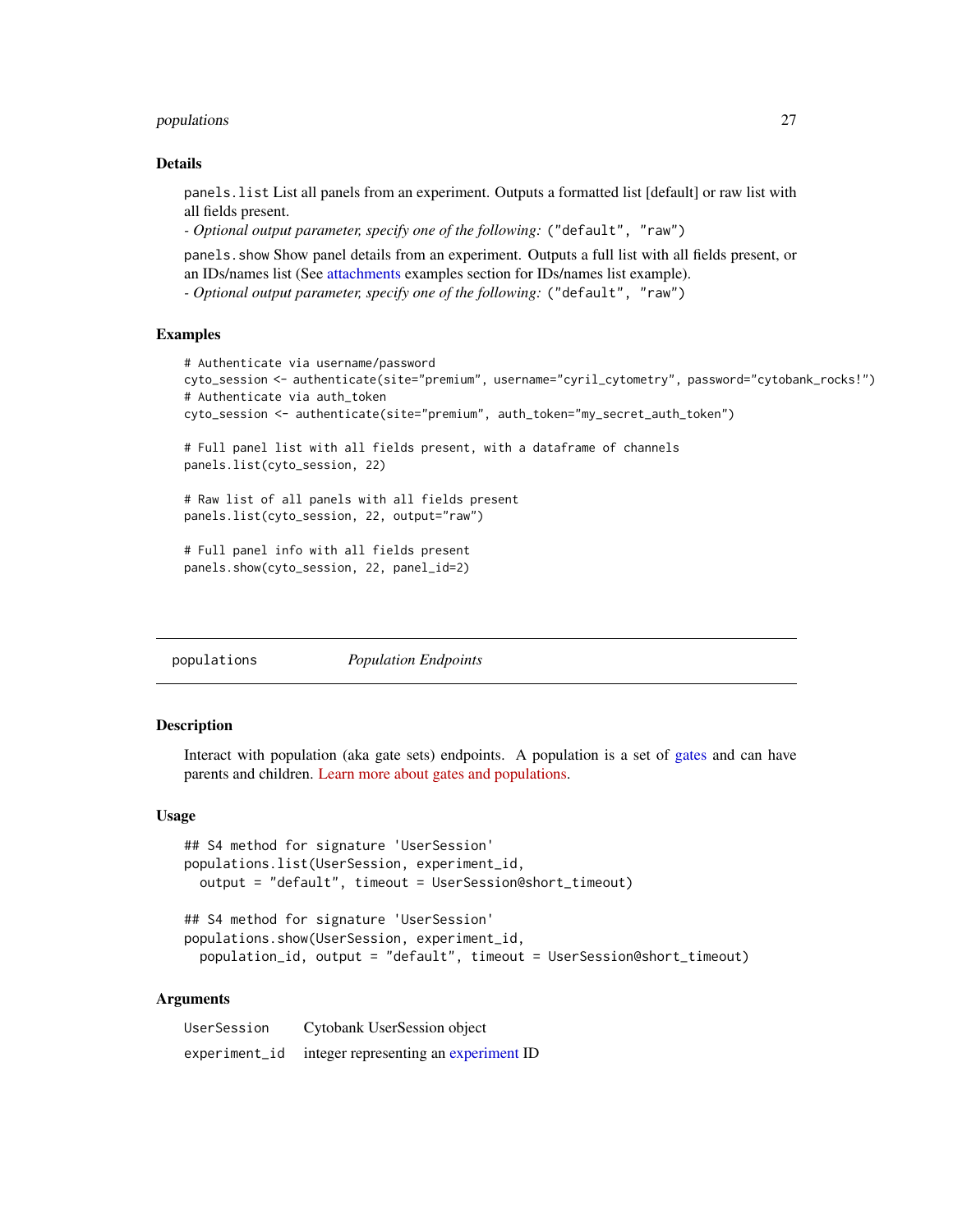<span id="page-27-0"></span>28 sample\_tags

| output        | character representing the output format [optional]<br>- populations.list, populations.show: ("default", "raw") |
|---------------|-----------------------------------------------------------------------------------------------------------------|
| timeout       | integer representing the request time out time in seconds                                                       |
| population_id | integer representing a population ID                                                                            |

#### Details

populations.list List all populations from an experiment. Outputs a dataframe [default] or raw list with all fields present.

*- Optional output parameter, specify one of the following:* ("default", "raw")

populations.show Show population details from an experiment. *- Optional output parameter, specify one of the following:* ("default", "raw")

#### Examples

```
# Authenticate via username/password
cyto_session <- authenticate(site="premium", username="cyril_cytometry", password="cytobank_rocks!")
# Authenticate via auth_token
cyto_session <- authenticate(site="premium", auth_token="my_secret_auth_token")
# Dataframe of all populations with all fields present
populations.list(cyto_session, 22)
# Raw list of all populations with all fields present
populations.list(cyto_session, 22, output="raw")
populations.show(cyto_session, 22, population_id=2)
```
sample\_tags *Sample Tag Endpoints*

#### Description

Interact with sample tag endpoints. Download and upload sample tags to save time during the annotation process. [Learn more about sample tags here.](https://support.cytobank.org/hc/en-us/articles/206148017-Overview-of-Sample-Tags-annotating-scientific-and-experimental-variables-in-Cytobank)

#### Usage

```
## S4 method for signature 'UserSession'
sample_tags.download(UserSession, experiment_id,
 directory = getwd(), timeout = UserSession@short_timeout)
## S4 method for signature 'UserSession'
sample_tags.upload(UserSession, experiment_id,
 file_path, timeout = UserSession@long_timeout)
```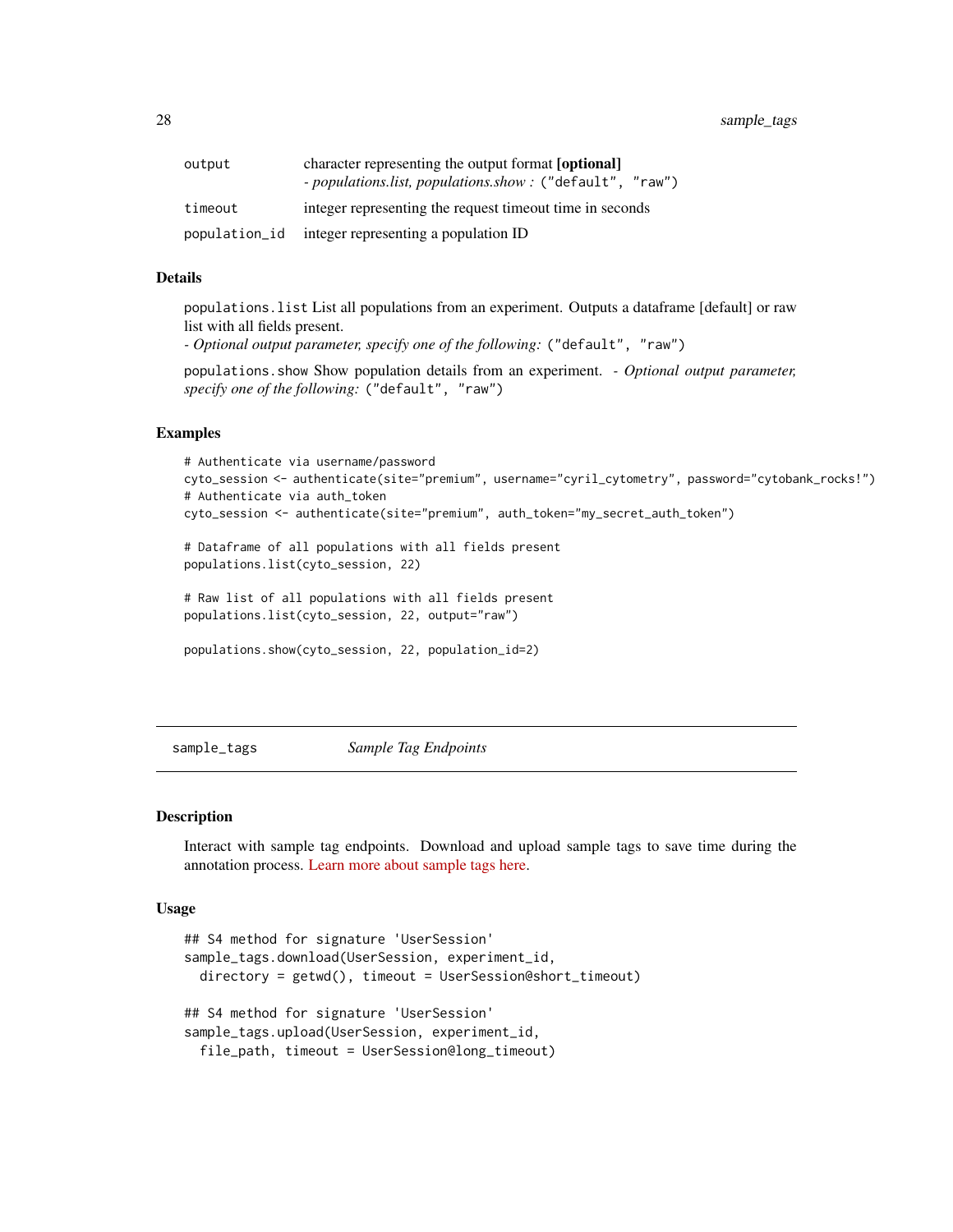#### <span id="page-28-0"></span>scales 29

#### **Arguments**

| UserSession   | Cytobank UserSession object                                                                                                                                                                           |
|---------------|-------------------------------------------------------------------------------------------------------------------------------------------------------------------------------------------------------|
| experiment_id | integer representing an experiment ID                                                                                                                                                                 |
| directory     | character representing a specific directory to which the file will be downloaded<br>(optional ending directory slash), if left empty, the default will be the current<br>working directory [optional] |
| timeout       | integer representing the request time out time in seconds                                                                                                                                             |
| file_path     | character representing a file path                                                                                                                                                                    |

#### Details

sample\_tags.download Download the sample tags from an experiment.

sample\_tags.upload Upload sample tag annotation data TSV to an experiment.

#### Examples

```
# Authenticate via username/password
cyto_session <- authenticate(site="premium", username="cyril_cytometry", password="cytobank_rocks!")
# Authenticate via auth_token
cyto_session <- authenticate(site="premium", auth_token="my_secret_auth_token")
# Download the experiment sample tags TSV to the current working directory
sample_tags.download(cyto_session, 22)
# Download the experiment sample tags TSV to a new directory
sample_tags.download(cyto_session, 22, directory="/my/new/download/directory/")
sample_tags.upload(cyto_session, 22, file_path="/path/to/my_annotations.tsv")
```
<span id="page-28-1"></span>scales *Scale Endpoints*

#### **Description**

Interact with scale endpoints. Data are rarely presented exactly as they were acquired on the instrument. [Learn more about data scaling.](https://support.cytobank.org/hc/en-us/categories/200260637-Data-Scaling-and-Transformation)

#### Usage

```
## S4 method for signature 'UserSession'
scales.list(UserSession, experiment_id,
 output = "default", timeout = UserSession@short_timeout)
## S4 method for signature 'UserSession'
scales.show(UserSession, experiment_id, scale_id,
```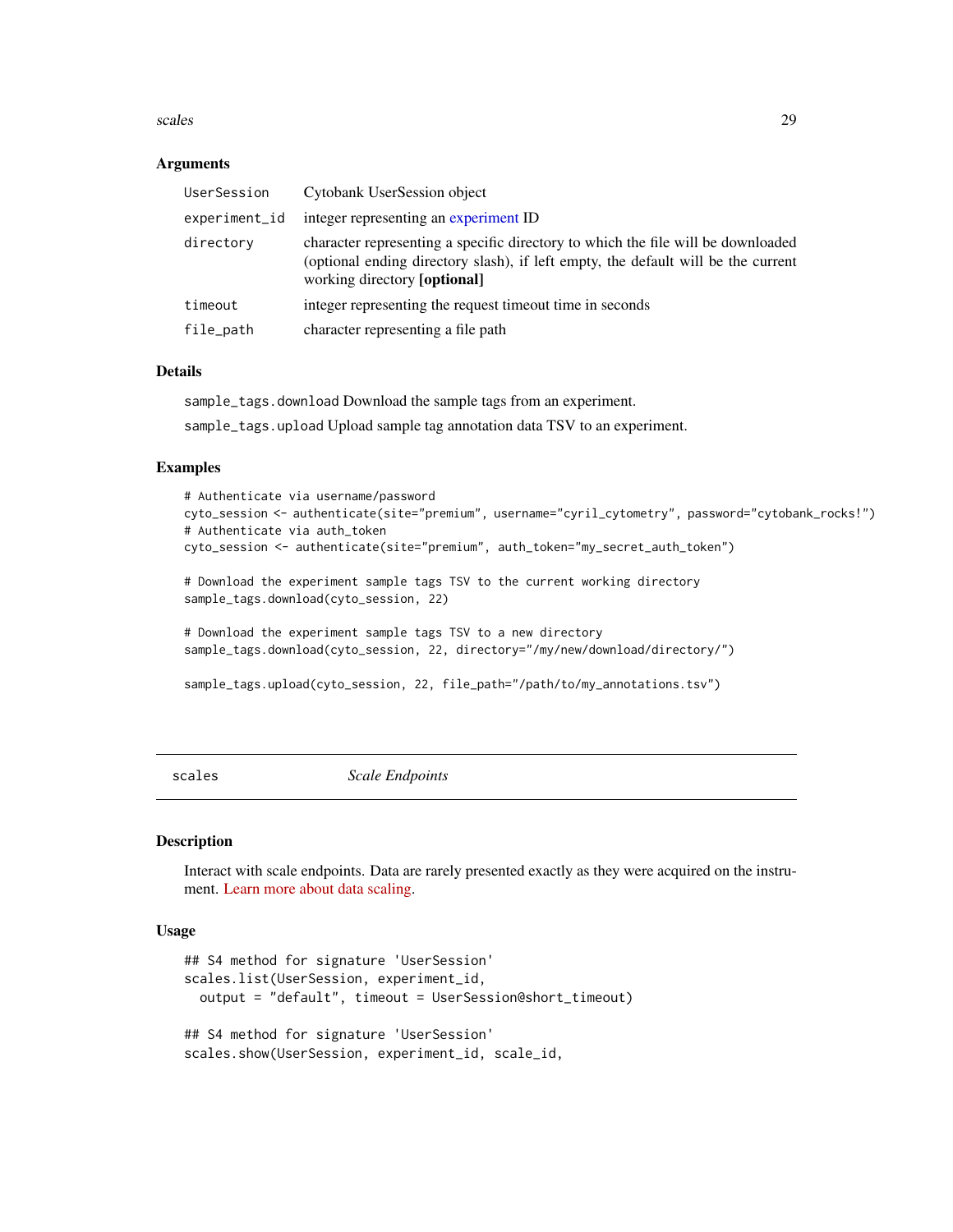<span id="page-29-0"></span>30 scales and the set of the set of the set of the set of the set of the set of the set of the set of the set of the set of the set of the set of the set of the set of the set of the set of the set of the set of the set of

```
output = "default", timeout = UserSession@short_timeout)
## S4 method for signature 'UserSession'
scales.update(UserSession, scale, output = "default",
  timeout = UserSession@short_timeout)
```
#### Arguments

| UserSession   | Cytobank UserSession object                                                                                          |
|---------------|----------------------------------------------------------------------------------------------------------------------|
| experiment_id | integer representing an experiment ID                                                                                |
| output        | character representing the output format [optional]<br>- scales.list, scales.show, scales.update: ("default", "raw") |
| timeout       | integer representing the request time out time in seconds                                                            |
| scale_id      | integer representing a scale ID                                                                                      |
| scale         | dataframe representing a scale                                                                                       |
|               |                                                                                                                      |

#### Details

scales.list List all scales from an experiment. Outputs a dataframe [default] or raw list with all fields present.

```
- Optional output parameter, specify one of the following: ("default", "raw")
```
scales.show Show scale details from an experiment. *- Optional output parameter, specify one of the following:* ("default", "raw")

scales.update Update a single scale from an experiment. (all parameters are optional, except for experiment\_id and scale\_id)

```
- Scale Types – 1: Linear, 2: Log, 4: Arcsinh
```

```
- Optional output parameter, specify one of the following: ("default", "raw")
```
#### Examples

```
# Authenticate via username/password
cyto_session <- authenticate(site="premium", username="cyril_cytometry", password="cytobank_rocks!")
# Authenticate via auth_token
cyto_session <- authenticate(site="premium", auth_token="my_secret_auth_token")
# Dataframe of all scales with all fields present
scales.list(cyto_session, 22)
# Raw list of all scales with all fields present
scales.list(cyto_session, 22, output="raw")
scales.show(cyto_session, 22, scale_id=2)
# Update any number of parameters (scale_type, cofactor, minimum, maximum)
# Scale Types -- 1: Linear, 2: Log, 4: Arcsinh
scales.update(cyto_session, scale=cyto_scale)
```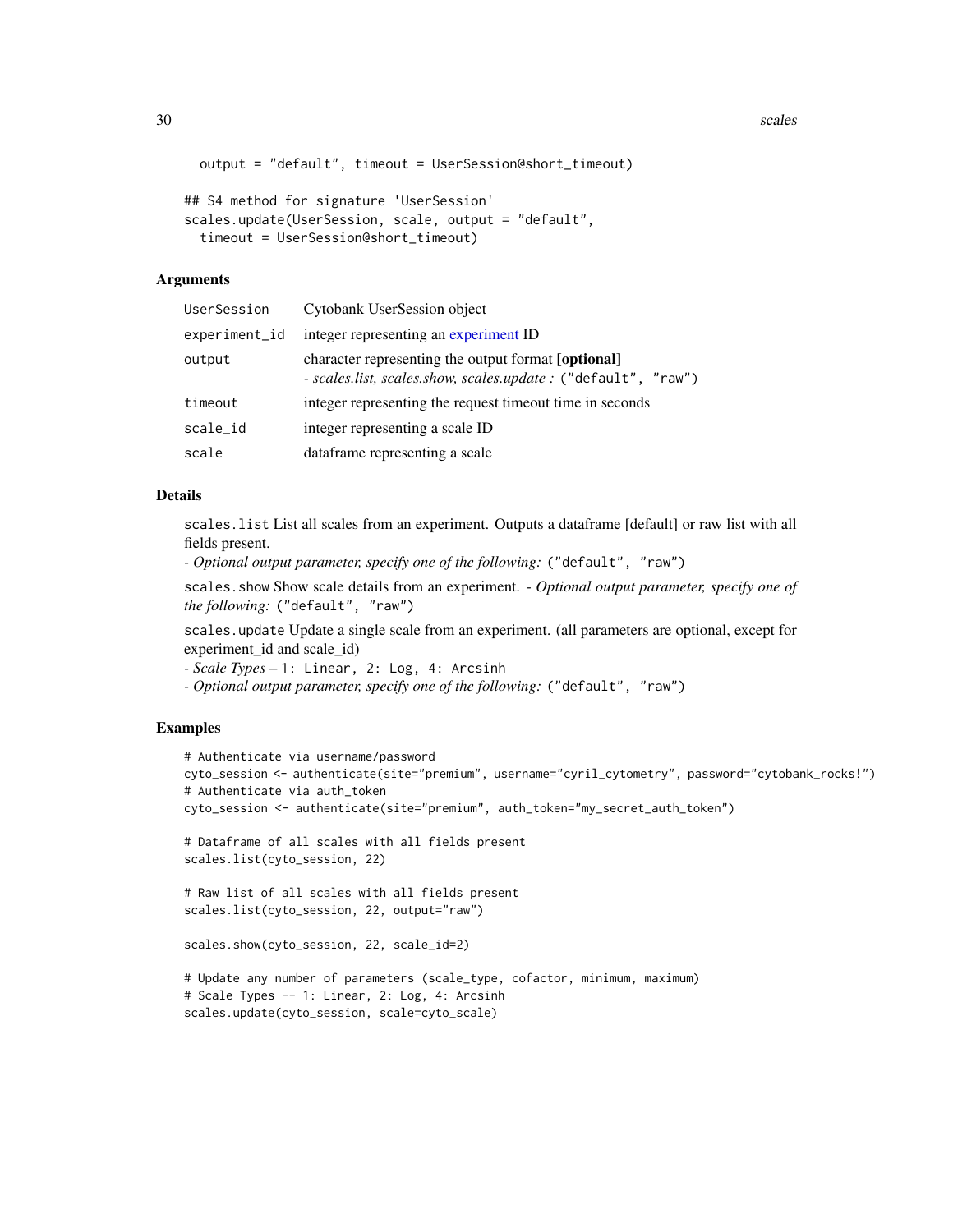<span id="page-30-2"></span><span id="page-30-0"></span>

#### <span id="page-30-1"></span>Description

Interact with SPADE advanced analyses using these endpoints.

#### Usage

```
## S4 method for signature 'UserSession,SPADE'
spade.bubbles_export(UserSession, spade, bubbles,
 output = "default", timeout = UserSession@long_timeout)
## S4 method for signature 'UserSession,SPADE'
spade.bubbles_set(UserSession, spade, bubbles,
 output = "default", timeout = UserSession@long_timeout)
## S4 method for signature 'UserSession,SPADE'
spade.bubbles_show(UserSession, spade,
 output = "default", timeout = UserSession@short_timeout)
## S4 method for signature 'UserSession,SPADE'
spade.copy_results(UserSession, spade,
 output = "default", timeout = UserSession@short_timeout)
## S4 method for signature 'UserSession,SPADE'
spade.copy_settings(UserSession, spade,
 output = "default", timeout = UserSession@short_timeout)
## S4 method for signature 'UserSession,SPADE'
spade.delete(UserSession, spade,
 timeout = UserSession@short_timeout)
## S4 method for signature 'UserSession,SPADE'
spade.download_all(UserSession, spade,
 directory = getwd(), timeout = UserSession@long_timeout)
## S4 method for signature 'UserSession,SPADE'
spade.download_clusters_table(UserSession, spade,
 directory = getwd(), timeout = UserSession@long_timeout)
 ## S4 method for signature 'UserSession,SPADE'
spade.download_global_boundaries_table(UserSession,
 spade, directory = getwd(), timeout = UserSession@long_timeout)
```
## S4 method for signature 'UserSession,SPADE'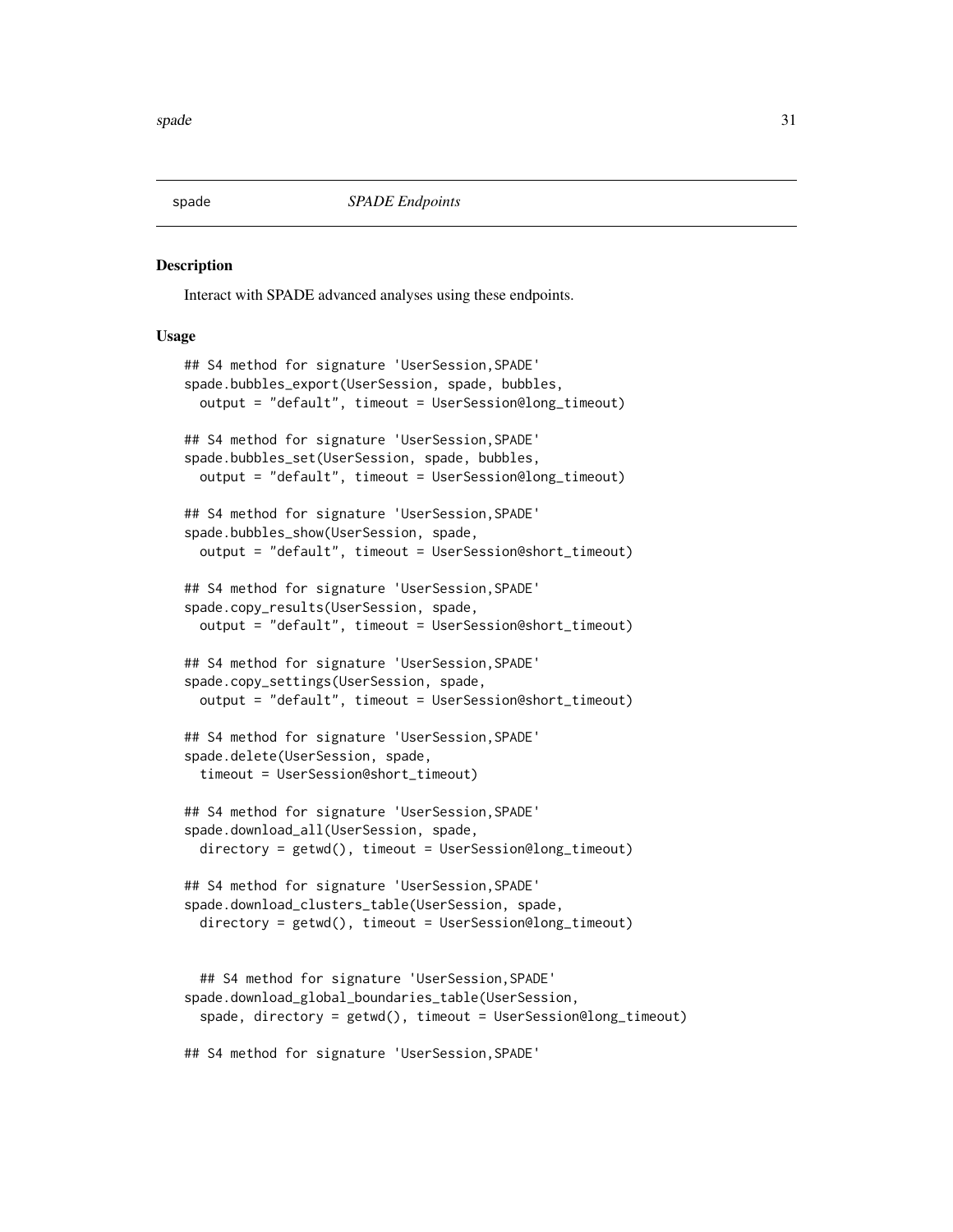```
spade.download_gml(UserSession, spade,
  directory = getwd(), timeout = UserSession@long_timeout)
## S4 method for signature 'UserSession,SPADE'
spade.download_layout_table(UserSession, spade,
  directory = getwd(), timeout = UserSession@long_timeout)
## S4 method for signature 'UserSession,SPADE'
spade.download_statistics_tables(UserSession,
  spade, directory = getwd(), timeout = UserSession@long_timeout)
## S4 method for signature 'UserSession'
spade.list(UserSession, experiment_id,
 output = "default", timeout = UserSession@short_timeout)
## S4 method for signature 'UserSession'
spade.new(UserSession, experiment_id, spade_name,
  timeout = UserSession@long_timeout)
## S4 method for signature 'UserSession,SPADE'
spade.rename(UserSession, spade, spade_name,
  timeout = UserSession@short_timeout)
## S4 method for signature 'UserSession,SPADE'
spade.run(UserSession, spade,
 output = "default", timeout = UserSession@long_timeout)
## S4 method for signature 'UserSession'
spade.show(UserSession, experiment_id, spade_id,
  timeout = UserSession@short_timeout)
## S4 method for signature 'UserSession,SPADE'
spade.status(UserSession, spade,
  output = "default", timeout = UserSession@long_timeout)
## S4 method for signature 'UserSession,SPADE'
spade.update(UserSession, spade,
  timeout = UserSession@long_timeout)
```
#### Arguments

| UserSession | Cytobank UserSession object                                                                                       |
|-------------|-------------------------------------------------------------------------------------------------------------------|
| spade       | Cytobank SPADE object                                                                                             |
| bubbles     | vector/list of characters representing bubbles within a SPADE analysis, learn<br>more about SPADE bubbles         |
| output      | character representing the output format [optional]<br>- spade.list, spade.run, spade.status : ("default", "raw") |
| timeout     | integer representing the request timeout time in seconds [optional]                                               |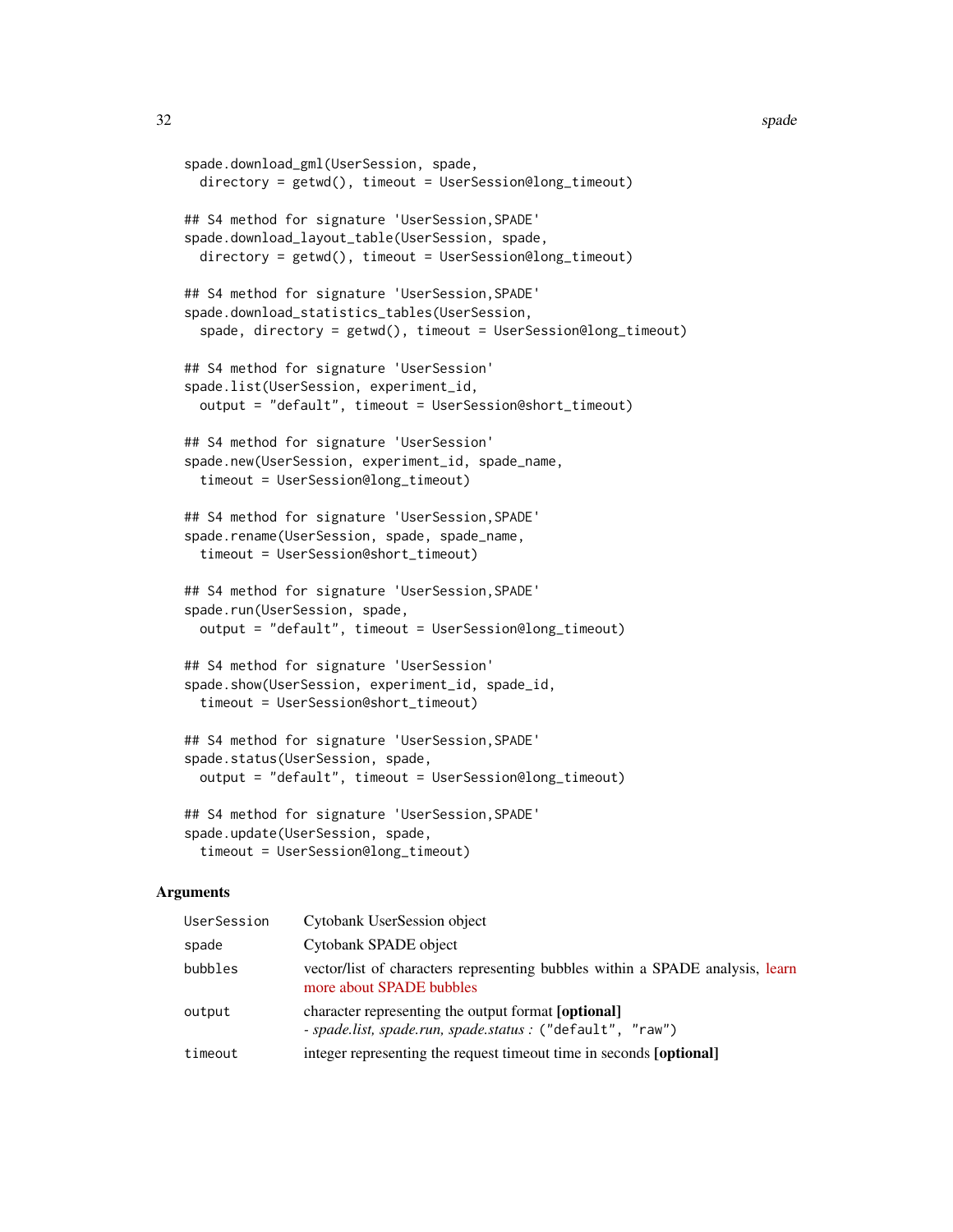<span id="page-32-0"></span>spade 33

| directory     | character representing a specific directory (optional ending directory slash), de-<br>fault will be current working directory <b>[optional]</b> |
|---------------|-------------------------------------------------------------------------------------------------------------------------------------------------|
| experiment_id | integer representing an experiment ID                                                                                                           |
| spade_name    | character representing a new SPADE name                                                                                                         |
| spade_id      | integer representing a SPADE ID                                                                                                                 |

#### **Details**

spade.bubbles\_export Export SPADE advanced analysis bubbles from an experiment to a new experiment.

spade.bubbles\_set Set SPADE advanced analysis bubbles from an experiment.

spade.bubbles\_show Show SPADE advanced analysis bubbles from an experiment.

spade.copy\_results Copy SPADE advanced analysis results from an experiment to a new experiment.

spade.copy\_settings Copy SPADE advanced analysis settings from an experiment.

spade.delete Delete a SPADE advanced analysis from an experiment.

spade.download\_all Download a SPADE advanced analysis with all data included from an experiment.

spade.download\_clusters\_table Download a SPADE advanced analysis global clusters table from an experiment.

spade.download\_global\_boundaries\_table Download a SPADE advanced analysis global boundaries table from an experiment.

spade.download\_gml Download a SPADE advanced analysis GML from an experiment.

spade.download\_layout\_table Download a SPADE advanced analysis layout table from an experiment.

spade.download\_statistics\_tables Download a SPADE advanced analysis statistics table from an experiment.

spade.list List all SPADE advanced analyses from an experiment. Outputs a dataframe [default] or list with all fields present.

*- Optional output parameter, specify one of the following:* ("default", "raw")

spade.new Create a new SPADE advanced analysis from an experiment and returns a SPADE object.

spade.rename Rename a SPADE advanced analysis from an experiment and returns a SPADE object.

spade.run Run a SPADE advanced analysis from an experiment.

spade.show Show SPADE advanced analysis details from an experiment and returns a SPADE object.

spade. status Show the status of a SPADE advanced analysis from an experiment.

spade.update Update a SPADE advanced analysis from an experiment and returns the new SPADE object.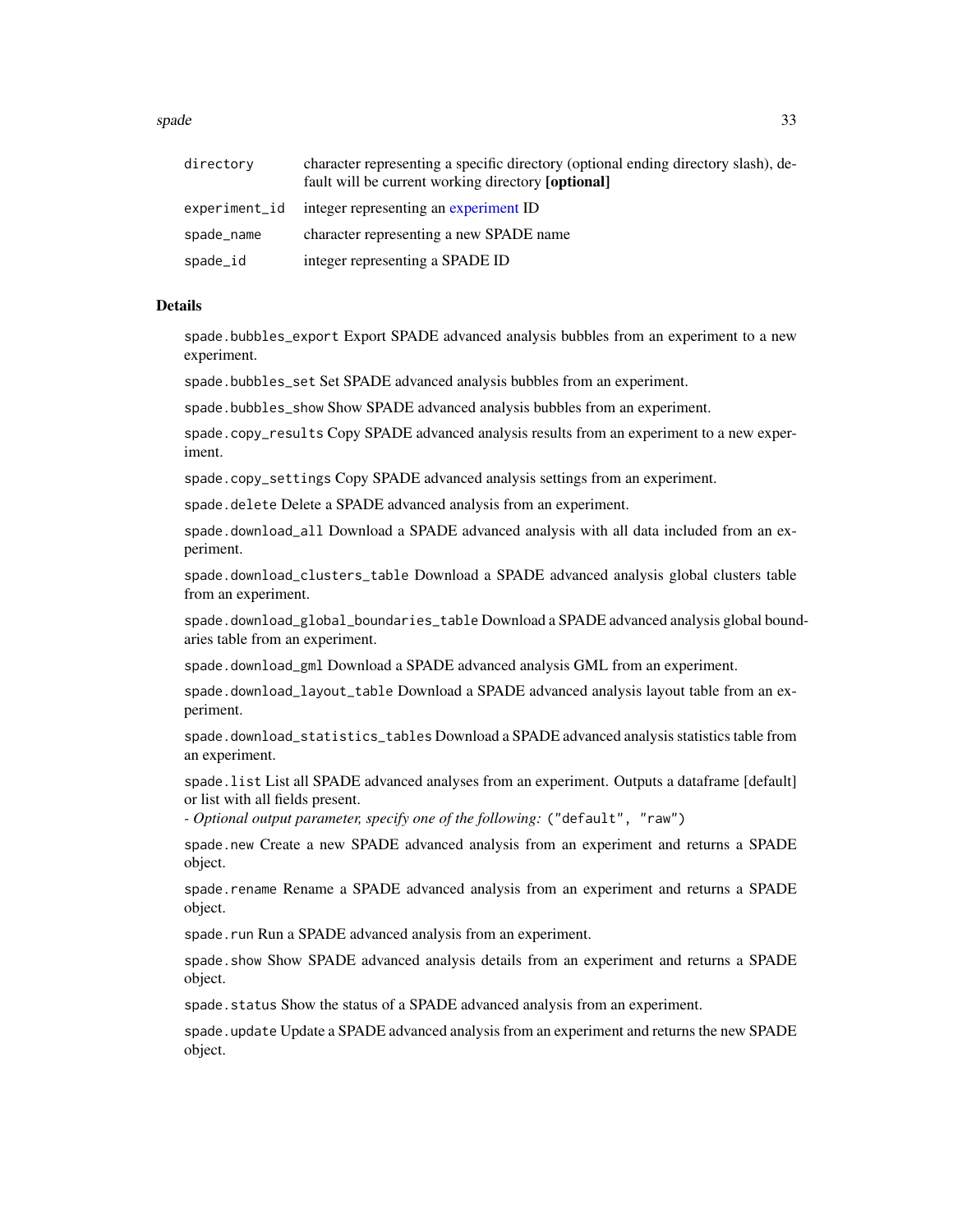34 spade

#### Examples

```
# Authenticate via username/password
cyto_session <- authenticate(site="premium", username="cyril_cytometry", password="cytobank_rocks!")
# Authenticate via auth_token
cyto_session <- authenticate(site="premium", auth_token="my_secret_auth_token")
# cyto_spade refers to a SPADE object that is created from SPADE endpoints
# examples: spade.new, spade.show (see details section for more)
spade.bubbles_export(cyto_session, spade=cyto_spade, bubbles=c("bubble1", "bubble2"))
named_bubble_list_of_node_vectors <- list("bubble_1"=c(1,2,4), "bubble_2"=8, "bubble_4"=c(10,12))
spade.bubbles_set(cyto_session, spade=cyto_spade, bubbles=named_bubble_list_of_node_vectors)
spade.bubbles_show(cyto_session, spade=cyto_spade)
spade.copy_results(cyto_session, spade=cyto_spade)
spade.copy_settings(cyto_session, spade=cyto_spade)
spade.delete(cyto_session, spade=cyto_spade)
spade.download_all(cyto_session, spade=cyto_spade, directory="/my/new/download/directory/")
spade.download_clusters_table(cyto_session, spade=cyto_spade,
 directory="/my/new/download/directory/")
spade.download_global_boundaries_table(cyto_session,
 spade=cyto_spade, directory="/my/new/download/directory/")
spade.download_gml(cyto_session, spade=cyto_spade, directory="/my/new/download/directory/")
spade.download_layout_table(cyto_session, spade=cyto_spade, directory="/my/new/download/directory/")
spade.download_statistics_tables(cyto_session, spade=cyto_spade,
 directory="/my/new/download/directory/")
# Dataframe of all SPADE advanced analyses with all fields present
spade.list(cyto_session, 22)
# Raw list of all SPADE advanced analyses with all fields present
spade.list(cyto_session, 22, output="raw")
spade.new(cyto_session, 22, spade_name="My new SPADE analysis")
spade.rename(cyto_session, spade=cyto_spade, spade_name="My updated SPADE name")
spade.run(cyto_session, spade=cyto_spade)
spade.show(cyto_session, 22, spade_id=2)
spade.status(cyto_session, spade=cyto_spade)
```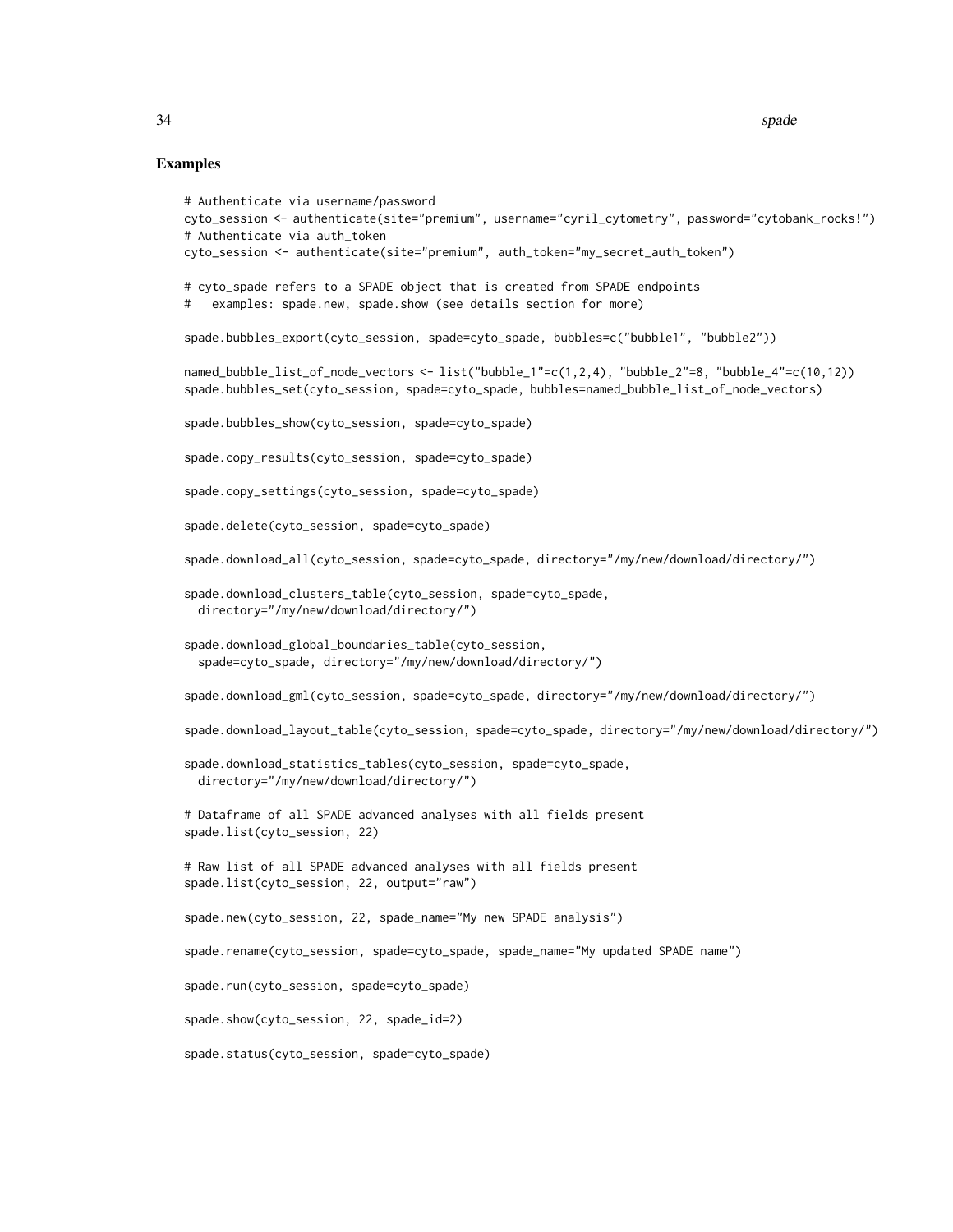#### <span id="page-34-0"></span>SPADE-class 35

spade.update(cyto\_session, spade=cyto\_spade)

SPADE-class *S4 SPADE Class*

#### **Description**

A SPADE object that holds pertinent SPADE advanced analysis run information. This class should never be called explicitly. If a user would like to create a new Cytobank SPADE object, utilize the [spade.new](#page-30-1) function, or any other [SPADE endpoints that return SPADE objects documented in the](#page-30-2) ['Details' section.](#page-30-2)

#### Value

A SPADE advanced analysis object

#### **Slots**

- created\_experiment numeric representing the experiment that gets created from the SPADE analysis
- down\_sampled\_events\_target numeric representing the percent OR absolute number (depends on 'down\_sampled\_events\_type' slot) for downsampling occurring within the SPADE analysis, [learn more about SPADE density-dependent downsampling](https://support.cytobank.org/hc/en-us/articles/115000597188-How-to-Configure-and-Run-a-SPADE-Analysis#Downsampling-Target)
- down\_sampled\_events\_type character representing the downsampling type for down\_sampled\_events\_target, [learn more about SPADE density-dependent downsampling types](https://support.cytobank.org/hc/en-us/articles/115000597188-How-to-Configure-and-Run-a-SPADE-Analysis#Downsampling-Target) *- choose one of the following :* ("percent" [default], "absolute\_number")
- fold\_change\_groups dataframe representing the fold change groups within a SPADE analysis, [learn more about SPADE fold change groups](https://support.cytobank.org/hc/en-us/articles/206145497-SPADE-with-fold-change-overview-setup-and-analysis)
- population\_id numeric representing the population to run the SPADE analysis on, [learn more](https://support.cytobank.org/hc/en-us/articles/115000597188-How-to-Configure-and-Run-a-SPADE-Analysis#Selecting-a-Population) [about choosing a population for SPADE](https://support.cytobank.org/hc/en-us/articles/115000597188-How-to-Configure-and-Run-a-SPADE-Analysis#Selecting-a-Population)

spade\_id numeric representing the SPADE analysis ID

target\_number\_nodes numeric representing how many population nodes SPADE will seek out within the given data, [learn more about target number of nodes for SPADE](https://support.cytobank.org/hc/en-us/articles/115000597188-How-to-Configure-and-Run-a-SPADE-Analysis#Target-Number-of-Nodes)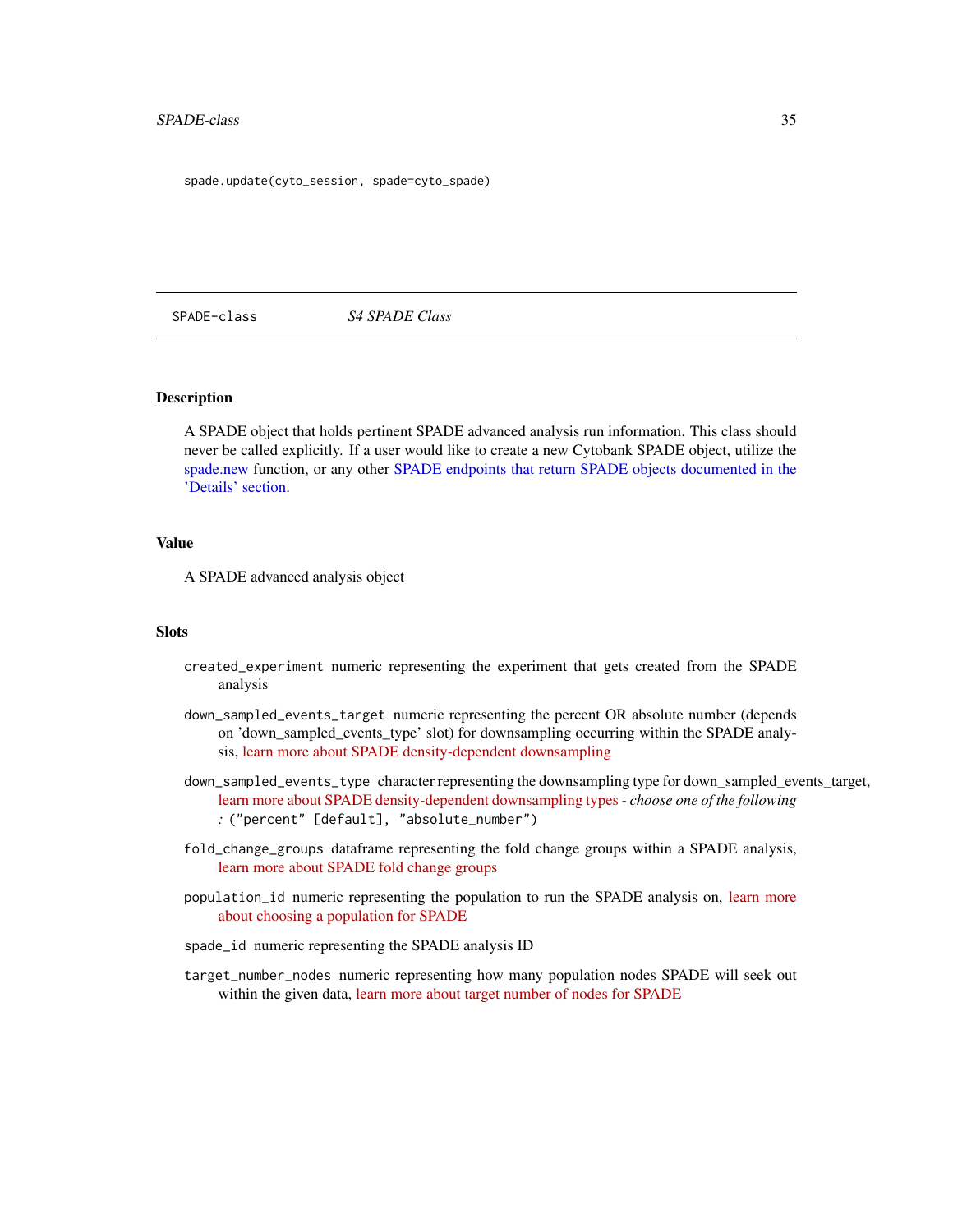<span id="page-35-0"></span>

#### Description

Interact with statistic endpoints. Gather data about event counts and general channel statistics. Create dataframes of statistics to help with visualization and downstream analysis.

### Usage

```
## S4 method for signature 'UserSession'
statistics.event_counts(UserSession, experiment_id,
  gate\_version = -1, compensation_id, fcs_files, populations = c(),
 output = "dataframe", timeout = UserSession@long_timeout)
## S4 method for signature 'UserSession'
statistics.general(UserSession, experiment_id,
  gate_version = -1, compensation_id, fcs_files, channels,
  populations = c(), output = "dataframe_row",
  timeout = UserSession@long_timeout)
```
#### Arguments

| UserSession     | Cytobank UserSession object                                                                                                                                                                                                                                                                                                                                                                                                            |
|-----------------|----------------------------------------------------------------------------------------------------------------------------------------------------------------------------------------------------------------------------------------------------------------------------------------------------------------------------------------------------------------------------------------------------------------------------------------|
| experiment_id   | integer representing an experiment ID                                                                                                                                                                                                                                                                                                                                                                                                  |
| gate_version    | integer representing an experiment gate version, an integer of -1 corresponds to<br>the state of gates and populations in the gating interface. Faster performance<br>can be achieved by using the maximum gate version from the experiment (learn<br>more about gate versions). Maximum gate version can be seen as the <b>gateV</b> -<br>ersion attribute returned from a call to the Show Experiment Details endpoint<br>[optional] |
| compensation_id |                                                                                                                                                                                                                                                                                                                                                                                                                                        |
|                 | integer representing a compensation ID (use -2 for file-internal compensation,<br>-1 for uncompensated)                                                                                                                                                                                                                                                                                                                                |
| fcs_files       | vector/list of integers representing a list of FCS file IDs                                                                                                                                                                                                                                                                                                                                                                            |
| populations     | vector/list of integers representing a list of population IDs to calculate statistics<br>for. This is the <b>gateSetId</b> attribute of a <b>population</b> object. Another term for<br>a population is a "gate set". If not specified, all population statistics will be<br>fetched [optional]                                                                                                                                        |
| output          | character representing the output format [optional]<br>- statistics.event_counts: ("default" [default], "dataframe")<br>- statistics.general: ("default", "dataframe_col", "dataframe_row")<br>- dataframe: converts the output to a dataframe for the event count statistics<br>- dataframe_col: for statistics data on multiple channels, proliferate channel<br>statistics as columns                                               |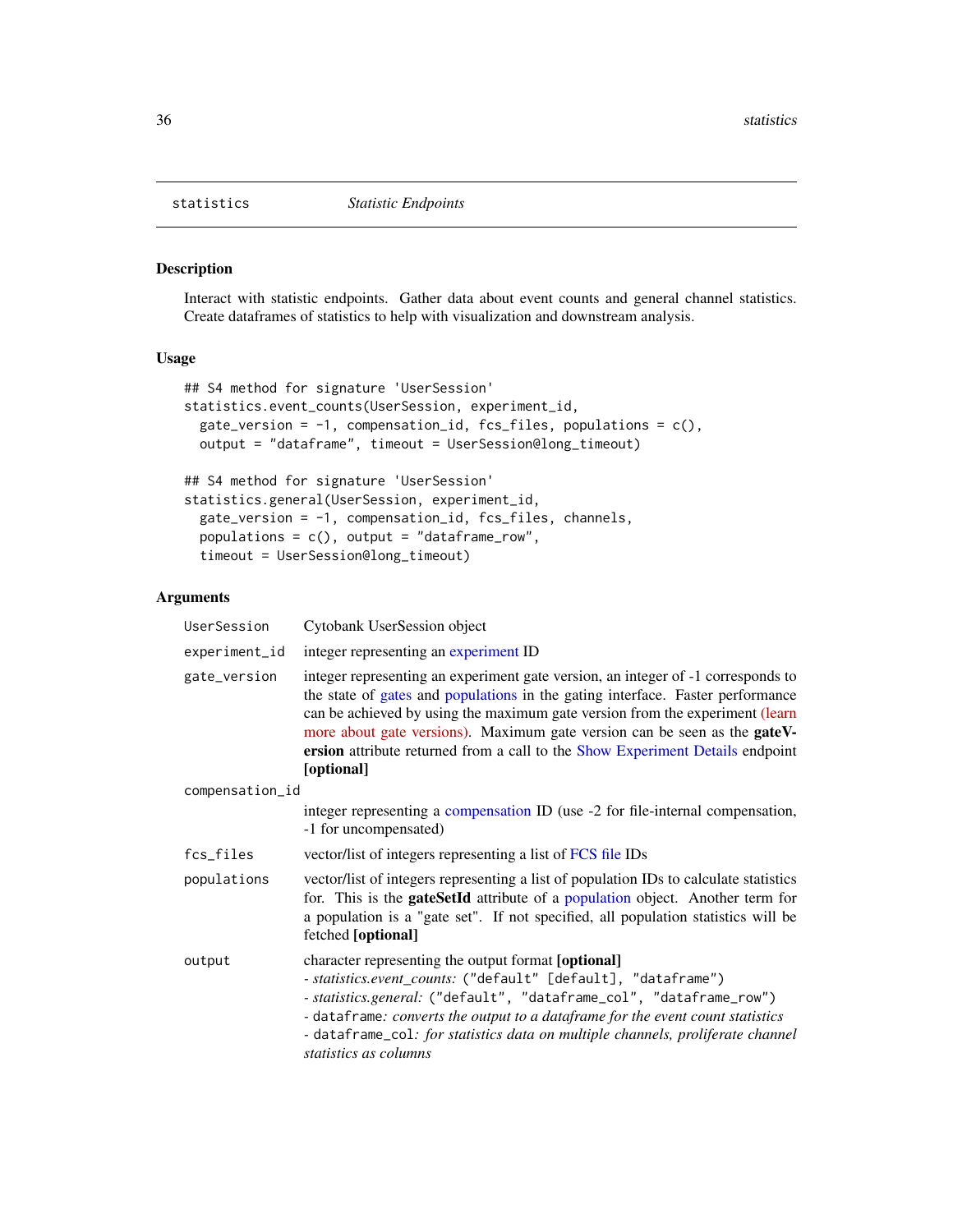#### statistics 37

|          | - dataframe_row: for statistics data on multiple channels, proliferate channel<br>statistics as rows                    |
|----------|-------------------------------------------------------------------------------------------------------------------------|
| timeout  | integer representing the request time time in seconds                                                                   |
| channels | vector/list of integers or character representing a list of channel IDs (integers) or<br>long channel names (character) |

#### Details

statistics.event\_counts Get event count statistics from an experiment. In the absence of channel information, only event count data are returned. If only event count data are needed, this approach can be faster than retrieving all statistics by avoiding unnecessary computation.

*- Optional output parameter, specify one of the following:* ("full", "dataframe" [default])

*-* dataframe*: converts the output to a dataframe for the event count statistics*

statistics.general Get a batch of common statistics for specific channels on populations from an experiment.

*- Optional output parameter, specify one of the following:* ("full", "dataframe\_col", "dataframe\_row" [default])

*-* dataframe\_col*: for statistics data on multiple channels, proliferate channel statistics as columns*

*-* dataframe\_row*: for statistics data on multiple channels, proliferate channel statistics as rows*

#### Examples

```
# Authenticate via username/password
cyto_session <- authenticate(site="premium", username="cyril_cytometry", password="cytobank_rocks!")
# Authenticate via auth_token
cyto_session <- authenticate(site="premium", auth_token="my_secret_auth_token")
statistics.event_counts(cyto_session, 22, compensation_id=-2,
 fcs_files=c(12, 13, 14), channels=c(53, 54, 55), populations=c(32, 33, 34))
# Full list with all fields present
statistics.general(cyto_session, 22, compensation_id=-2,
 fcs_files=c(12, 13, 14), channels=c(53, 54, 55), populations=c(32, 33, 34))
# Statistics list transformed into a dataframe, proliferating channel statistics by column
statistics.general(cyto_session, 22, compensation_id=-2,
 fcs_files = c(12, 13, 14), channels=c(53, 54, 55), populations=c(32, 33), output="dataframe_col")
# Statistics list transformed into a dataframe, proliferating channel statistics by row
statistics.general(cyto_session, 22, compensation_id=-2,
 fcs_files=c(12, 13, 14), channels=c(53, 54, 55), populations=c(32, 33), output="dataframe_row")
# Statistics list transformed into a dataframe, using helper functions (names_to_ids)
# Get FCS files that match 'pbmc' in their filename
fcs_files <- fcs_files.list(cyto_session, 22)
fcs_files <- fcs_files[,c("id", "filename")]
fcs_files <- unlist(fcs_files$id[grep("pbmc", fcs_files$filename)])
# Get channels that match 'pp' or 'pStat' as their longName
```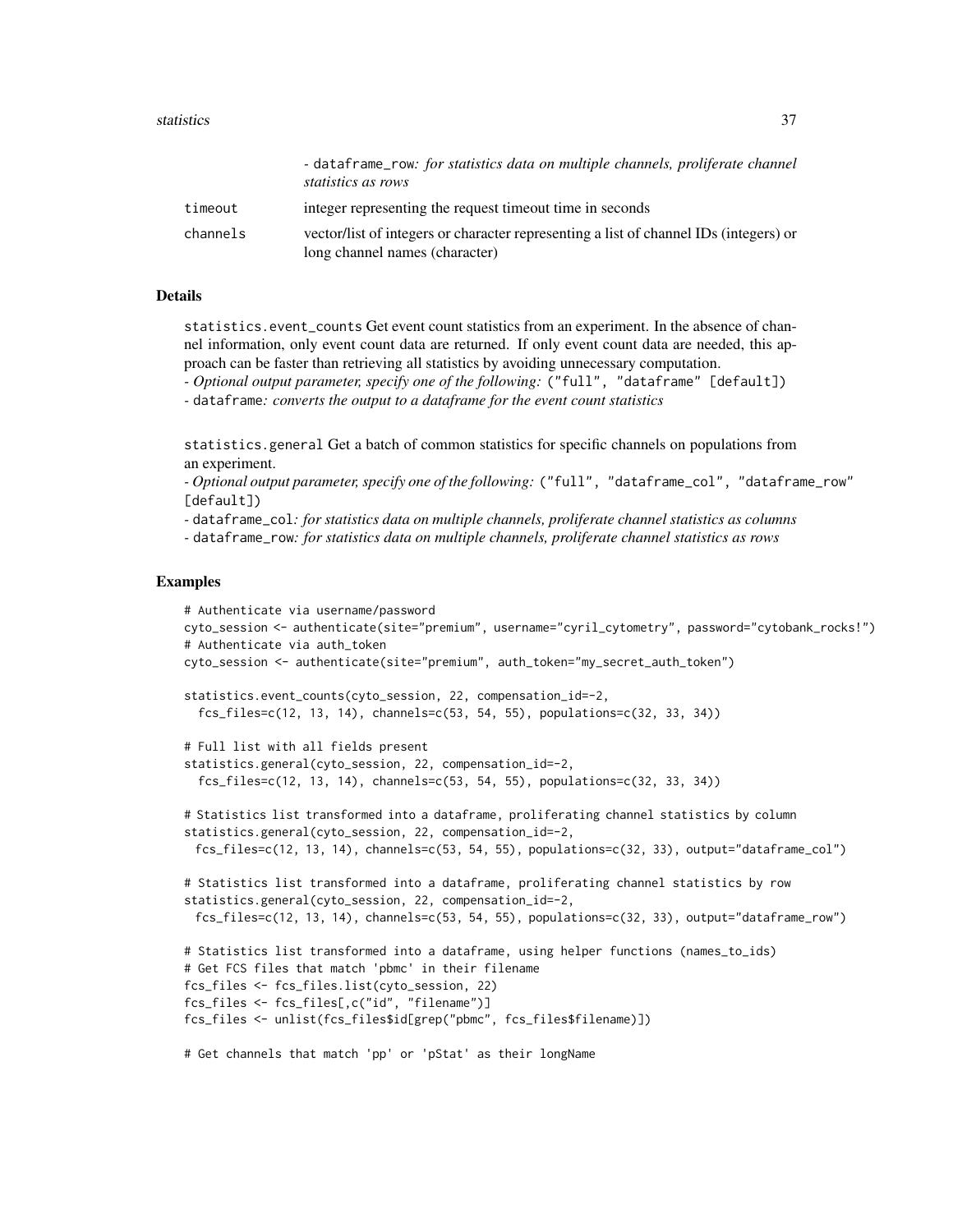```
channels <- panels.list(cyto_session, 22)$`Panel 1`$channels
channels <- channels[,c("normalizedShortNameId", "shortName", "longName")]
channels <- channels$normalizedShortNameId[grep("pp.*|pStat.*", channels$longName)]
# Get populations that match 'CD' as their population name
populations <- populations.list(cyto_session, 22)
populations <- populations[,c("gateSetId", "name")]
populations <- populations$id[grep("CD.*", populations$name)]
statistics.general(cyto_session, 22, compensation_id=-2,
 fcs_files=fcs_files, channels=channels, populations=populations, output="dataframe_row")
```
users *User Endpoints*

#### Description

Interact with user endpoints. One should never analyze alone...

#### Usage

```
## S4 method for signature 'UserSession'
users.list(UserSession, output = "default",
  timeout = UserSession@short_timeout)
```

```
## S4 method for signature 'UserSession'
users.show(UserSession, user_id, output = "default",
  timeout = UserSession@short_timeout)
```
#### Arguments

| UserSession | Cytobank UserSession object                                                                                |
|-------------|------------------------------------------------------------------------------------------------------------|
| output      | character representing the output format <b>[optional]</b><br>- users.list. users.show: ("default", "raw") |
| timeout     | integer representing the request time out time in seconds [optional]                                       |
| user_id     | integer representing a user ID                                                                             |

#### Details

users.list List all users from an experiment. Outputs a dataframe [default] or raw list with all fields present.

*- Optional output parameter, specify one of the following:* ("default", "raw")

users.show Show user details from an experiment. *- Optional output parameter, specify one of the following:* ("default", "raw")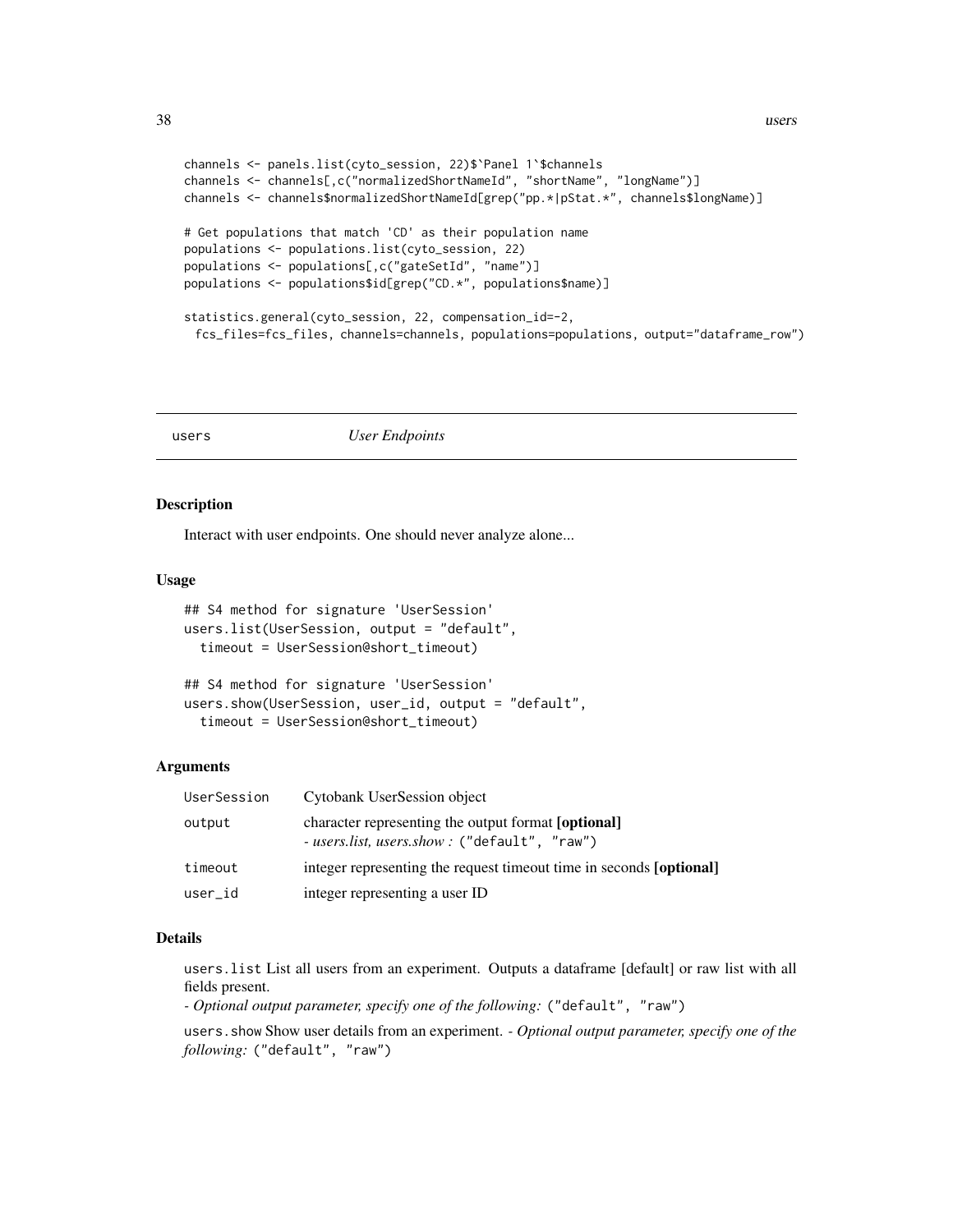#### <span id="page-38-0"></span>UserSession-class 39

#### Examples

```
# Authenticate via username/password
cyto_session <- authenticate(site="premium", username="cyril_cytometry", password="cytobank_rocks!")
# Authenticate via auth_token
cyto_session <- authenticate(site="premium", auth_token="my_secret_auth_token")
# Dataframe of all users with all fields present
users.list(cyto_session)
# Raw list of all useres with all fields present
users.list(cyto_session, output="raw")
users.show(cyto_session, user_id=2)
```
UserSession-class *S4 Cytobank UserSession Class*

#### Description

A Cytobank UserSession object that holds pertinent user information, used to make calls to various Cytobank endpoints. This class should never be called explicitly. If a user would like to create a new Cytobank UserSession object, utilize the [authenticate](#page-4-1) function.

#### Value

A Cytobank UserSession object

#### Slots

auth\_token character representing Cytobank user's authentication token (expires in 8 hours)

long\_timeout numeric representing long request timeout times

short\_timeout numeric representing short request timeout times

site character representing Cytobank user's site

#### Examples

cytobank\_user <- new("UserSession", auth\_token="my\_auth\_token", site="premium")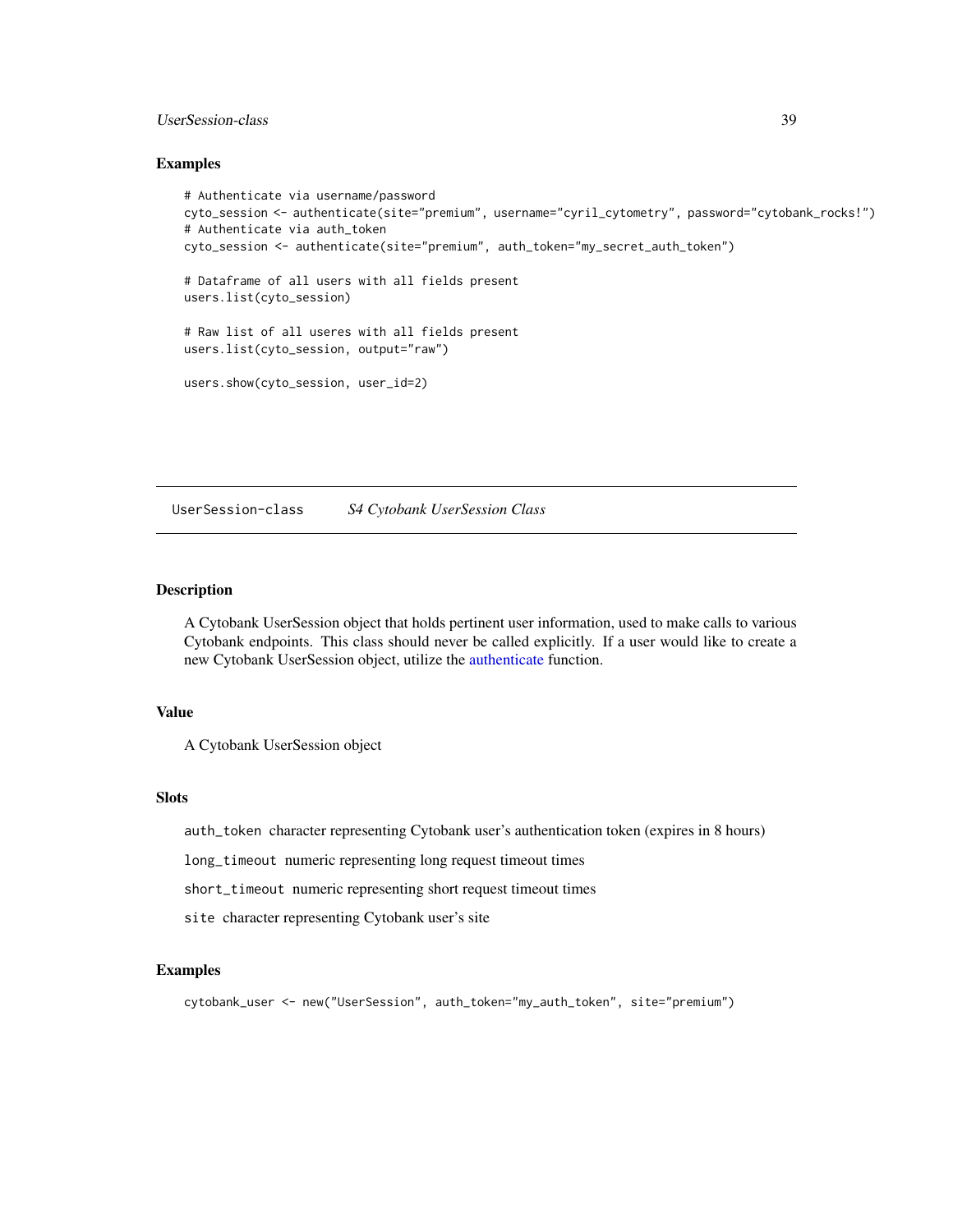<span id="page-39-2"></span><span id="page-39-0"></span>

#### <span id="page-39-1"></span>Description

Interact with viSNE advanced analyses using these endpoints.

#### Usage

```
## S4 method for signature 'UserSession,viSNE'
visne.copy_settings(UserSession, visne,
  output = "default", timeout = UserSession@short_timeout)
## S4 method for signature 'UserSession,viSNE'
visne.delete(UserSession, visne,
  timeout = UserSession@short_timeout)
## S4 method for signature 'UserSession'
visne.list(UserSession, experiment_id,
  output = "default", timeout = UserSession@short_timeout)
## S4 method for signature 'UserSession'
visne.new(UserSession, experiment_id, visne_name,
  timeout = UserSession@long_timeout)
## S4 method for signature 'UserSession,viSNE'
visne.rename(UserSession, visne, visne_name,
  timeout = UserSession@short_timeout)
## S4 method for signature 'UserSession,viSNE'
visne.run(UserSession, visne,
  output = "default", timeout = UserSession@long_timeout)
## S4 method for signature 'UserSession'
visne.show(UserSession, experiment_id, visne_id,
  timeout = UserSession@short_timeout)
## S4 method for signature 'UserSession,viSNE'
visne.status(UserSession, visne,
  output = "default", timeout = UserSession@long_timeout)
## S4 method for signature 'UserSession,viSNE'
visne.update(UserSession, visne,
  timeout = UserSession@long_timeout)
```
visne.helper.set\_populations(visne, population\_id = NA, fcs\_files = NA)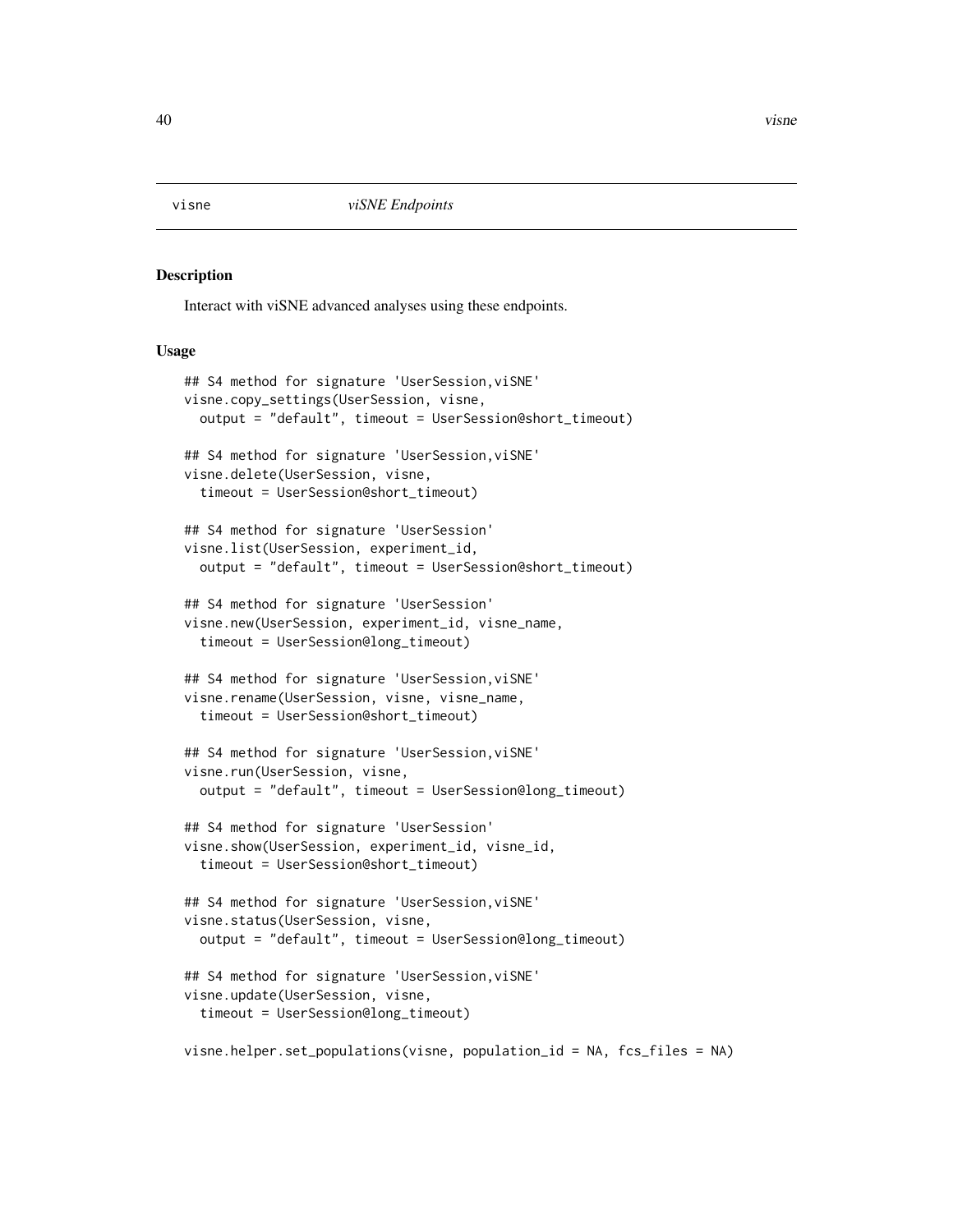<span id="page-40-0"></span>visne and the set of the set of the set of the set of the set of the set of the set of the set of the set of the set of the set of the set of the set of the set of the set of the set of the set of the set of the set of the

#### **Arguments**

| UserSession   | Cytobank UserSession object                                                                                       |
|---------------|-------------------------------------------------------------------------------------------------------------------|
| visne         | Cytobank viSNE object                                                                                             |
| output        | character representing the output format [optional]<br>- visne.list, visne.run, visne.status : ("default", "raw") |
| timeout       | integer representing the request time in seconds [optional]                                                       |
| experiment_id | integer representing an experiment ID                                                                             |
| visne_name    | character representing a new viSNE name                                                                           |
| visne_id      | integer representing a viSNE ID                                                                                   |
| population_id | integer representing a population <b>gate set ID</b>                                                              |
| fcs_files     | vector/list of integers representing a list of FCS file IDs                                                       |

#### Details

visne.copy\_settings Copy viSNE advanced analysis settings from an experiment and returns a viSNE object.

visne.delete Delete a viSNE advanced analysis from an experiment.

visne.list List all viSNE advanced analyses from an experiment. Outputs a dataframe [default] or list with all fields present.

*- Optional output parameter, specify one of the following:* ("default", "raw")

visne.new Create a new viSNE advanced analysis from an experiment and returns a viSNE object.

visne.rename Rename a viSNE advanced analysis from an experiment and returns a viSNE object.

visne.run Run a viSNE advanced analysis from an experiment.

visne.show Show viSNE advanced analysis details from an experiment and returns a viSNE object.

visne.status Show the status of a viSNE advanced analysis from an experiment.

visne.update Update a viSNE advanced analysis from an experiment and returns the new viSNE object.

visne.helper.set\_populations Set viSNE advanced analysis populations to be selected from an experiment and returns the new viSNE object with the new population selections. The population provided will be overwritten by the newly selected FCS files provided.

#### Examples

```
# Authenticate via username/password
cyto_session <- authenticate(site="premium", username="cyril_cytometry", password="cytobank_rocks!")
# Authenticate via auth_token
cyto_session <- authenticate(site="premium", auth_token="my_secret_auth_token")
# cyto_visne refers to a viSNE object that is created from viSNE endpoints
# examples: visne.new, visne.show (see details section for more)
visne.copy_settings(cyto_session, visne=cyto_visne)
visne.delete(cyto_session, visne=cyto_visne)
```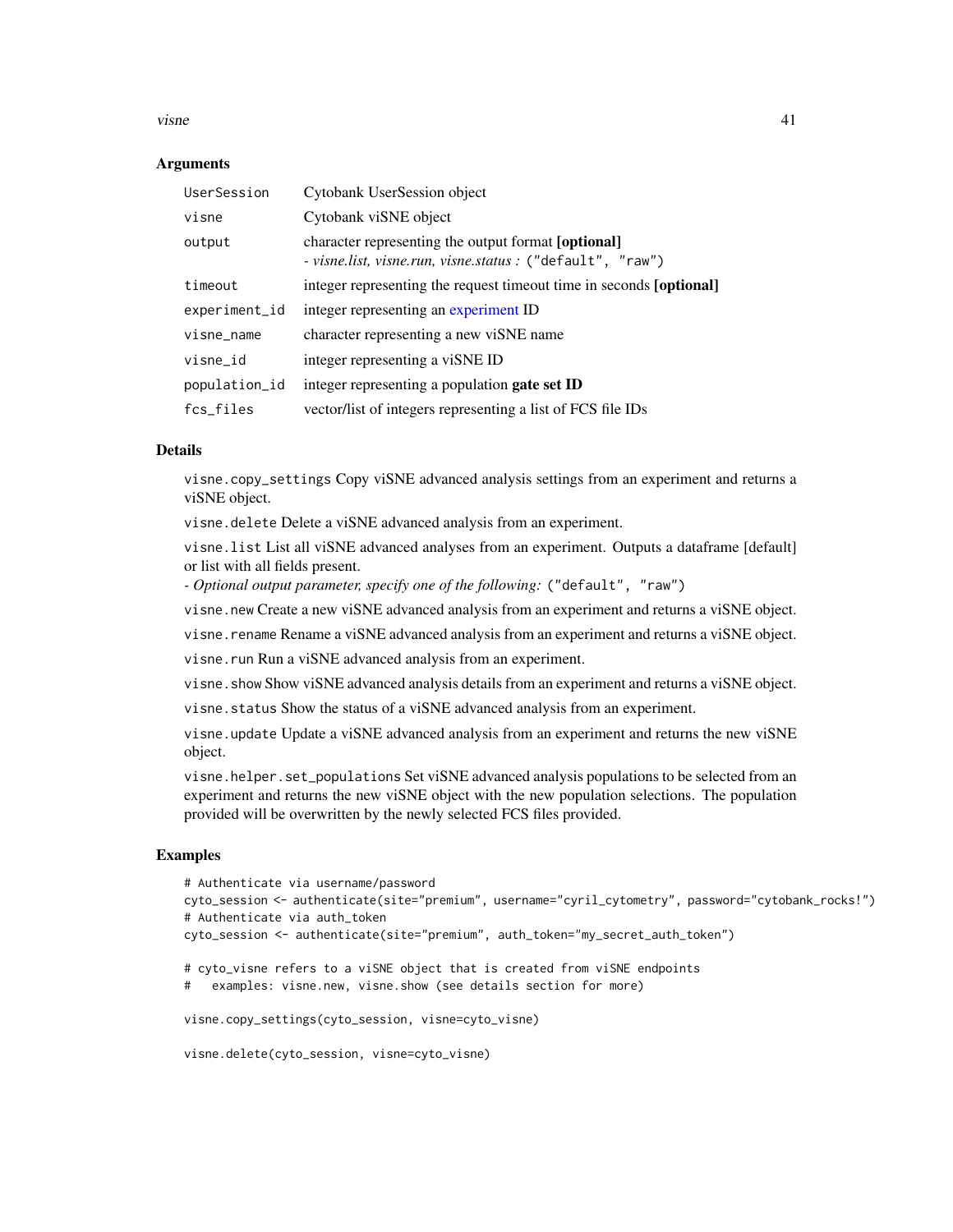```
# Dataframe of all viSNE advanced analyses with all fields present
visne.list(cyto_session, 22)
# Raw list of all viSNE advanced analyses with all fields present
visne.list(cyto_session, 22, output="raw")
visne.new(cyto_session, 22, visne_name="My new viSNE analysis")
visne.rename(cyto_session, visne=cyto_visne, visne_name="My updated viSNE name")
visne.run(cyto_session, visne=cyto_visne)
visne.show(cyto_session, 22, visne_id=2)
visne.status(cyto_session, visne=cyto_visne)
visne.update(cyto_session, visne=cyto_visne)
visne.helper.set_populations(visne=cyto_visne, population_id=1, fcs_files=c(1,2,3))
```
viSNE-class *S4 viSNE Class*

#### Description

A viSNE object that holds pertinent viSNE advanced analysis run information. This class should never be called explicitly. If a user would like to create a new Cytobank viSNE object, utilize the [visne.new](#page-39-1) function, or any other [viSNE endpoints that return viSNE objects documented in the](#page-39-2) ['Details' section.](#page-39-2)

#### Value

A viSNE advanced analysis object

#### **Slots**

- created\_experiment numeric representing the experiment that gets created from the viSNE analysis
- iterations numeric representing the number of times viSNE processes the dataset using its stepwise optimization algorithm, [learn more about how iterations affect viSNE results](https://support.cytobank.org/hc/en-us/articles/206439707-How-to-Configure-and-Run-a-viSNE-Analysis#iterations)
- perplexity dataframe representing a rough guess for the number of close neighbors any given cellular event will have, [learn more about viSNE perplexity](https://support.cytobank.org/hc/en-us/articles/206439707-How-to-Configure-and-Run-a-viSNE-Analysis#perplexity)
- population\_selections dataframe representing which population(s) data will be sourced, [learn](https://support.cytobank.org/hc/en-us/articles/206439707-How-to-Configure-and-Run-a-viSNE-Analysis#populations) [more about selecting populations for viSNE](https://support.cytobank.org/hc/en-us/articles/206439707-How-to-Configure-and-Run-a-viSNE-Analysis#populations)

visne\_id numeric representing the viSNE analysis ID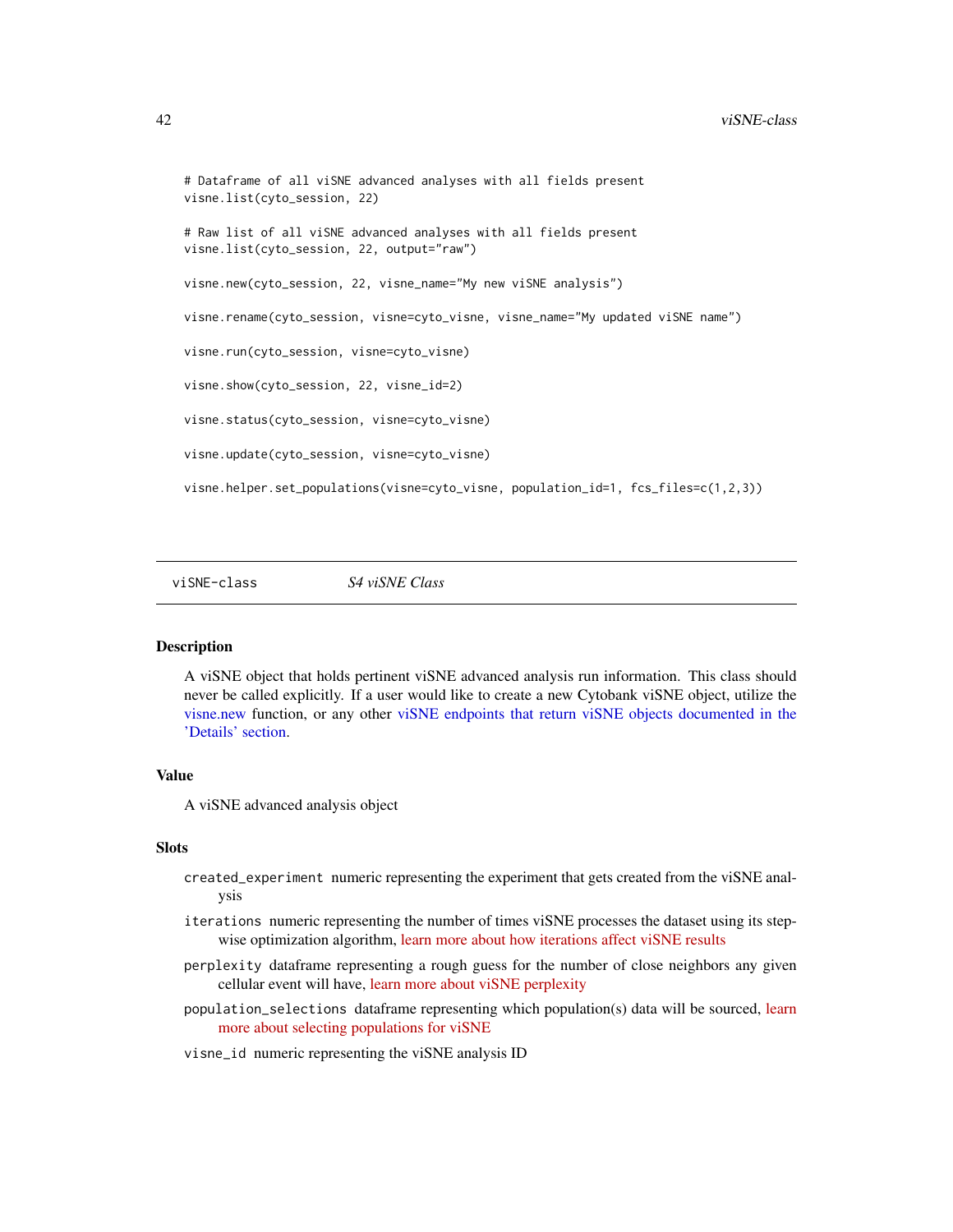- sampling\_total\_count numeric representing the total number of events to sample for the viSNE analysis
- sampling\_target\_type character representing the event sampling type *- choose one of the following :* ("proportional", "equal")
- seed character representing the seed, viSNE picks a random seed each run, but if users want reproducible data, setting the same seed will allow them to do this
- theta numeric representing the balance of speed and accuracy in the viSNE run compared to the original tSNE algorithm, [learn more about viSNE theta](https://support.cytobank.org/hc/en-us/articles/206439707-How-to-Configure-and-Run-a-viSNE-Analysis#theta)